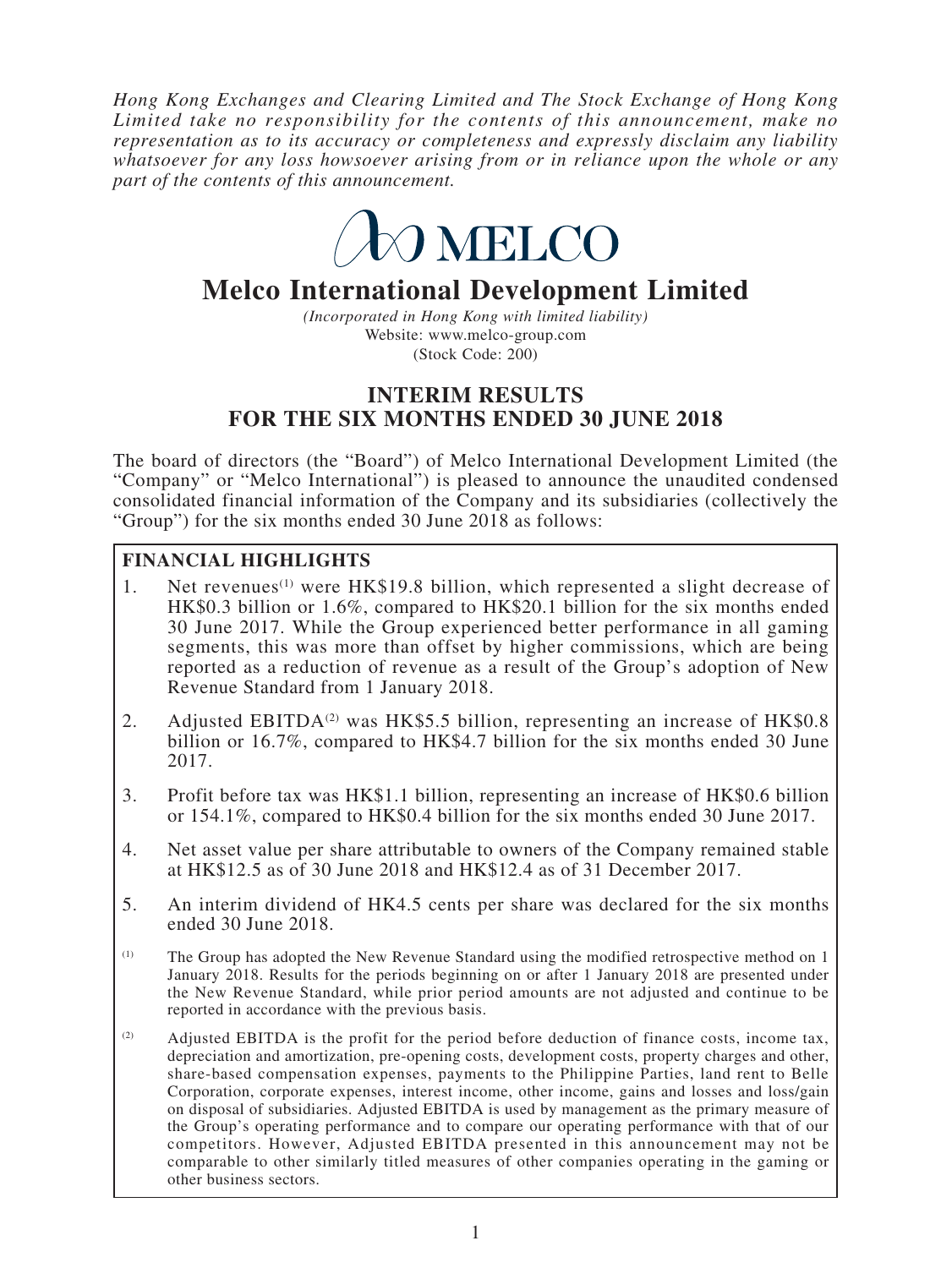# **CONDENSED CONSOLIDATED STATEMENT OF PROFIT OR LOSS AND OTHER COMPREHENSIVE INCOME**

*FOR THE SIX MONTHS ENDED 30 JUNE 2018*

|                                               |              | Six months ended 30 June |             |  |
|-----------------------------------------------|--------------|--------------------------|-------------|--|
|                                               |              | 2018                     | 2017        |  |
|                                               | <b>Notes</b> | <b>HK\$'000</b>          | HK\$'000    |  |
|                                               |              | (Unaudited)              | (Unaudited) |  |
| Net revenues                                  | 4            | 19,796,067               | 20,109,501  |  |
| Other income, gains and losses                |              | 60,826                   | 71,997      |  |
| Gaming tax and license fees                   |              | (9,147,193)              | (8,349,759) |  |
| Employee benefits expenses                    |              | (3, 156, 552)            | (3,415,342) |  |
| Depreciation and amortization                 |              | (2,389,394)              | (2,481,923) |  |
| (Loss)/gain on disposal of subsidiaries       | 5            | (34, 111)                | 161,228     |  |
| Other expenses                                |              | (2,979,822)              | (4,274,681) |  |
| Finance costs                                 |              | (1,086,238)              | (1,400,849) |  |
| Share of profits and losses of joint ventures |              |                          | 16          |  |
| Share of profits and losses of associates     |              | (1,015)                  | (1,992)     |  |
| PROFIT BEFORE TAX                             |              | 1,062,568                | 418,196     |  |
| Income tax credit/(expense)                   | 6            | 5,757                    | (62, 764)   |  |
| PROFIT FOR THE PERIOD                         |              | 1,068,325                | 355,432     |  |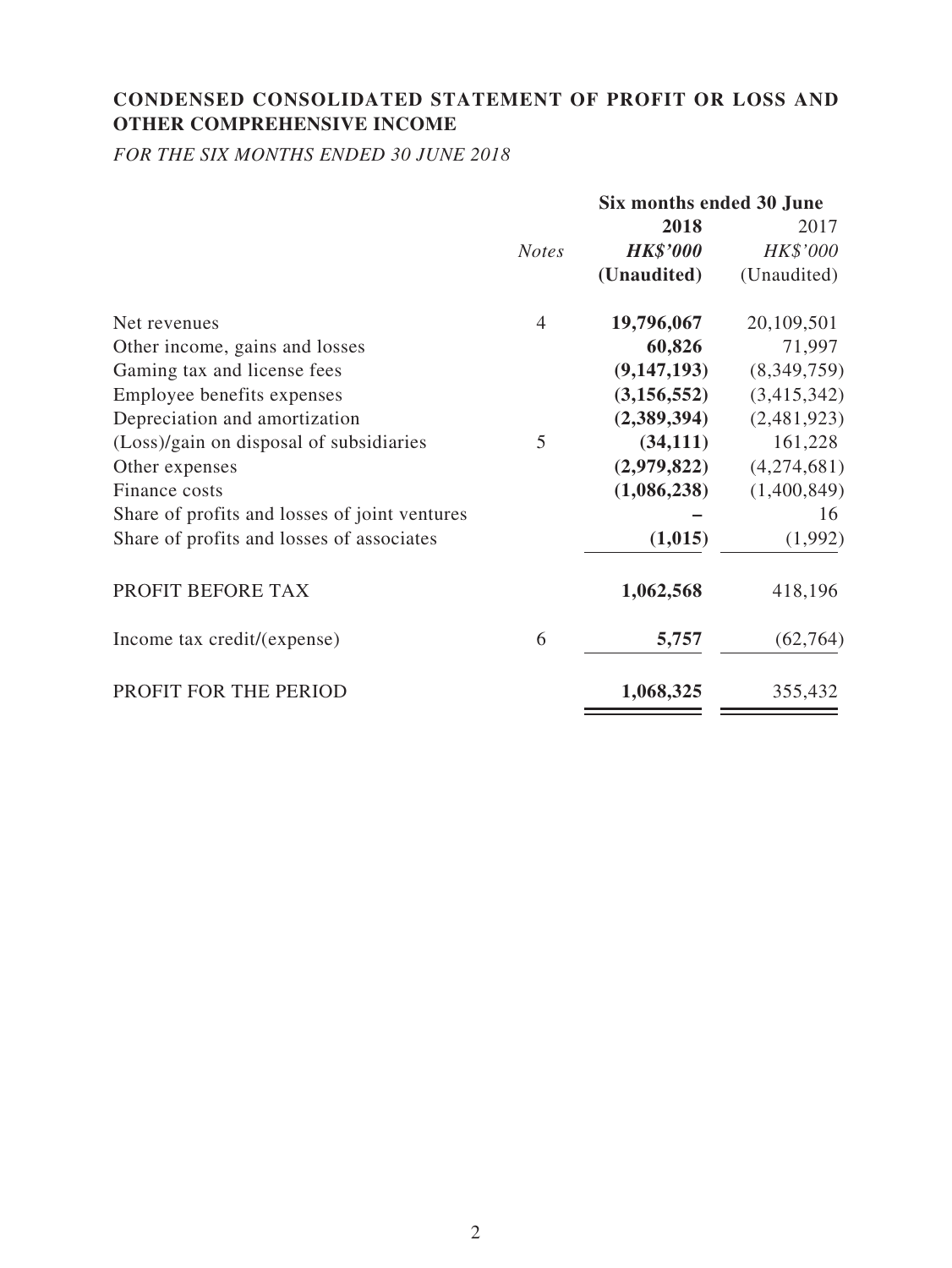| Six months ended 30 June |                 |  |
|--------------------------|-----------------|--|
| 2018                     | 2017            |  |
| <b>HK\$'000</b>          | <b>HK\$'000</b> |  |
| (Unaudited)              | (Unaudited)     |  |

# **Other comprehensive income/(loss)**

| Other comprehensive income/(loss) to be reclassified<br>to profit or loss in subsequent periods:                                   |           |          |
|------------------------------------------------------------------------------------------------------------------------------------|-----------|----------|
| Available-for-sale investments:                                                                                                    |           |          |
| Changes in fair value                                                                                                              |           | (11,754) |
| Exchange differences:                                                                                                              |           |          |
| Exchange differences on translation of                                                                                             |           |          |
| foreign operations                                                                                                                 | (73, 755) | (12,069) |
| Reclassification of exchange reserve upon                                                                                          |           |          |
| disposal of interest in a subsidiary                                                                                               |           | 813      |
|                                                                                                                                    | (73, 755) | (23,010) |
| Other comprehensive loss not to be reclassified<br>to profit or loss in subsequent periods:<br>Actuarial loss arising from defined |           |          |
| benefit obligations                                                                                                                | (1,058)   | (502)    |
| Other comprehensive loss for the period, net of tax                                                                                | (74, 813) | (23,512) |
| Total comprehensive income for the period                                                                                          | 993,512   | 331,920  |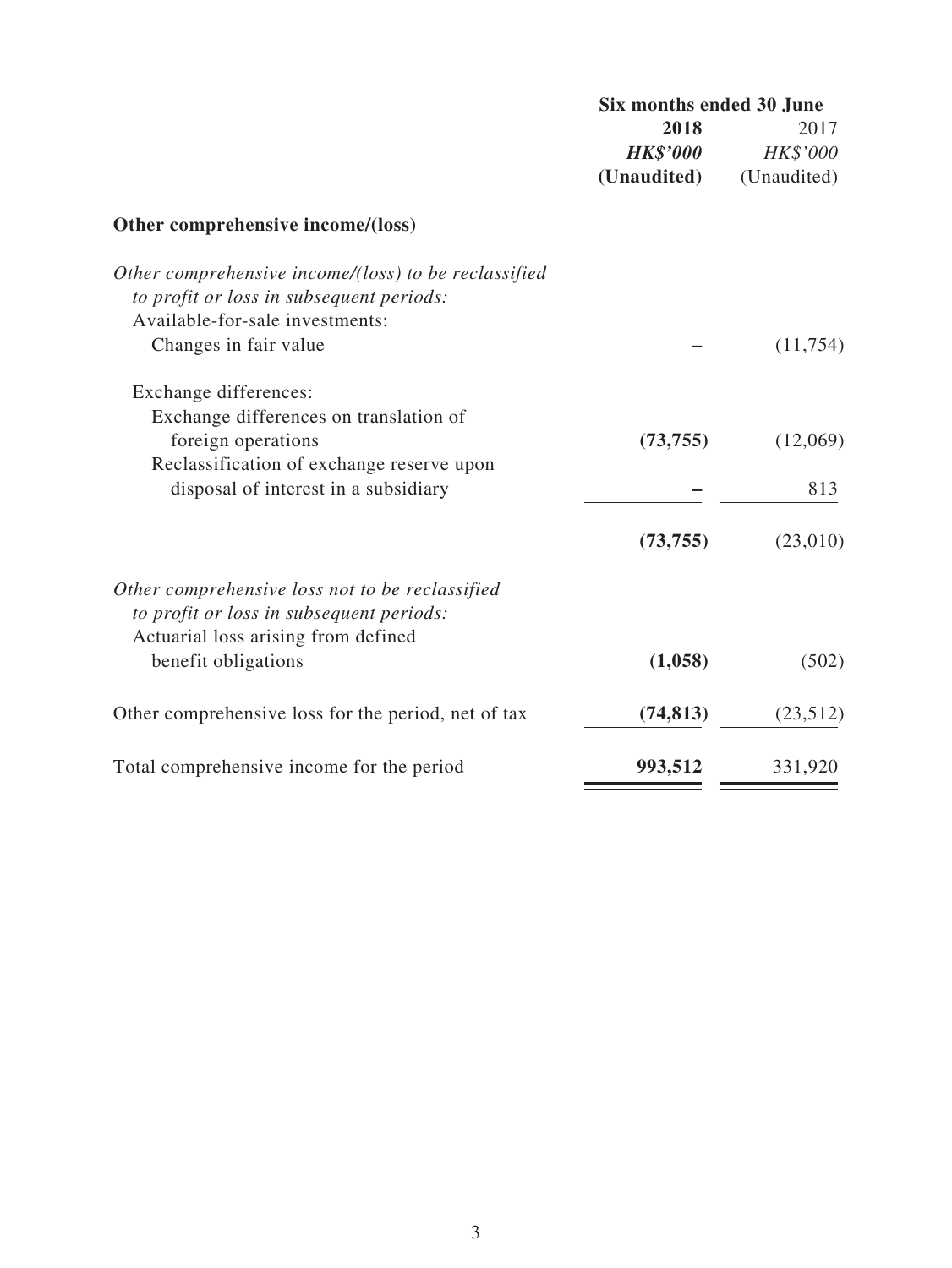|                                                               |             | Six months ended 30 June |             |
|---------------------------------------------------------------|-------------|--------------------------|-------------|
|                                                               |             | 2018                     | 2017        |
|                                                               | <b>Note</b> | <b>HK\$'000</b>          | HK\$'000    |
|                                                               |             | (Unaudited)              | (Unaudited) |
| Profit for the period attributable to:                        |             |                          |             |
| Owners of the Company                                         |             | 344,584                  | 164,586     |
| Non-controlling interests                                     |             | 723,741                  | 190,846     |
|                                                               |             | 1,068,325                | 355,432     |
| Total comprehensive income for the period<br>attributable to: |             |                          |             |
| Owners of the Company                                         |             | 326,346                  | 149,498     |
| Non-controlling interests                                     |             | 667,166                  | 182,422     |
|                                                               |             |                          |             |
|                                                               |             | 993,512                  | 331,920     |
| Earnings per share attributable to owners                     |             |                          |             |
| of the Company                                                | 8           |                          |             |
| <b>Basic</b>                                                  |             | <b>HK\$0.23</b>          | HK\$0.11    |
|                                                               |             |                          |             |
| Diluted                                                       |             | <b>HK\$0.22</b>          | HK\$0.10    |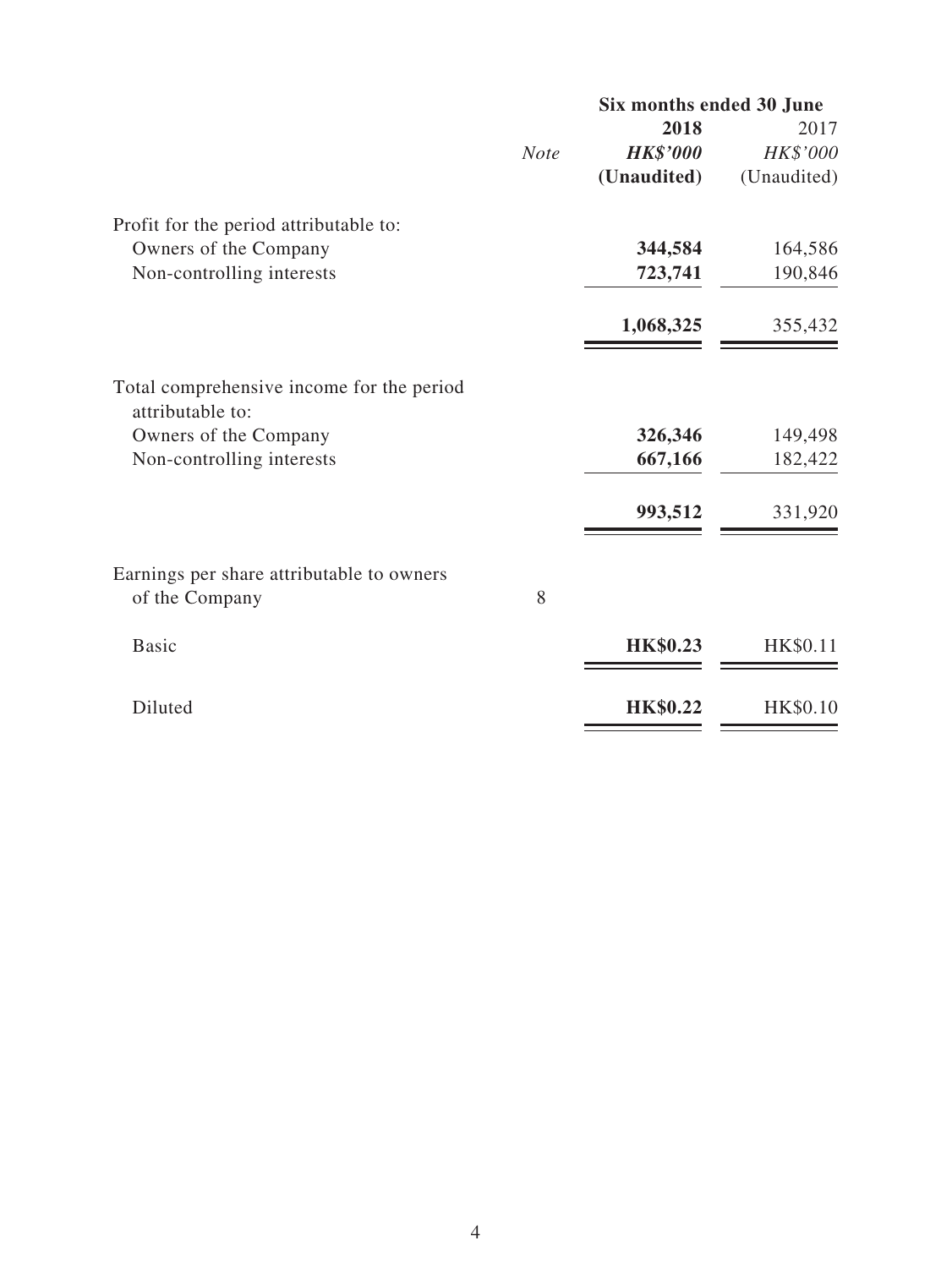# **CONDENSED CONSOLIDATED STATEMENT OF FINANCIAL POSITION**

*AS AT 30 JUNE 2018*

|                                             |             | 30 June         | 31 December |
|---------------------------------------------|-------------|-----------------|-------------|
|                                             |             | 2018            | 2017        |
|                                             | <b>Note</b> | <b>HK\$'000</b> | HK\$'000    |
|                                             |             | (Unaudited)     | (Audited)   |
| <b>Non-current assets</b>                   |             |                 |             |
| Property, plant and equipment               |             | 48,270,880      | 47,994,966  |
| Investment properties                       |             | 274,000         | 274,000     |
| Land use rights                             |             | 5,470,896       | 5,553,924   |
| Gaming license and subconcession            |             | 4,358,387       | 4,902,889   |
| Goodwill                                    |             | 5,299,451       | 5,299,451   |
| Trademarks                                  |             | 16,992,458      | 16,992,458  |
| Other intangible assets                     |             | 13,061          | 14,533      |
| Investments in associates                   |             | 12,116          | 14,946      |
| Trade receivables                           | 9           | 28,940          | 28,970      |
| Prepayments, deposits and other receivables |             | 1,427,131       | 1,440,006   |
| Other financial assets                      |             | 208,485         | 192,512     |
| Deferred tax assets                         |             | 1,060           | 543         |
| <b>Total non-current assets</b>             |             | 82,356,865      | 82,709,198  |
| <b>Current assets</b>                       |             |                 |             |
| Land use rights                             |             | 166,057         | 166,057     |
| Inventories                                 |             | 283,992         | 273,989     |
| Trade receivables                           | 9           | 1,468,082       | 1,247,940   |
| Prepayments, deposits and other receivables |             | 633,462         | 702,308     |
| Tax recoverable                             |             | 153             | 156         |
| Other financial assets                      |             | 1,088,620       | 1,053,586   |
| Bank deposits with original maturities over |             |                 |             |
| three months                                |             | 204,400         | 348,741     |
| Cash and bank balances                      |             | 11,586,064      | 11,768,251  |
| <b>Total current assets</b>                 |             | 15,430,830      | 15,561,028  |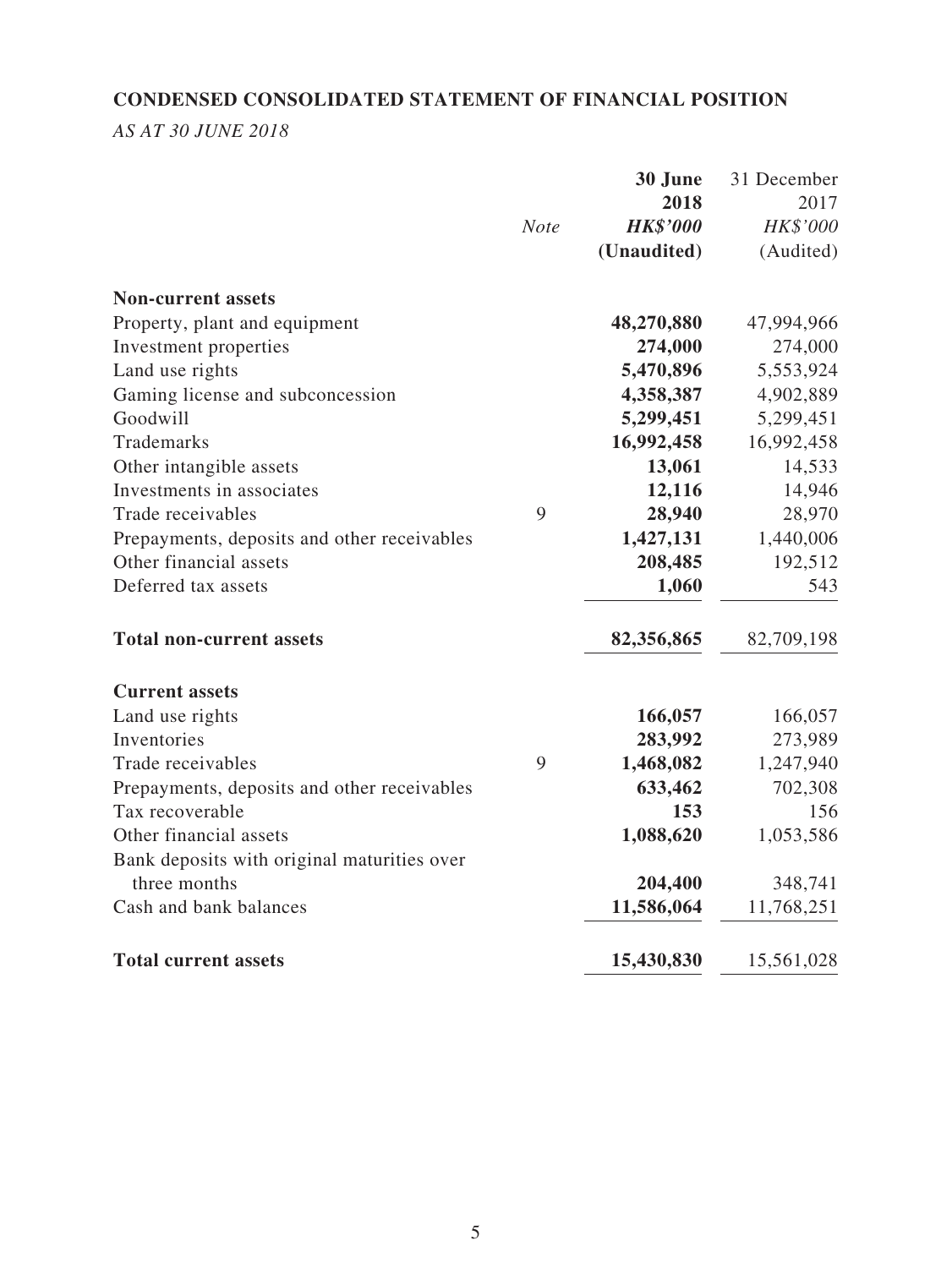|                                                |             | 30 June         | 31 December  |
|------------------------------------------------|-------------|-----------------|--------------|
|                                                |             | 2018            | 2017         |
|                                                | <b>Note</b> | <b>HK\$'000</b> | HK\$'000     |
|                                                |             | (Unaudited)     | (Audited)    |
| <b>Current liabilities</b>                     |             |                 |              |
| Trade payables                                 | 10          | 175,493         | 127,720      |
| Other payables, accruals and deposits received |             | 12,215,126      | 12,617,523   |
| Tax payable                                    |             | 62,742          | 36,848       |
| Interest-bearing borrowings                    |             | 1,901,167       | 2,003,109    |
| Obligations under finance leases               |             | 253,820         | 259,754      |
| <b>Total current liabilities</b>               |             | 14,608,348      | 15,044,954   |
| Net current assets                             |             | 822,482         | 516,074      |
| <b>Total assets less current liabilities</b>   |             | 83,179,347      | 83,225,272   |
| <b>Non-current liabilities</b>                 |             |                 |              |
| Other payables, accruals and deposits received |             | 219,745         | 384,636      |
| Interest-bearing borrowings                    |             | 32,464,944      | 32,463,626   |
| Obligations under finance leases               |             | 1,935,444       | 2,068,669    |
| Deferred tax liabilities                       |             | 2,422,399       | 2,456,295    |
| <b>Total non-current liabilities</b>           |             | 37,042,532      | 37, 373, 226 |
| <b>Net assets</b>                              |             | 46,136,815      | 45,852,046   |
|                                                |             |                 |              |
| <b>Equity</b><br>Share capital                 |             | 5,656,551       | 5,624,135    |
| Reserves                                       |             | 13,530,110      | 13,364,752   |
|                                                |             |                 |              |
| Equity attributable to owners of the Company   |             | 19,186,661      | 18,988,887   |
| Non-controlling interests                      |             | 26,950,154      | 26,863,159   |
| <b>Total equity</b>                            |             | 46,136,815      | 45,852,046   |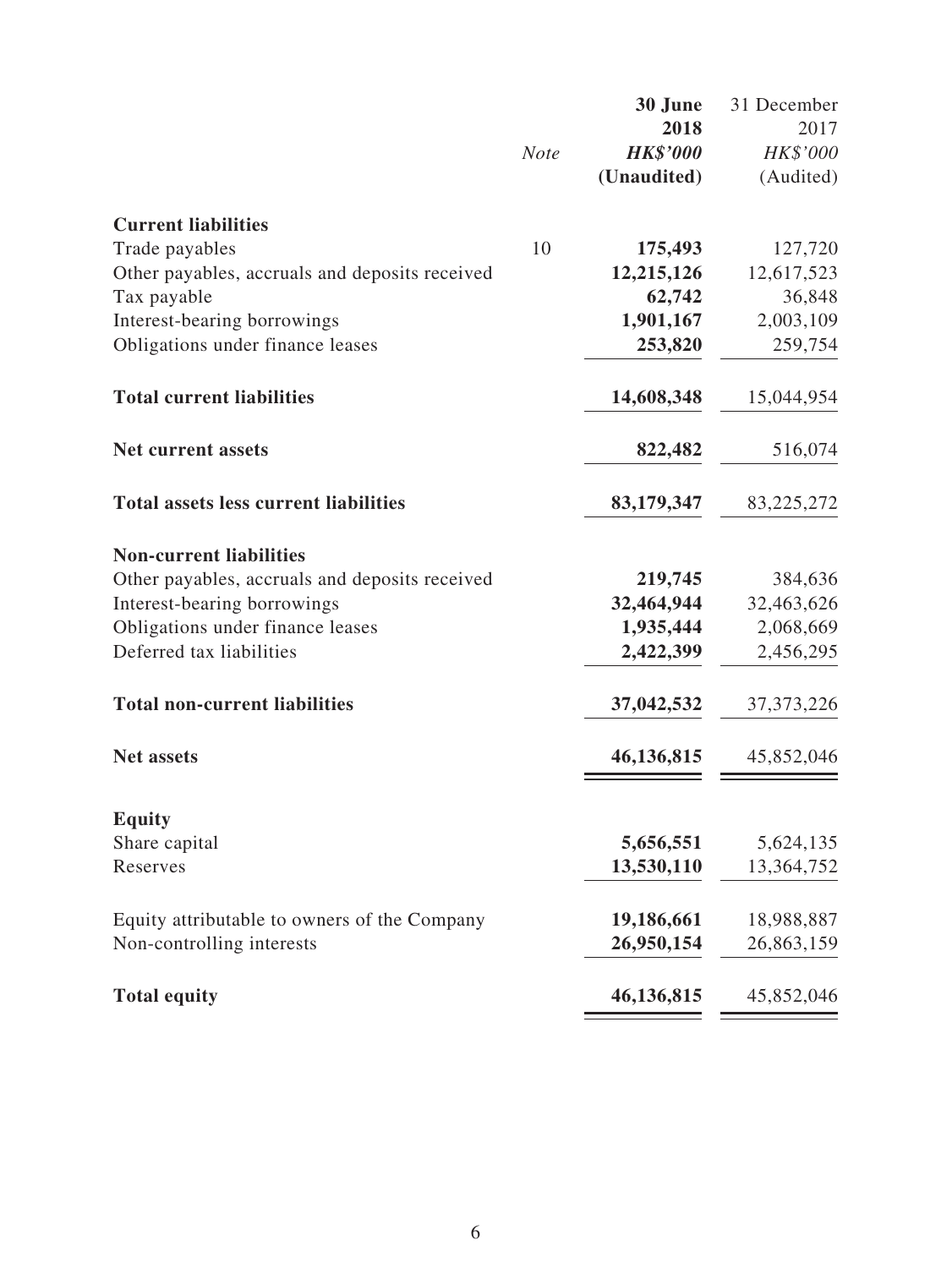# **NOTES TO THE CONDENSED CONSOLIDATED FINANCIAL INFORMATION** *FOR THE SIX MONTHS ENDED 30 JUNE 2018*

#### **1. CORPORATE INFORMATION**

Melco International Development Limited (the "Company") is a public company with limited liability incorporated in the Hong Kong Special Administrative Region of the People's Republic of China ("Hong Kong") as an investment holding company. The address of the registered office of the Company is 38th Floor, The Centrium, 60 Wyndham Street, Central, Hong Kong. The Company's shares are listed on the main board of The Stock Exchange of Hong Kong Limited (the "Hong Kong Stock Exchange").

The Company together with its subsidiaries (collectively referred to as the "Group") is a developer, owner and operator of international network of casino gaming and entertainment casino resorts. The Group operates its gaming business primarily through Melco Resorts & Entertainment Limited ("Melco Resorts"), a subsidiary of the Group, with its American depositary shares listed on the NASDAQ Global Select Market in the United States of America (the "U.S."). Melco Resorts currently operates Altira Macau, a casino hotel located at Taipa, the Macau Special Administrative Region of the People's Republic of China ("Macau"), City of Dreams, an integrated urban casino resort located at Cotai, Macau and Taipa Square Casino, a casino located at Taipa, Macau. Melco Resorts' business also includes Mocha Clubs, which comprise the non-casino based operations of electronic gaming machines in Macau. Melco Resorts also majority owns and operates Studio City, a cinematically-themed integrated entertainment, retail and gaming resort in Cotai, Macau. In the Philippines, Melco Resorts and Entertainment (Philippines) Corporation ("MRP"), a majority-owned subsidiary of Melco Resorts whose common shares are listed on The Philippine Stock Exchange, Inc., through MRP's subsidiary, Melco Resorts Leisure (PHP) Corporation ("Melco Resorts Leisure"), currently operates and manages City of Dreams Manila, a casino, hotel, retail and entertainment integrated resort in the Entertainment City complex in Manila. In Cyprus, the Group, through its majority-owned subsidiaries, ICR Cyprus Holdings Limited ("ICR") and its subsidiaries, is also developing the City of Dreams Mediterranean, the first integrated casino resort in Limassol, Cyprus together with the operation of four satellite casinos in Nicosia, Larnaca, Ayia Napa and Paphos, Cyprus. The integrated casino resort is expected to open in 2021. A temporary casino in Limassol commenced operation in June 2018 and will operate until the integrated casino resort is completed. The four satellite casinos are currently under development in Cyprus.

The principal activities of the Group are divided into two operating and reportable segments, namely (i) the Casino and Hospitality segment; and (ii) the Others segment. See note 3 for additional information about the Group's segments.

#### **2.1 BASIS OF PREPARATION**

The unaudited condensed consolidated interim financial information has been prepared under the historical cost convention, except for investment properties and certain financial instruments, which are measured at fair value, as appropriate.

The unaudited condensed consolidated interim financial information has been prepared in accordance with Hong Kong Accounting Standard ("HKAS") 34 *Interim Financial Reporting* issued by the Hong Kong Institute of Certified Public Accountants ("HKICPA") as well as with the applicable disclosure requirements of Appendix 16 to the Rules Governing the Listing of Securities on the Hong Kong Stock Exchange.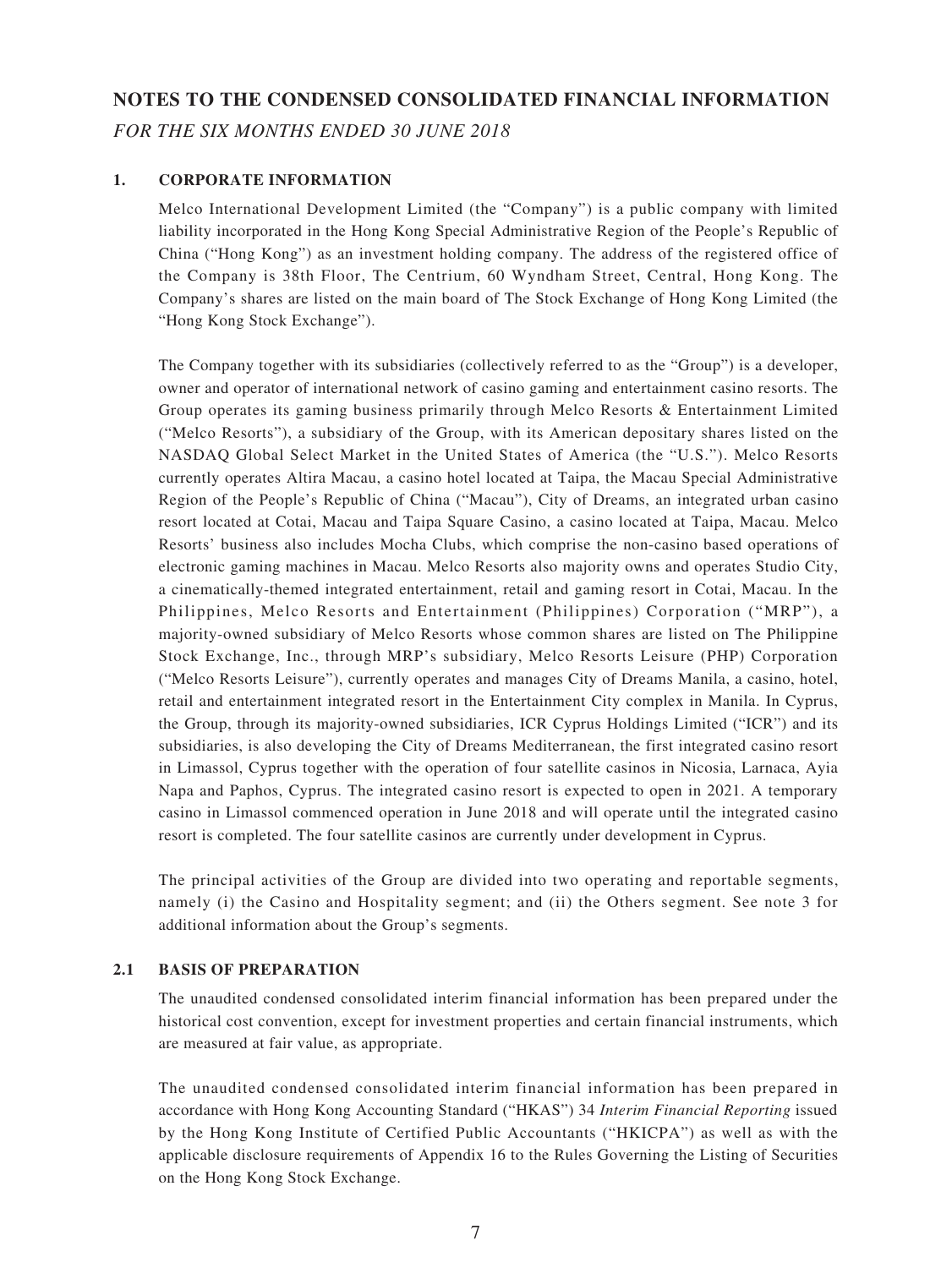The unaudited condensed consolidated interim financial information for the six months ended 30 June 2018 does not include all the information and disclosures required in the annual consolidated financial statements, and should be read in conjunction with the Group's audited consolidated financial statements as at 31 December 2017.

The financial information relating to the year ended 31 December 2017 that is included in this unaudited condensed consolidated interim financial information as comparative information does not constitute the Company's statutory annual consolidated financial statements for that year but is derived from those financial statements. Further information relating to these statutory financial statements required to be disclosed in accordance with section 436 of the Hong Kong Companies Ordinance is as follows:

The Company has delivered the consolidated financial statements for the year ended 31 December 2017 to the Registrar of Companies as required by section 662(3) of, and Part 3 of Schedule 6 to, the Hong Kong Companies Ordinance.

The Company's auditor has reported on the consolidated financial statements for the year ended 31 December 2017. The auditor's report was unqualified; did not include a reference to any matters to which the auditor drew attention by way of emphasis without qualifying its report, and did not contain a statement under sections 406(2), 407(2) or (3) of the Hong Kong Companies Ordinance.

#### **2.2 CHANGES IN ACCOUNTING POLICIES AND DISCLOSURES**

The accounting policies and basis of preparation adopted in the preparation of the unaudited condensed consolidated interim financial information for the six months ended 30 June 2018 are consistent with those of the Group as set out in the Group's audited consolidated financial statements for the year ended 31 December 2017, except for the adoption of the new and amended Hong Kong Financial Reporting Standards (the "HKFRSs") effective as of 1 January 2018.

The Group applies, for the first time in 2018, HKFRS 15 *Revenue from Contracts with Customers* and HKFRS 9 *Financial Instruments*. The nature and effect of these changes in accounting policies are disclosed below. For the other new and amended HKFRSs that are effective for the period, there is no material financial impact on the Group's unaudited condensed consolidated interim financial information.

#### **HKFRS 15** *Revenue from Contracts with Customers*

HKFRS 15 establishes a new five-step model that applies to revenue arising from contracts with customers ("New Revenue Standard"). Under HKFRS 15, revenues are recognized at amounts that reflect the consideration to which an entity expects to be entitled in exchange for transferring goods or services to customers. The principles in HKFRS 15 provide a more structured approach to measuring and recognizing revenue.

The Group has adopted the New Revenue Standard using the modified retrospective method on 1 January 2018. Results for the periods beginning on or after 1 January 2018 are presented under the New Revenue Standard, while prior period amounts are not adjusted and continue to be reported in accordance with the previous basis. The major changes as a result of the adoption of the New Revenue Standard are as follows: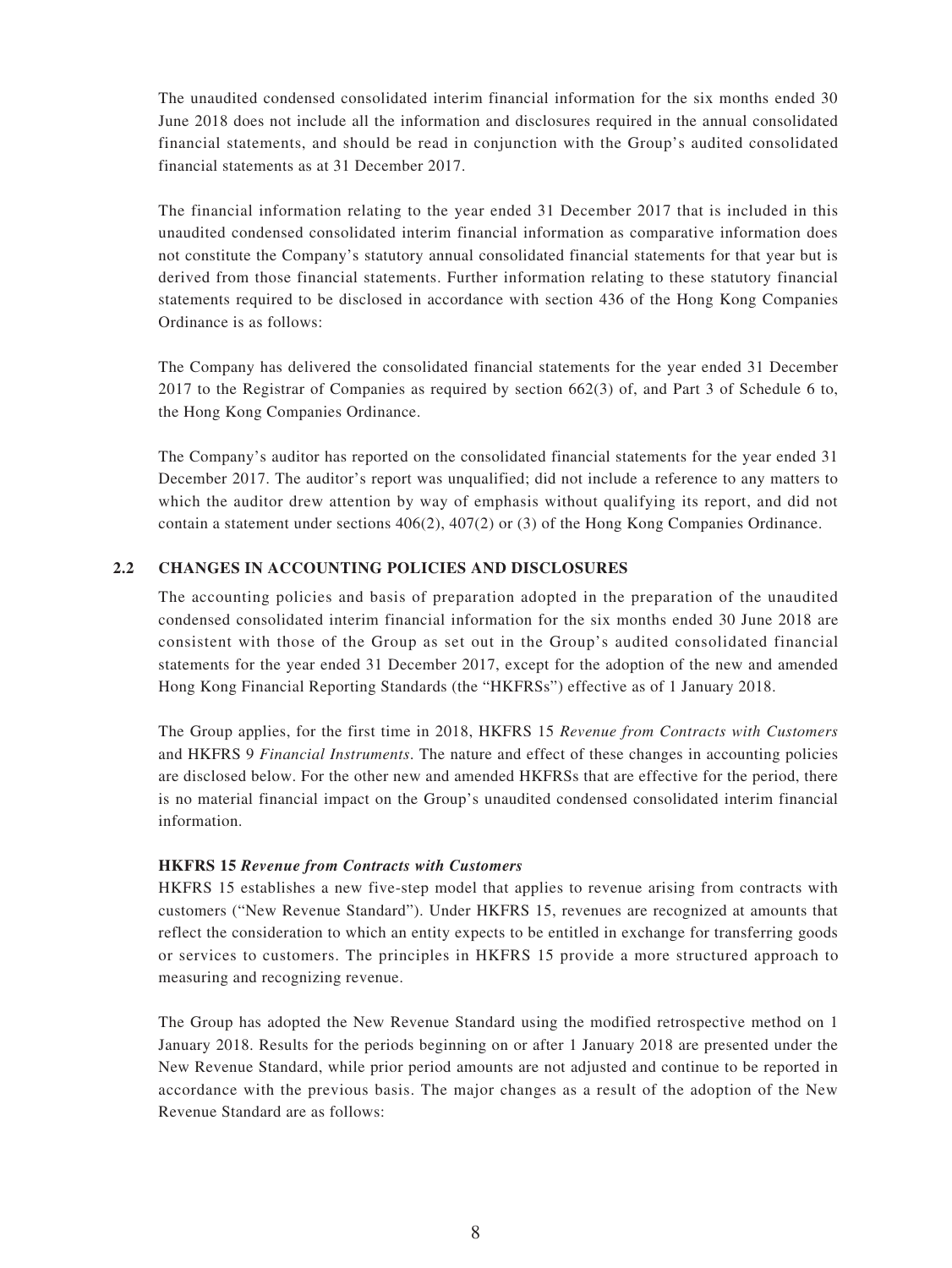- Under the New Revenue Standard, the retail value of complimentary services (including rooms, catering service, and other services) that are provided to casino guests as incentives related to gaming play ("promotional allowances") are netted against casino revenues in primarily all cases rather than netted against revenues related to the respective goods or services. The promotional allowances are measured based on stand-alone selling prices. These changes primarily result in a decrease in casino revenues and an increase in the revenues related to the respective goods or services.
- A portion of commissions paid to gaming promoters, representing the estimated incentives that were returned to customers, were previously reported as reductions in revenues, with the balances of commission expenses reflected as casino expenses. As a result of the adoption of the New Revenue Standard, all commissions paid to gaming promoters are reflected as reductions in casino revenues. This change primarily results in a decrease in casino expenses and a corresponding decrease in casino revenues.

The amounts of affected financial statement line items in the unaudited condensed consolidated statement of profit or loss and other comprehensive income for the current period before and after the adoption of the New Revenue Standard are as follows:

|                                              | Six months ended 30 June 2018 (unaudited) |                 |                  |
|----------------------------------------------|-------------------------------------------|-----------------|------------------|
|                                              | <b>Balances</b>                           |                 |                  |
|                                              | under New                                 | <b>Balances</b> | <b>Effect of</b> |
|                                              | Revenue                                   | under           | change           |
|                                              | <b>Standard</b>                           | previous        | higher/          |
|                                              | (As reported)                             | <b>basis</b>    | (lower)          |
|                                              | <b>HK\$'000</b>                           | <b>HK\$'000</b> | <b>HK\$'000</b>  |
| Net revenues                                 |                                           |                 |                  |
| Casino revenue                               | 17,300,745                                | 20, 151, 111    | (2,850,366)      |
| Entertainment and resort facilities revenue: |                                           |                 |                  |
| Rooms                                        | 1,053,148                                 | 291,069         | 762,079          |
| Catering service income                      | 776,952                                   | 346,368         | 430,584          |
| Entertainment, retail and other              | 658,829                                   | 630,329         | 28,500           |
| Other expenses                               |                                           |                 |                  |
| Gaming promoters' commission and other       |                                           |                 |                  |
| gaming operations expenses                   | 325,420                                   | 1,954,623       | (1,629,203)      |

There is no material impact on profit for the period, and basic and diluted earnings per share for the six months ended 30 June 2018.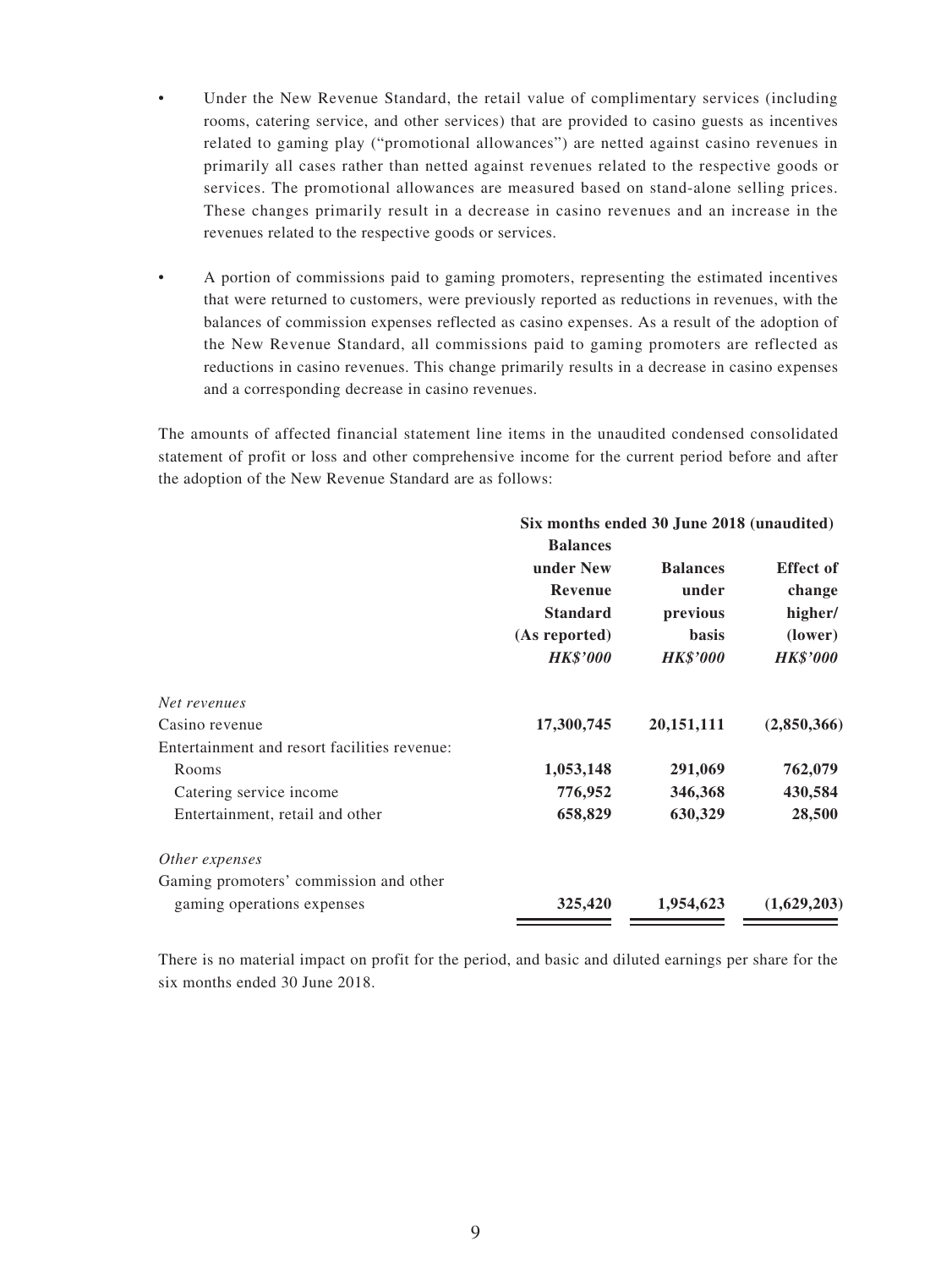#### **HKFRS 9** *Financial Instruments*

HKFRS 9 replaces HKAS 39 *Financial Instruments: Recognition and Measurement*, bringing together all three aspects of the accounting for financial instruments: classification and measurement; impairment; and hedge accounting.

The Group has adopted HKFRS 9 from 1 January 2018 and did not restate comparative information in accordance with the transitional provisions in HKFRS 9. The transition adjustments were recognized against the opening balance of retained profits at 1 January 2018. The impacts from adopting HKFRS 9 relate to the classification and measurement and the impairment requirements are summarized as follows:

#### (a) Classification and measurement – equity investments

Upon adoption of HKFRS 9, the Group changes the accounting for equity investments held as available-for-sale and records the unrealized changes in fair value in profit and loss. Under the Group's previous accounting policies, these investments were measured at fair value with unrealized changes in fair value recorded as a component of other comprehensive income – other revaluation reserve. At the adoption date, the Group reclassified the previously accumulated unrealized losses of HK\$4,583,000 on these investments from other revaluation reserve to the opening balance of retained profits. The Group anticipates that the adoption of HKFRS 9 will primarily increase the volatility of the Group's other gains or losses as a result of the remeasurement of these equity investments.

#### (b) Classification and measurement – borrowings

HKFRS 9 requires a gain or loss arising from modification of a financial liability that does not result in derecognition be immediately recognized in profit or loss. Under the Group's previous accounting policies, such gain or loss was deferred and amortized over the remaining term of the modified liability by adjusting the effective interest rate. The Group has retrospectively applied the accounting treatment as required by HKFRS 9 for the modification of interest-bearing borrowings which has not resulted in derecognition. At the adoption date, the Group recognized a decrease in opening retained profits and non-controlling interests with an aggregated amount of HK\$238,045,000 and a corresponding increase in interest-bearing borrowings.

#### (c) Impairment of financial assets

HKFRS 9 requires an impairment of financial assets based on an expected credit loss model, as opposed to an incurred credit loss model under HKAS 39. The expected credit loss model requires an entity to account for expected credit losses and changes in those expected credit losses at each reporting date to reflect changes in credit risk since initial recognition. Upon adoption of HKFRS 9, the Group has applied the simplified approach to recognize lifetime expected credit losses for its trade receivables. The Group has determined that the adoption of HKFRS 9 did not have a significant impact on the provision for impairment on its trade receivables.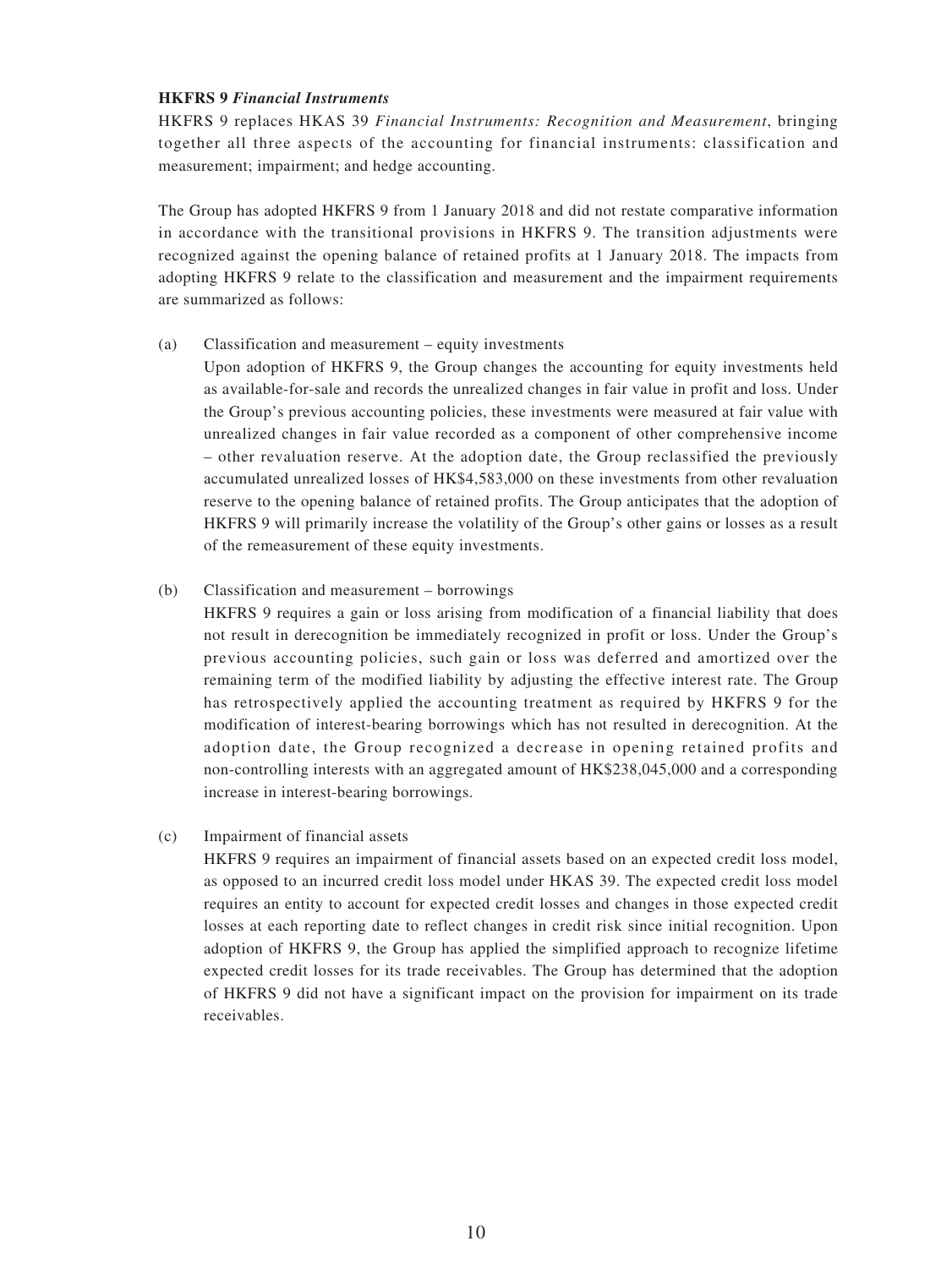The effect of adopting HKFRS 9 on the consolidated opening retained profits and non-controlling interests at 1 January 2018 is as follows:

#### *Retained profits*

| <b>HK\$'000</b> |
|-----------------|
| 16,576,179      |
| (4,583)         |
| (107, 820)      |
| 16,463,776      |
|                 |
| <b>HK\$'000</b> |
| 26,863,159      |
| (130, 225)      |
| 26,732,934      |
|                 |

### **2.3 ISSUED BUT NOT YET EFFECTIVE HKFRSs**

The Group has not early adopted any new or amended HKFRSs or interpretation that has been issued but is not yet effective in the unaudited condensed consolidated financial information for the six months ended 30 June 2018.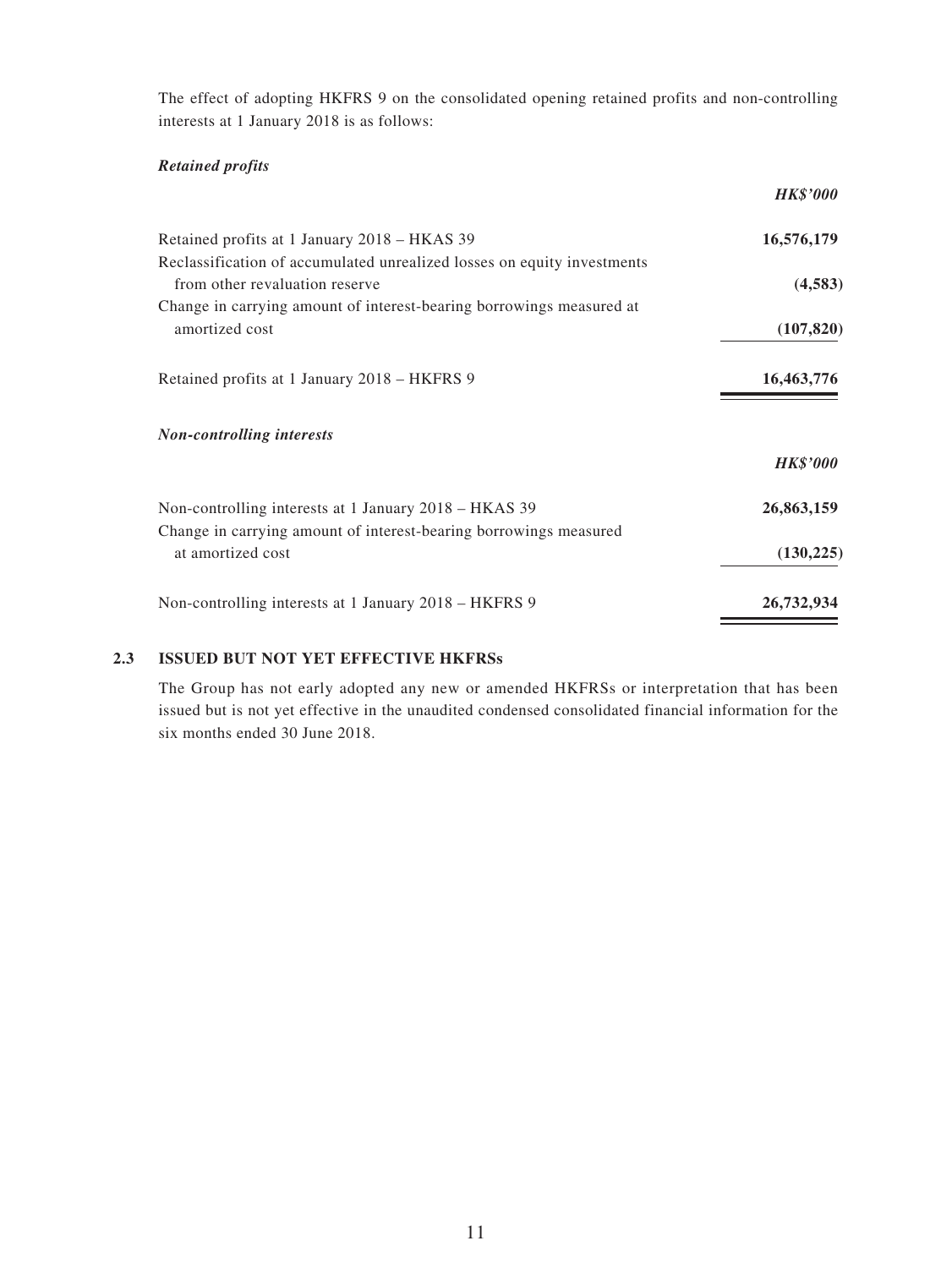### **3. SEGMENT INFORMATION**

For management purposes, the Group is organized into business units based on their products and services and has two operating and reportable segments as follows:

- (a) the "Casino and Hospitality" segment, which comprises operation of casino and provision of hospitality through Melco Resorts and ICR; and
- (b) the "Others" segment comprises, principally, other gaming, leisure and entertainment, and property investments.

Management monitors the results of the Group's operating and reportable segments separately for the purpose of making decisions about resources allocation and performance assessment. Segment performance is evaluated based on Adjusted EBITDA, which is a non-HKFRS financial measure and the segment results of the Group, is the profit for the period before deduction of finance costs, income tax, depreciation and amortization, pre-opening costs, development costs, property charges and other, share-based compensation expenses, payments to SM Investments Corporation, Belle Corporation and PremiumLeisure and Amusement, Inc. (collectively referred to as the "Philippine Parties"), land rent to Belle Corporation, corporate expenses, interest income, other income, gains and losses and loss/gain on disposal of subsidiaries. This is the measure reported to the chief operating decision maker for the purposes of resource allocation and performance assessment. Not all companies calculate Adjusted EBITDA in the same manner. As a result, Adjusted EBITDA as presented by the Group may not be directly comparable to other similarly titled measures presented by other companies.

Segment assets exclude those deferred tax assets and other corporate unallocated assets which are managed on a group basis.

Segment liabilities exclude those borrowings, dividends payable, deferred tax liabilities and other corporate unallocated liabilities which are managed on a group basis.

Intersegment sales are transacted with reference to the selling prices used for sales made and services provided to third parties at the prevailing market prices.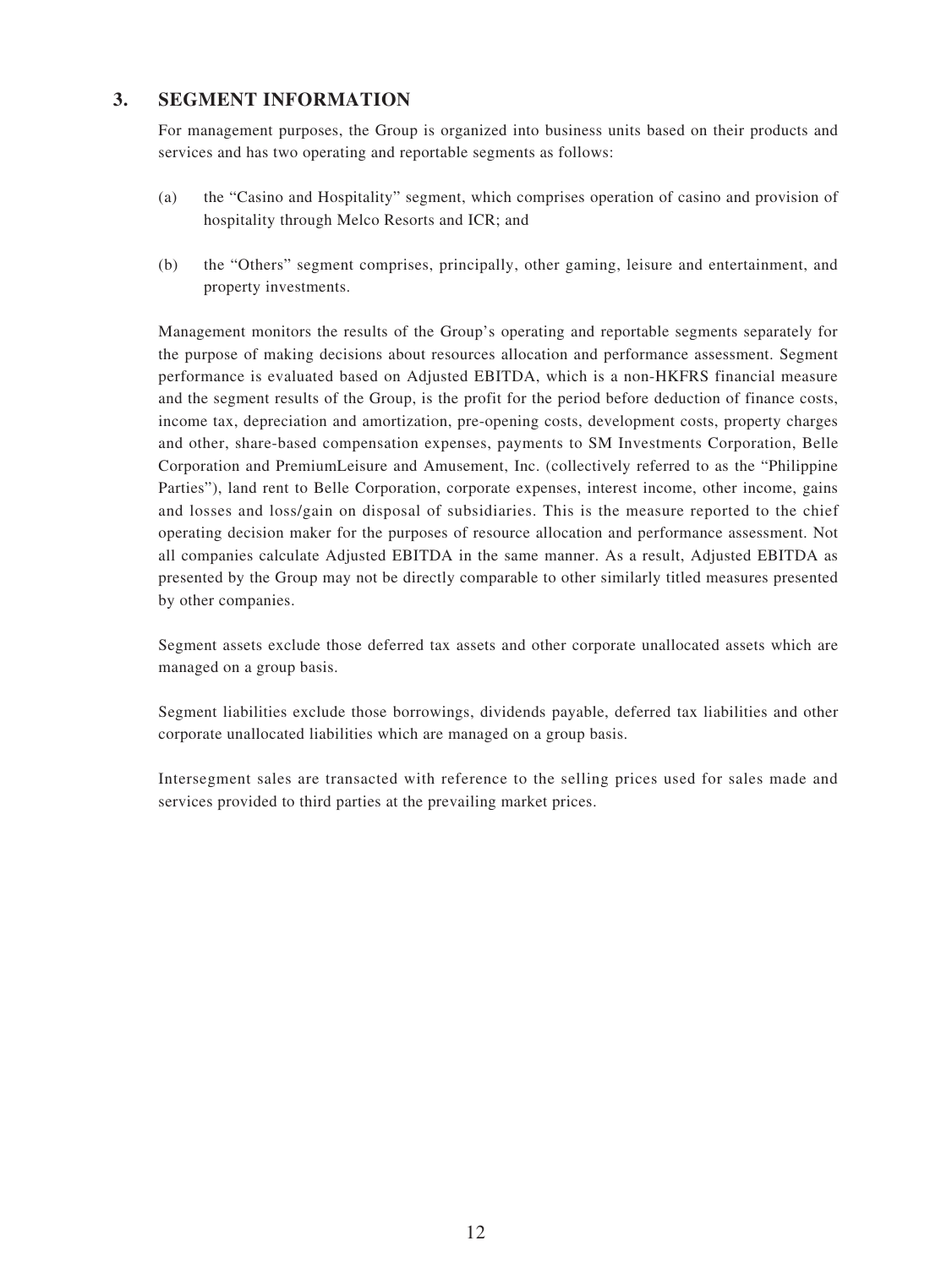#### **Segment net revenues and results**

**Six months ended 30 June 2018 (Unaudited):**

|                                     | <b>Casino</b> and<br><b>Hospitality</b><br><b>HK\$'000</b> | <b>Others</b><br><b>HK\$'000</b> | <b>Total</b><br><b>HK\$'000</b> |
|-------------------------------------|------------------------------------------------------------|----------------------------------|---------------------------------|
| <b>Segment net revenues:</b>        |                                                            |                                  |                                 |
| Sales to external customers         | 19,750,496                                                 | 45,571                           | 19,796,067                      |
| Intersegment sales                  | 28,176                                                     |                                  | 28,176                          |
|                                     | 19,778,672                                                 | 45,571                           | 19,824,243                      |
| Elimination of intersegment sales   |                                                            |                                  | (28, 176)                       |
| Total net revenues                  |                                                            |                                  | 19,796,067                      |
| <b>Adjusted EBITDA</b>              | 5,553,185                                                  | (30, 499)                        | 5,522,686                       |
| Adjusted items for Adjusted EBITDA: |                                                            |                                  |                                 |
| Share-based compensation expenses   |                                                            |                                  | (160, 419)                      |
| Depreciation and amortization       |                                                            |                                  | (2,389,394)                     |
| Pre-opening costs                   |                                                            |                                  | (313,507)                       |
| Development costs                   |                                                            |                                  | (56, 711)                       |
| Property charges and other          |                                                            |                                  | (144, 424)                      |
| Payments to the Philippine Parties  |                                                            |                                  | (272, 256)                      |
| Land rent to Belle Corporation      |                                                            |                                  | (11, 787)                       |
| Loss on disposal of subsidiaries    |                                                            |                                  | (34, 111)                       |
| Interest income                     |                                                            |                                  | 23,310                          |
| Other income, gains and losses      |                                                            |                                  | 37,516                          |
| Finance costs                       |                                                            |                                  | (1,086,238)                     |
| Corporate expenses                  |                                                            |                                  | (52, 097)                       |
| Profit before tax                   |                                                            |                                  | 1,062,568                       |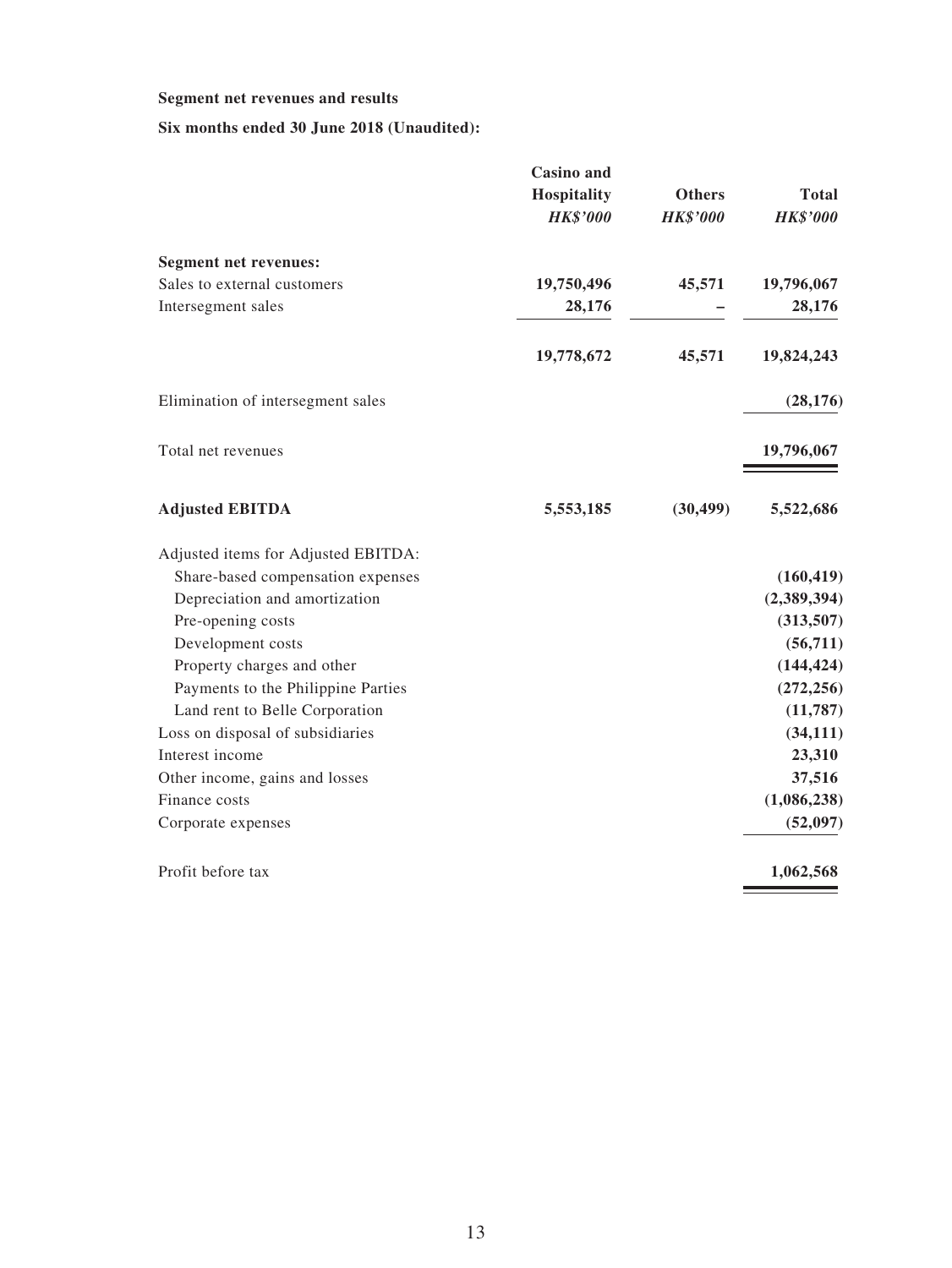#### **Segment net revenues and results**

### **Six months ended 30 June 2017 (Unaudited):**

|                                     | Casino and  |           |             |
|-------------------------------------|-------------|-----------|-------------|
|                                     | Hospitality | Others    | Total       |
|                                     | HK\$'000    | HK\$'000  | HK\$'000    |
| <b>Segment net revenues:</b>        |             |           |             |
| Sales to external customers         | 20,050,677  | 58,824    | 20,109,501  |
| Intersegment sales                  | 2,206       |           | 2,206       |
|                                     | 20,052,883  | 58,824    | 20,111,707  |
| Elimination of intersegment sales   |             |           | (2,206)     |
| Total net revenues                  |             |           | 20,109,501  |
| <b>Adjusted EBITDA</b>              | 4,760,231   | (28, 269) | 4,731,962   |
| Adjusted items for Adjusted EBITDA: |             |           |             |
| Share-based compensation expenses   |             |           | (204, 827)  |
| Depreciation and amortization       |             |           | (2,481,923) |
| Pre-opening costs                   |             |           | (7, 782)    |
| Development costs                   |             |           | (31, 785)   |
| Property charges and other          |             |           | (97, 461)   |
| Payments to the Philippine Parties  |             |           | (227, 653)  |
| Land rent to Belle Corporation      |             |           | (12, 316)   |
| Gain on disposal of a subsidiary    |             |           | 161,228     |
| Interest income                     |             |           | 15,470      |
| Other income, gains and losses      |             |           | 89,746      |
| Finance costs                       |             |           | (1,400,849) |
| Corporate expenses                  |             |           | (115, 614)  |
| Profit before tax                   |             |           | 418,196     |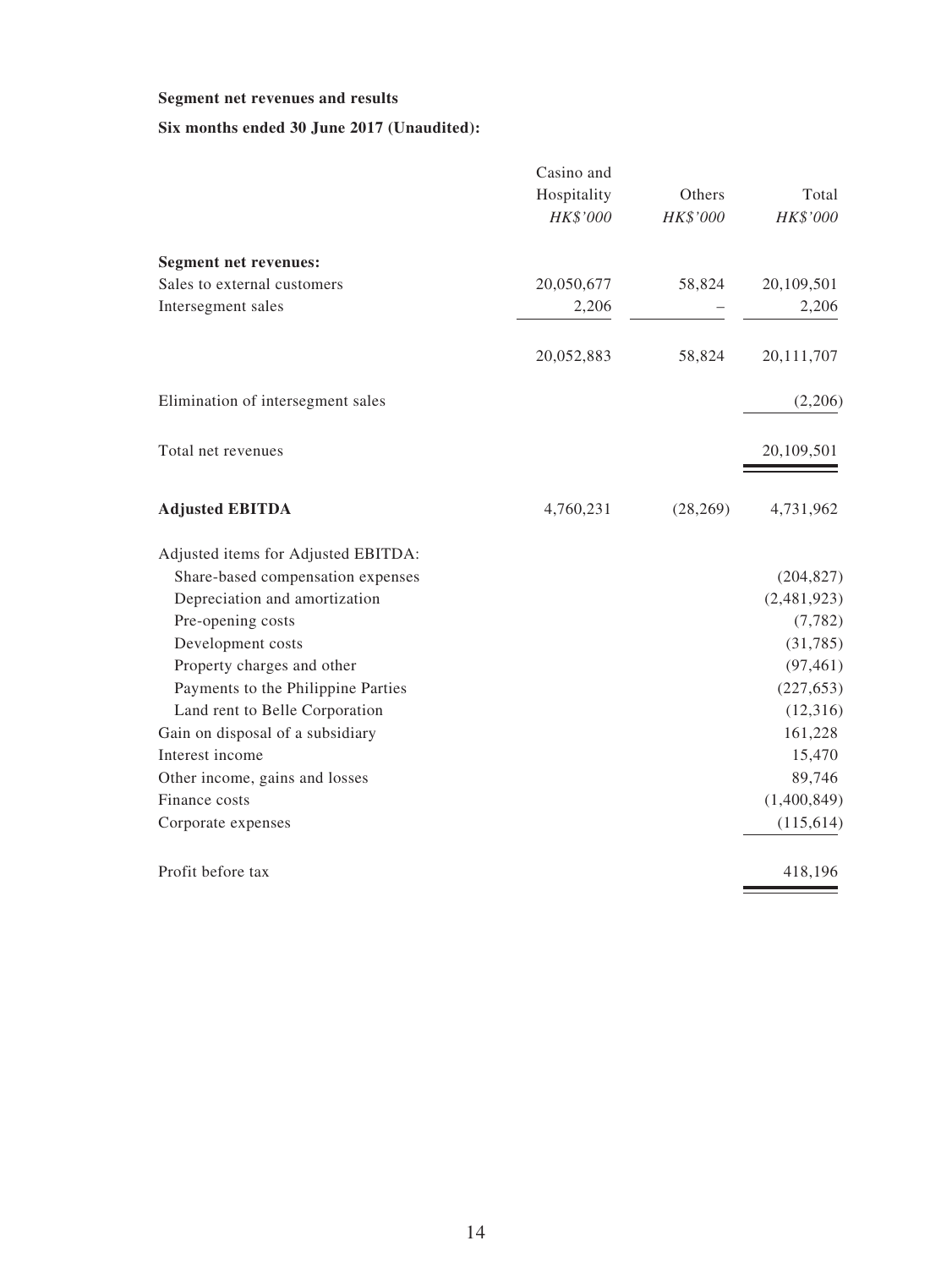#### **30 June 2018 (Unaudited):**

|                                             | <b>Casino</b> and<br><b>Hospitality</b><br><b>HK\$'000</b> | <b>Others</b><br><b>HK\$'000</b> | <b>Total</b><br><b>HK\$'000</b> |
|---------------------------------------------|------------------------------------------------------------|----------------------------------|---------------------------------|
| <b>Segment assets</b>                       | 96,623,075                                                 | 404,645                          | 97,027,720                      |
| Corporate and other unallocated assets      |                                                            |                                  | 759,975                         |
| Total assets                                |                                                            |                                  | 97,787,695                      |
| <b>Segment liabilities</b>                  | 44,828,728                                                 | 86,945                           | 44,915,673                      |
| Corporate and other unallocated liabilities |                                                            |                                  | 6,735,207                       |
| <b>Total liabilities</b>                    |                                                            |                                  | 51,650,880                      |
| 31 December 2017 (Audited):                 |                                                            |                                  |                                 |
|                                             | Casino and                                                 |                                  |                                 |
|                                             | Hospitality                                                | Others                           | Total                           |
|                                             | HK\$'000                                                   | HK\$'000                         | HK\$'000                        |
| <b>Segment assets</b>                       | 96,042,510                                                 | 1,285,205                        | 97,327,715                      |
| Corporate and other unallocated assets      |                                                            |                                  | 942,511                         |
| Total assets                                |                                                            |                                  | 98,270,226                      |
| <b>Segment liabilities</b>                  | 45,464,050                                                 | 147,379                          | 45,611,429                      |
| Corporate and other unallocated liabilities |                                                            |                                  | 6,806,751                       |
| <b>Total liabilities</b>                    |                                                            |                                  | 52,418,180                      |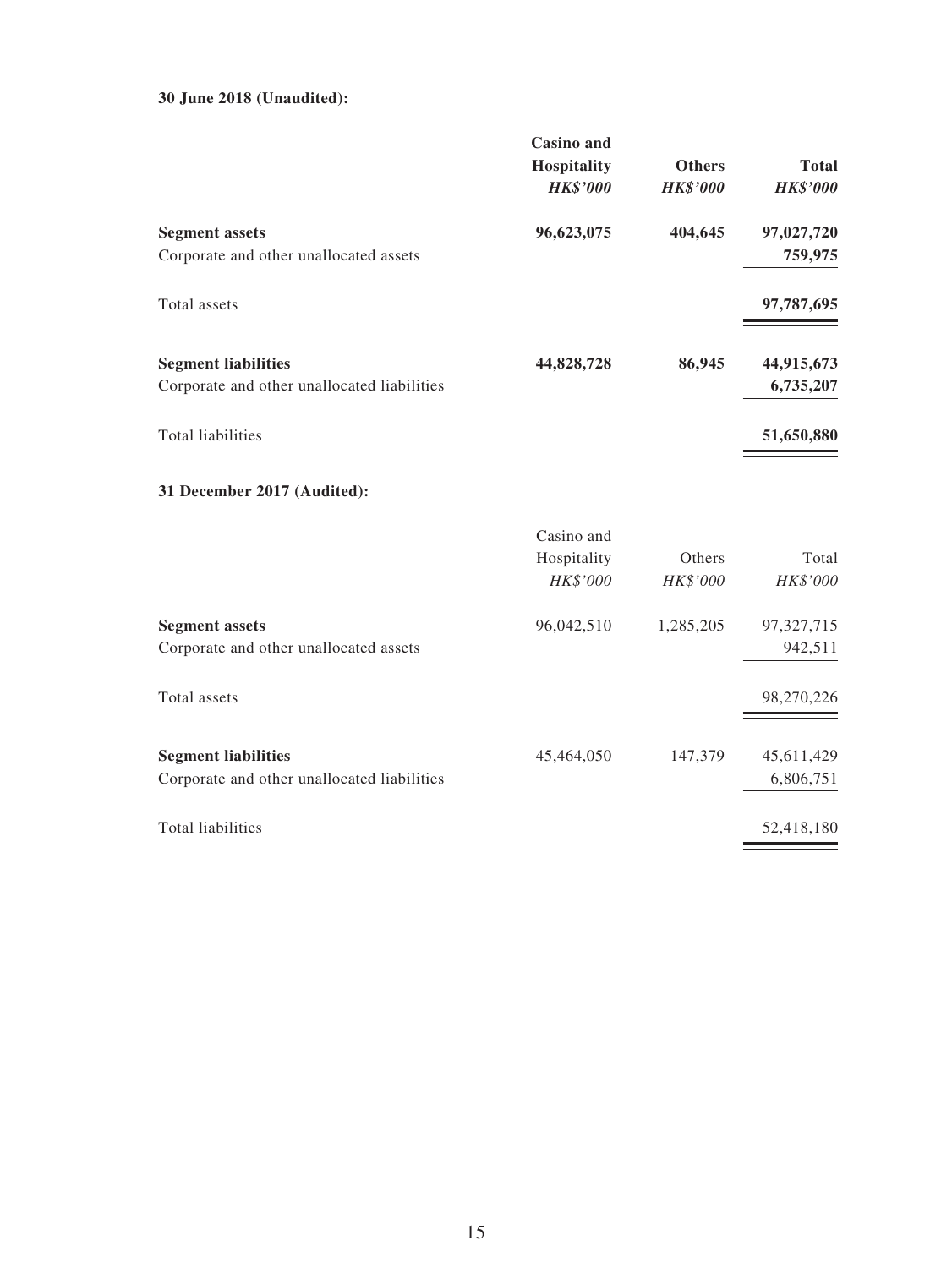#### **4. NET REVENUES**

|                                                      | Six months ended 30 June |             |  |
|------------------------------------------------------|--------------------------|-------------|--|
|                                                      | 2018                     | 2017        |  |
|                                                      | <b>HK\$'000</b>          | HK\$'000    |  |
|                                                      | (Unaudited)              | (Unaudited) |  |
| Casino revenue                                       | 17,300,745               | 18,711,124  |  |
| Entertainment and resort facilities revenue:         |                          |             |  |
| Rooms                                                | 1,053,148                | 277,951     |  |
| Catering service income                              | 776,952                  | 353,842     |  |
| Entertainment, retail and other                      | 658,829                  | 748,751     |  |
| Electronic gaming machines participation             | 3,938                    | 5,234       |  |
| Property rental income                               | 2,169                    | 1,849       |  |
| Lottery business:                                    |                          |             |  |
| Trading of lottery terminals and parts               |                          | 9,586       |  |
| Provision of services and solutions for distribution |                          |             |  |
| of lottery products                                  |                          | 396         |  |
| Other                                                | 286                      | 768         |  |
|                                                      | 19,796,067               | 20,109,501  |  |

#### **5. DISPOSAL OF SUBSIDIARIES**

#### **Six months ended 30 June 2018**

In June 2018, the Group entered into certain agreements with two independent third parties (the "Buyers") to dispose of its entire business and interests in three subsidiaries in Cambodia (the "Cambodian Subsidiaries"). The consideration for disposal of the Cambodian Subsidiaries paid by the Group to the Buyers was approximately HK\$27,230,000, which was primarily made in consideration for the Buyers to assume all liabilities arising from the operations of the Cambodian Subsidiaries. Accordingly, the Group had derecognized these liabilities upon completion of the disposal on 29 June 2018.

 $\overline{\phantom{a}}$ 

<u> The Communication of the Communication</u>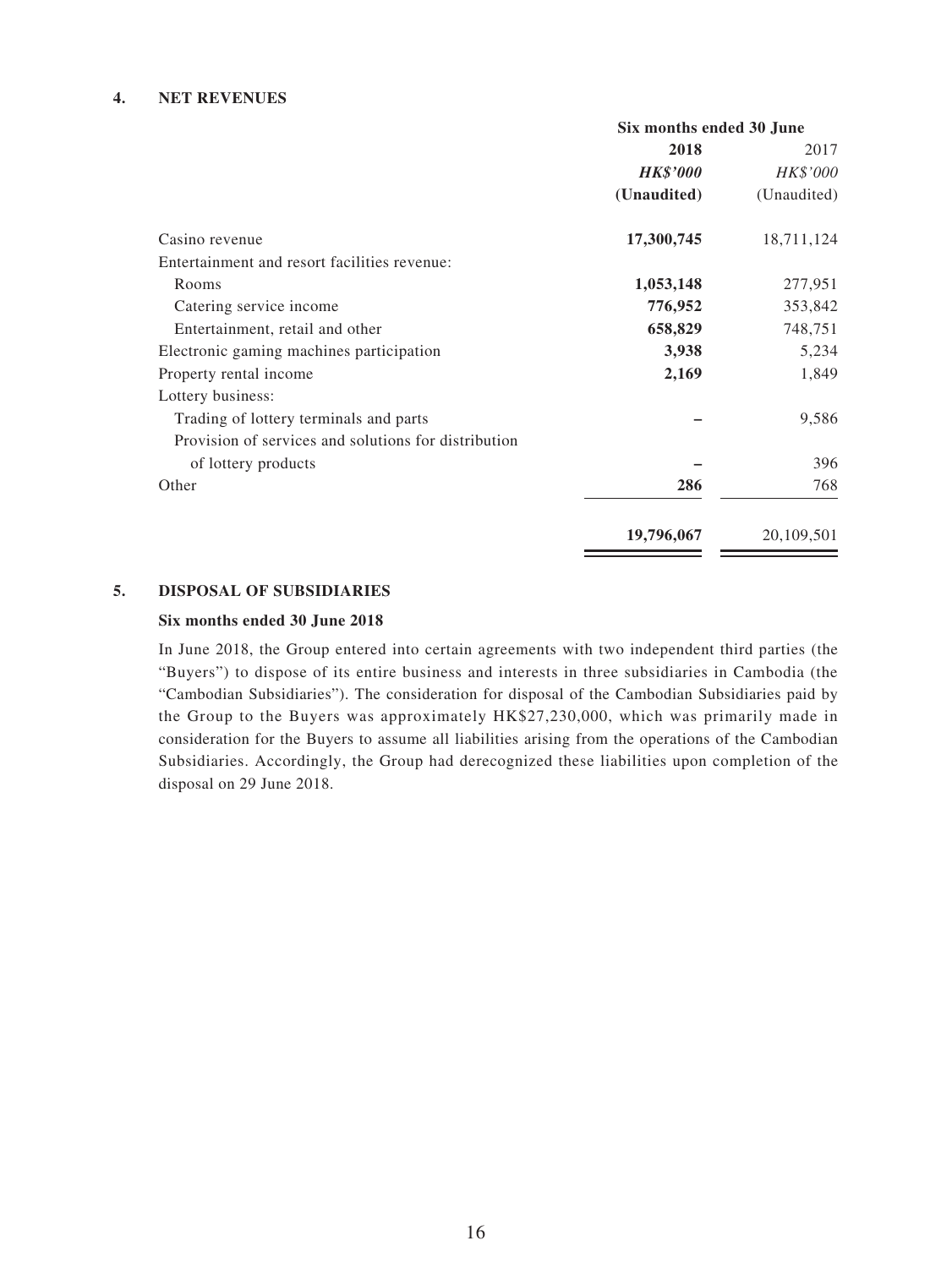Information regarding the disposal of the Cambodian Subsidiaries are as follows:

|                                                | 2018<br><b>HK\$'000</b> |
|------------------------------------------------|-------------------------|
|                                                | (Unaudited)             |
| Net assets disposed of:                        |                         |
| Property, plant and equipment                  | 6,201                   |
| Prepayments, deposits and other receivables    | 55                      |
| Cash and bank balances                         | 730                     |
| Other payables, accruals and deposits received | (105)                   |
|                                                | 6,881                   |
| Loss on disposal of subsidiaries               | (34, 111)               |
| Total cash consideration paid by the Group     | (27, 230)               |

An analysis of the net outflow of cash and cash equivalents in respect of the disposal of the subsidiaries is as follows:

|                                                | <b>HK\$'000</b> |
|------------------------------------------------|-----------------|
|                                                | (Unaudited)     |
| Cash consideration paid by the Group           | (27, 230)       |
| Cash and bank balances disposed of             | (730)           |
| Net outflow of cash and cash equivalents       |                 |
| in respect of the disposal of the subsidiaries | (27,960)        |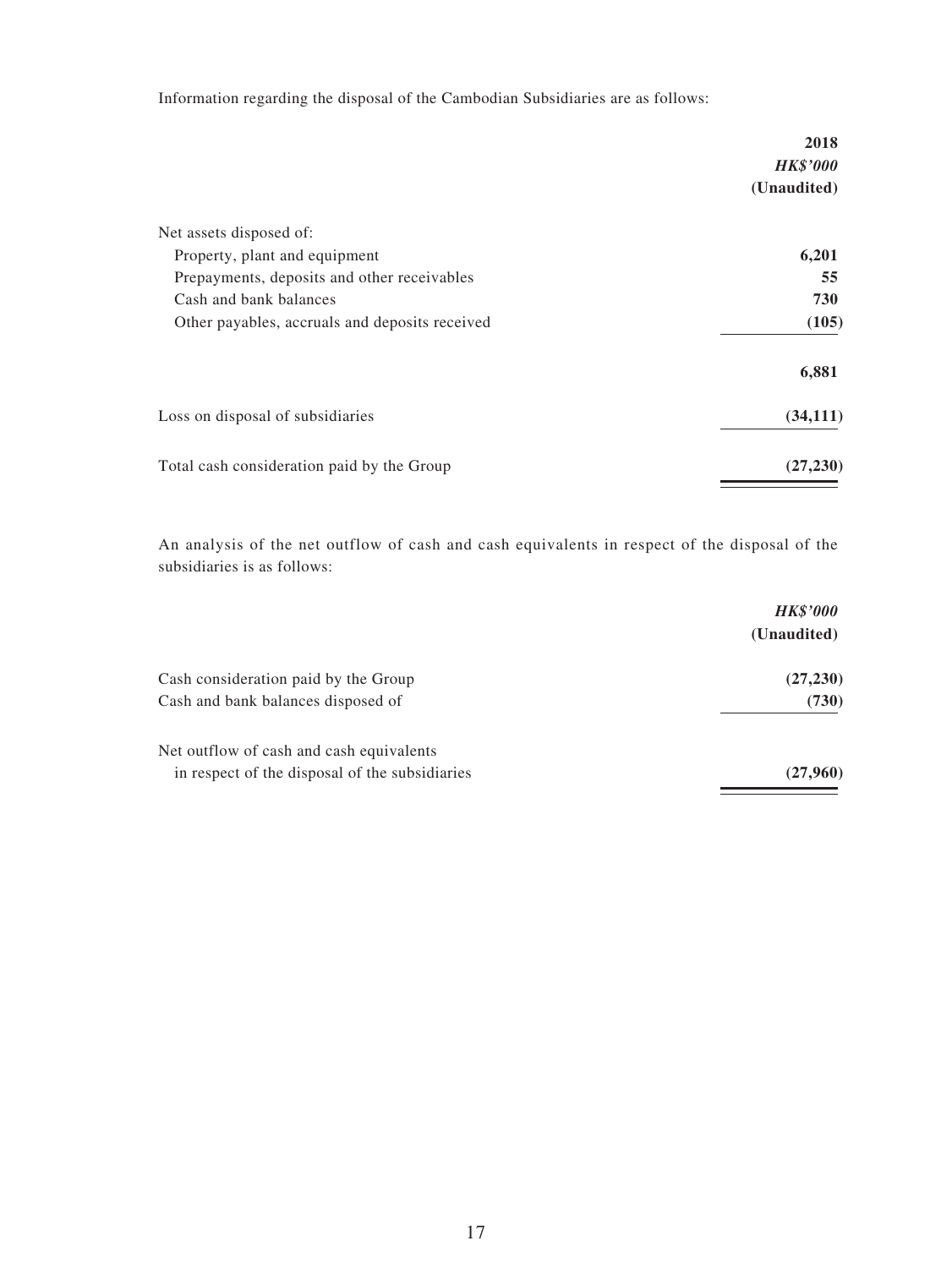#### **Six months ended 30 June 2017**

On 29 May 2017, the Company entered into an agreement with an independent third party to dispose of its entire interest in MelcoLot Limited ("MelcoLot"), representing approximately 40.65% of the issued share capital of MelcoLot, at a price of HK\$0.252 per MelcoLot share for an aggregate consideration of approximately HK\$322,236,000. The transaction was completed on 6 June 2017.

Information regarding the disposal of the subsidiary is as follows:

|                                                | 2017        |
|------------------------------------------------|-------------|
|                                                | HK\$'000    |
|                                                | (Unaudited) |
| Net assets disposed of:                        |             |
| Property, plant and equipment                  | 198         |
| Structured notes                               | 100,129     |
| Trade receivables                              | 7,133       |
| Prepayments, deposits and other receivables    | 3,359       |
| Cash and bank balances                         | 318,233     |
| Trade payables                                 | (6,346)     |
| Accruals and other payables                    | (10, 668)   |
| Tax payable                                    | (3,263)     |
| Non-controlling interests                      | (248, 580)  |
|                                                | 160,195     |
| Exchange reserve                               | 813         |
|                                                | 161,008     |
| Gain on disposal of a subsidiary               | 161,228     |
| Total cash consideration received by the Group | 322,236     |

An analysis of the net inflow of cash and cash equivalents in respect of the disposal of the subsidiary is as follows:

|                                            | <i>HK\$'000</i> |
|--------------------------------------------|-----------------|
|                                            | (Unaudited)     |
| Cash consideration received by the Group   | 322,236         |
| Cash and bank balances disposed of         | (318, 233)      |
| Net inflow of cash and cash equivalents in |                 |
| respect of the disposal of the subsidiary  | 4,003           |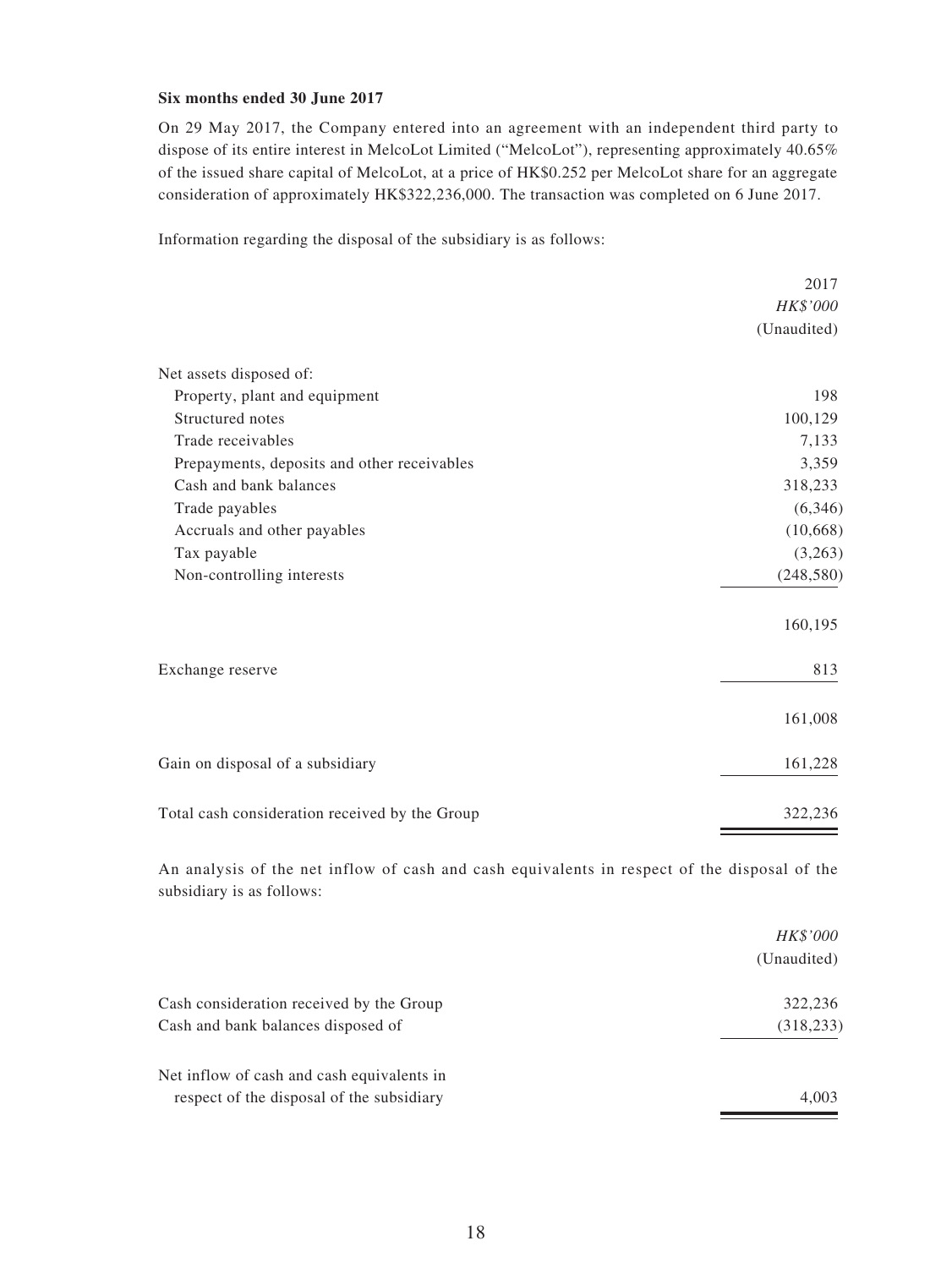#### **6. INCOME TAX (CREDIT)/EXPENSE**

An analysis of the income tax (credit)/expense for the period is as follows:

|                                             | Six months ended 30 June |             |  |
|---------------------------------------------|--------------------------|-------------|--|
|                                             | 2018                     | 2017        |  |
|                                             | <b>HK\$'000</b>          | HK\$'000    |  |
|                                             | (Unaudited)              | (Unaudited) |  |
| Current tax:                                |                          |             |  |
| Macau Complementary Tax                     | 1,602                    | 95          |  |
| Lump sum in lieu of Macau Complementary tax |                          |             |  |
| on dividends                                | 9,175                    | 10,874      |  |
| Hong Kong Profits Tax                       | 8,840                    | 7,379       |  |
| PRC Capital Gains Tax                       |                          | 31,980      |  |
| Other jurisdictions                         | 1,018                    | 447         |  |
| Sub-total                                   | 20,635                   | 50,775      |  |
| Under/(over)provision in prior periods:     |                          |             |  |
| Macau Complementary Tax                     | 6,195                    | (18, 496)   |  |
| Other jurisdictions                         | 455                      | (3,247)     |  |
| Sub-total                                   | 6,650                    | (21, 743)   |  |
| Deferred tax                                | (33, 042)                | 33,732      |  |
| Total                                       | (5,757)                  | 62,764      |  |

For the six months ended 30 June 2018, there were no significant changes to the tax exposures as disclosed in the Group's audited consolidated financial statements as at 31 December 2017.

#### **7. DIVIDENDS**

During the six months ended 30 June 2018, a final dividend of HK4.0 cents per share, totalling approximately HK\$61,484,000, in respect of the year ended 31 December 2017 (six months ended 30 June 2017: a special final dividend of HK2.0 cents per share, totalling approximately HK\$30,574,000, in respect of the year ended 31 December 2016) was declared to the shareholders of the Company.

Subsequent to the end of the current interim period, the Board has resolved that an interim dividend of HK4.5 cents per share, totalling approximately HK\$69,014,000 (six months ended 30 June 2017: an interim dividend of HK2.2 cents per share, totalling approximately HK\$33,724,000), will be paid to the shareholders of the Company.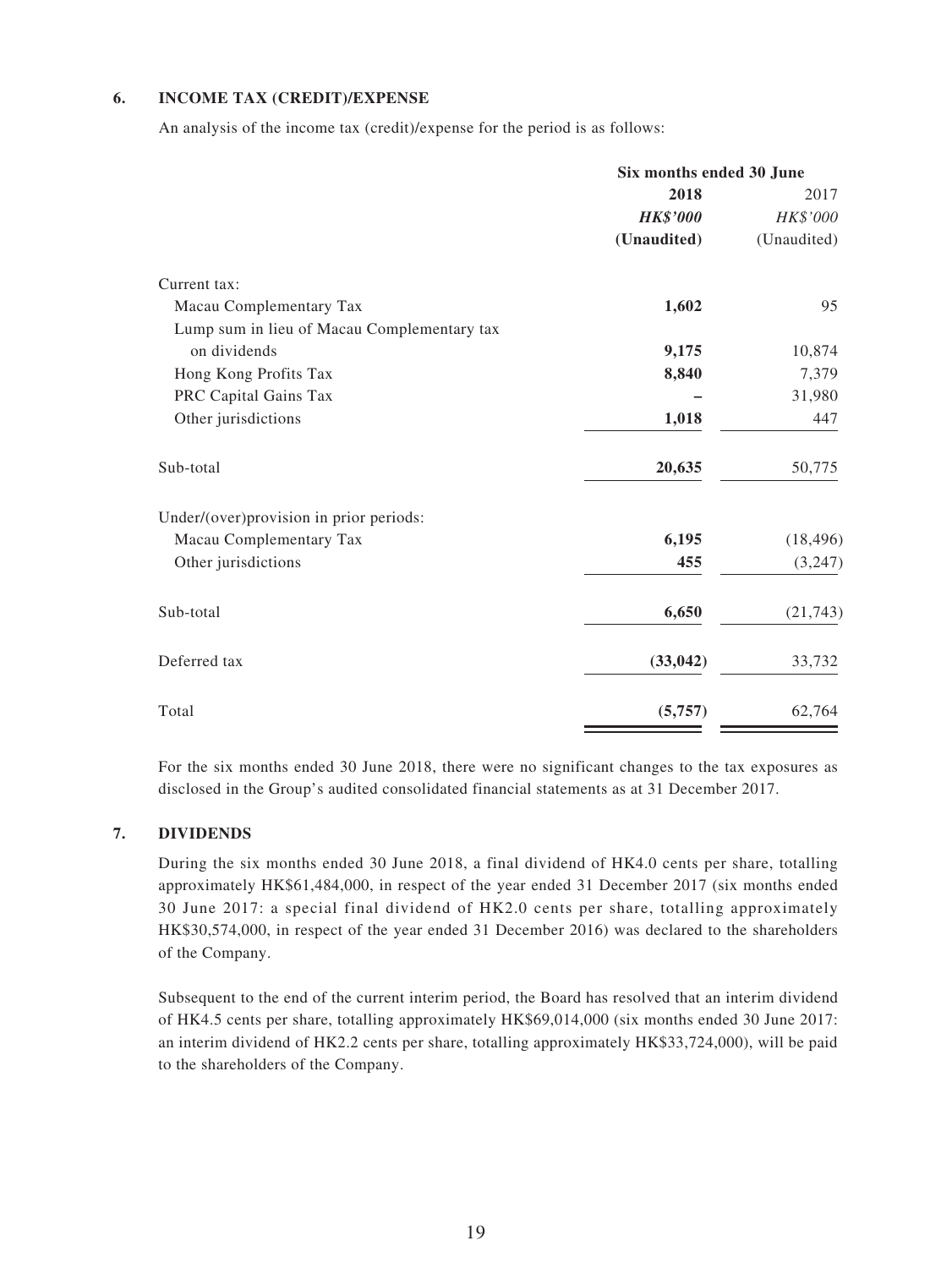#### **8. EARNINGS PER SHARE ATTRIBUTABLE TO OWNERS OF THE COMPANY**

The calculation of the basic and diluted earnings per share attributable to owners of the Company is based on the following data:

|                                                               | Six months ended 30 June |             |
|---------------------------------------------------------------|--------------------------|-------------|
|                                                               | 2018                     | 2017        |
|                                                               | <b>HK\$'000</b>          | HK\$'000    |
|                                                               | (Unaudited)              | (Unaudited) |
| <b>Earnings</b>                                               |                          |             |
| Earnings for the purpose of basic earnings per share (profit) |                          |             |
| for the period attributable to owners of the Company)         | 344,584                  | 164,586     |
| Effect of dilutive potential ordinary shares:                 |                          |             |
| Adjustment in relation to share options and awarded shares    |                          |             |
| issued by the subsidiaries of the Company                     | (5,891)                  | (5,849)     |
| Earnings for the purpose of diluted earnings per share        | 338,693                  | 158,737     |
|                                                               | Six months ended 30 June |             |
|                                                               | 2018                     | 2017        |
|                                                               | '000                     | '000        |
|                                                               | (Unaudited)              | (Unaudited) |
| <b>Number of shares</b>                                       |                          |             |
| Weighted average number of ordinary shares for the purpose    |                          |             |
| of basic earnings per share                                   | 1,528,415                | 1,530,668   |
| Effect of dilutive potential ordinary shares:                 |                          |             |
| Share options and awarded shares issued by the Company        | 7,829                    | 13,084      |
| Weighted average number of ordinary shares for the purpose    |                          |             |
| of diluted earnings per share                                 | 1,536,244                | 1,543,752   |

The number of shares adopted in the calculation of the basic and diluted earnings per share has been arrived at excluding with the shares of the Company held under trust arrangement for the Company's share award schemes.

Diluted earnings per share is calculated by adjusting the weighted average number of ordinary shares outstanding to assume conversion of all dilutive potential ordinary shares. For the six months ended 30 June 2018 and 2017, the Company had outstanding share options and awarded shares that would potentially dilute the ordinary shares.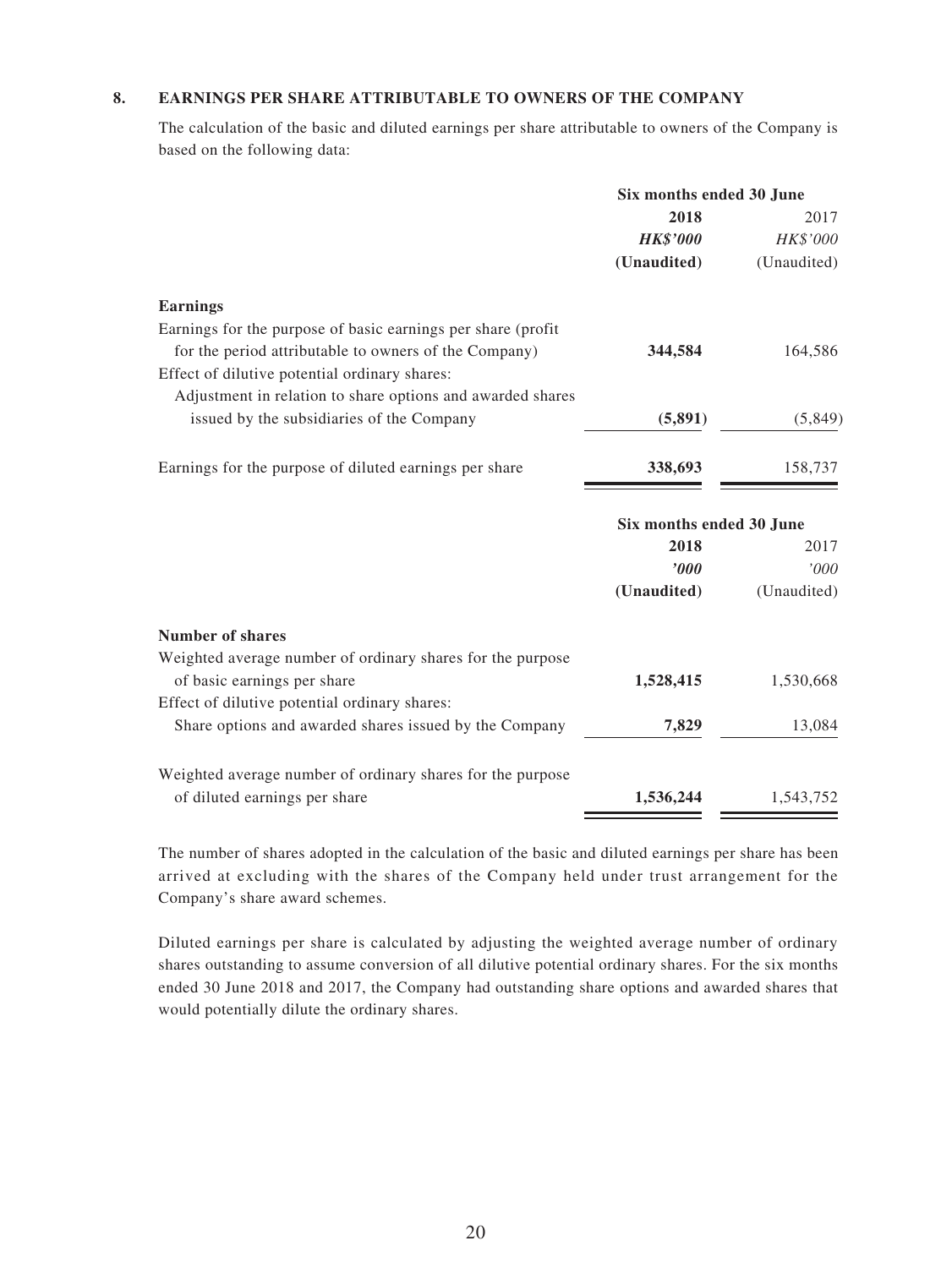#### **9. TRADE RECEIVABLES**

An aging analysis of trade receivables as at the end of the reporting period, based on the due date, is as follows:

|                                        | 30 June         | 31 December |
|----------------------------------------|-----------------|-------------|
|                                        | 2018            | 2017        |
|                                        | <b>HK\$'000</b> | HK\$'000    |
|                                        | (Unaudited)     | (Audited)   |
| Within 1 month                         | 1,284,195       | 1,160,968   |
| More than 1 month but within 3 months  | 177,139         | 176,433     |
| More than 3 months but within 6 months | 56,015          | 8,922       |
| More than 6 months                     | 223,848         | 235,394     |
|                                        | 1,741,197       | 1,581,717   |
| Provision for impairment               | (244, 175)      | (304, 807)  |
|                                        | 1,497,022       | 1,276,910   |
| Less: Non-current portion              | (28,940)        | (28,970)    |
| Current portion                        | 1,468,082       | 1,247,940   |
|                                        |                 |             |

#### **10. TRADE PAYABLES**

An aging analysis of trade payables as at the end of the reporting period, based on the due date, is as follows:

|                                        | 30 June         | 31 December |
|----------------------------------------|-----------------|-------------|
|                                        | 2018            | 2017        |
|                                        | <b>HK\$'000</b> | HK\$'000    |
|                                        | (Unaudited)     | (Audited)   |
| Within 1 month                         | 166,748         | 119,358     |
| More than 1 month but within 3 months  | 4,119           | 7,073       |
| More than 3 months but within 6 months | 4,626           | 1,289       |
|                                        | 175,493         | 127,720     |
|                                        |                 |             |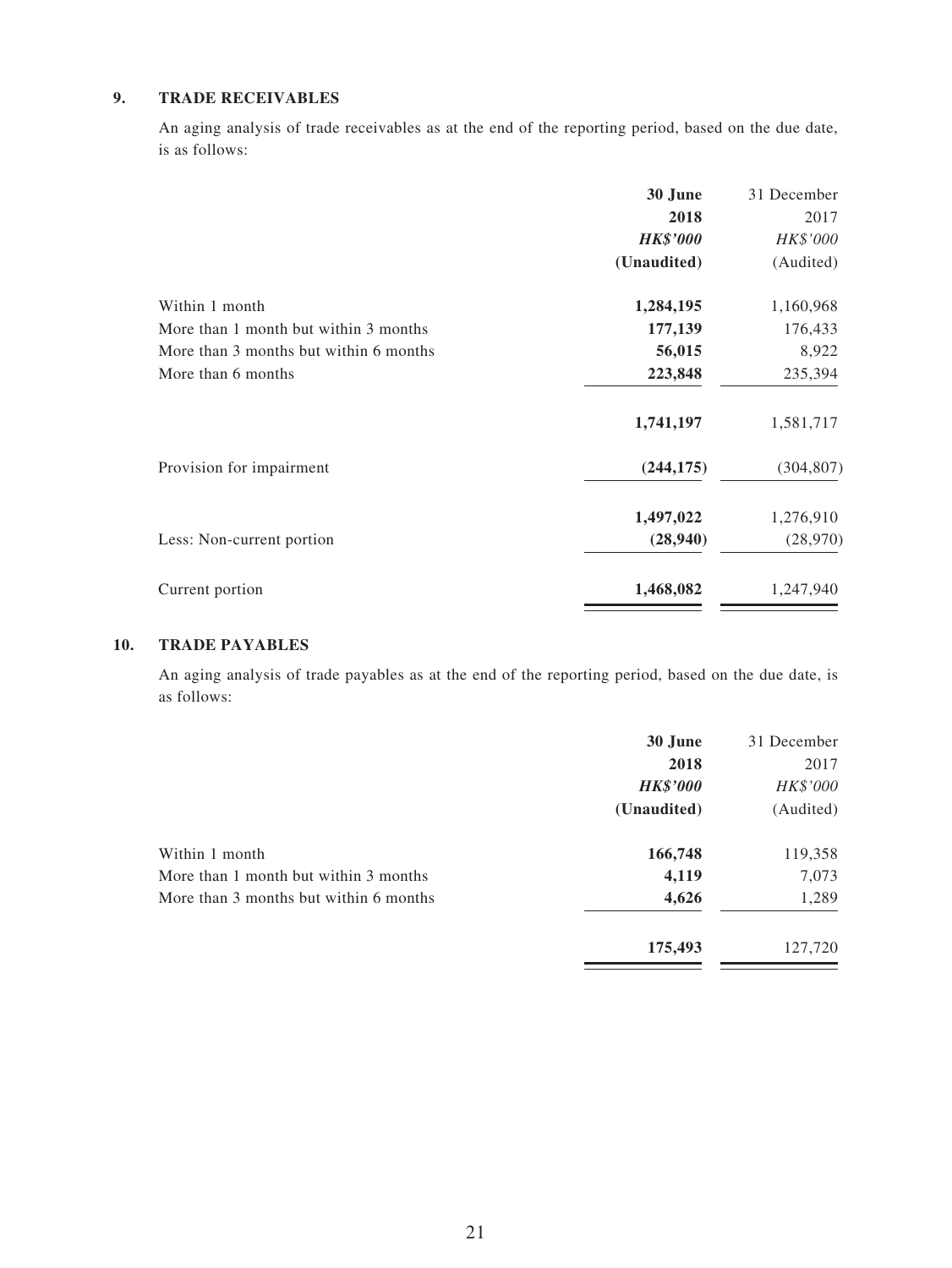#### **11. MODIFICATION OF SHARE OPTIONS OF THE COMPANY**

On 10 April 2018, the Company cancelled the outstanding share options previously granted to one of the directors and replaced the cancelled share options with new share options and share awards. The share options being cancelled were granted on 1 September 2016, 10 April 2017 and 7 June 2017 under the Company's 2012 Share Option Scheme, including those unvested, or vested but not exercised. A total of 5,946,000 share options (the "Previously Granted Options") were cancelled and replaced by a total of 5,946,000 new share options with an exercise price of HK\$23.15 per share option (the "Replacement Options") under 2012 Share Option Scheme and 2,194,000 new share awards (the "Replacement Share Awards") pursuant to the Company's Share Purchase Scheme.

The estimated fair values of the Previously Granted Options, the Replacement Options and the Replacement Share Awards were approximately HK\$82,299,000, HK\$51,433,000 and HK\$50,791,000, respectively on 10 April 2018. The estimated fair values of the Previously Granted Options and the Replacement Options were measured using the Black-Scholes valuation model with the weighted average fair values per share option of HK\$13.84 and HK\$8.65 respectively. The incremental fair value of approximately HK\$19,925,000 has been recognized as share-based compensation expenses during the six months ended 30 June 2018.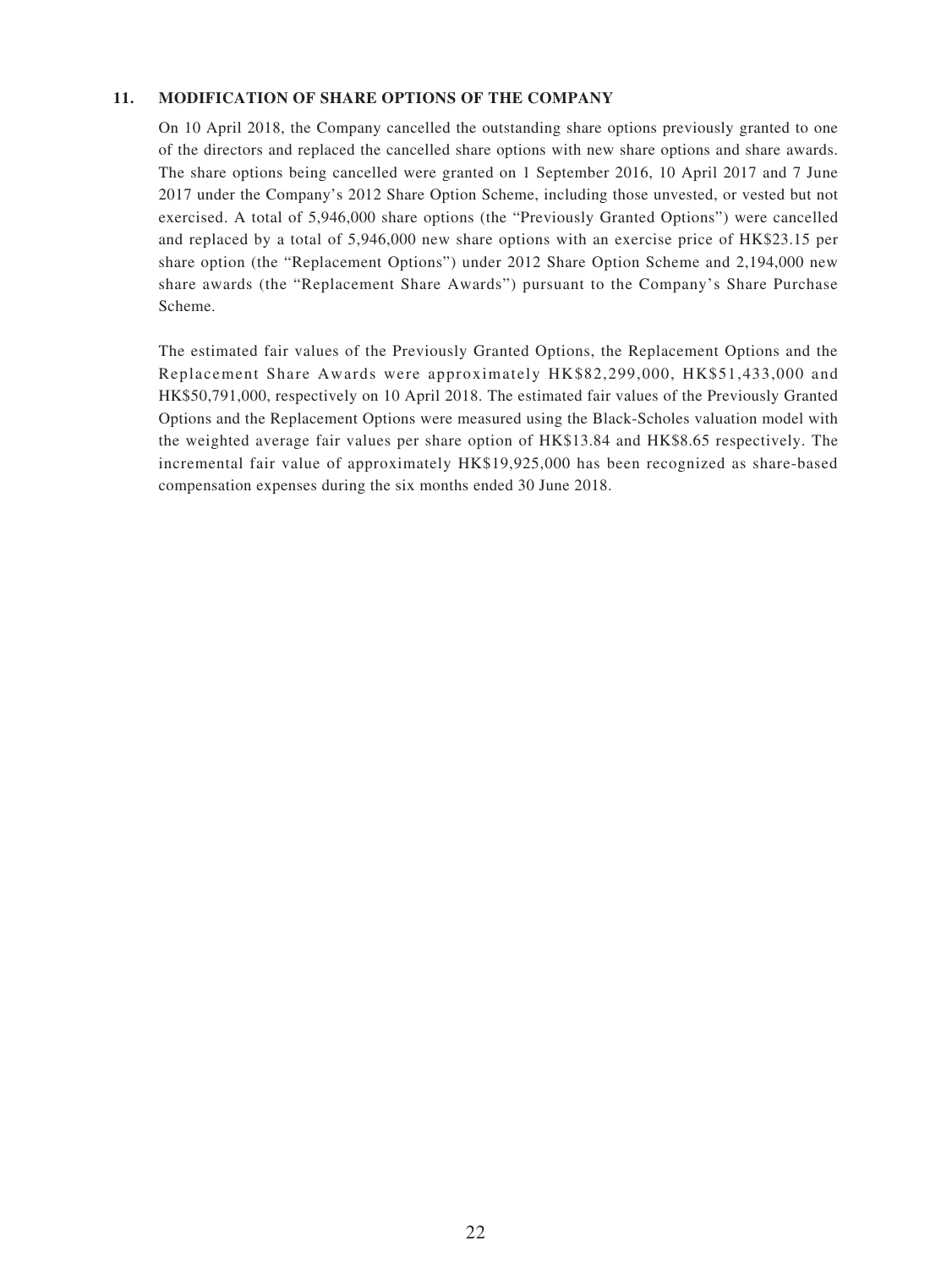# **MANAGEMENT DISCUSSION & ANALYSIS SIGNIFICANT EVENTS AND DEVELOPMENTS**

In the first half of 2018, Melco International Development Limited ("Melco International" or the "Group") continued to achieve milestones in global market expansion and in launching innovative concepts in integrated resorts. These developments help Melco International to further its goals to be a pioneer in premium travel, leisure and entertainment and to deliver world-class premium offerings that go beyond gaming to satisfy tomorrow's most sophisticated international travellers.

A notable highlight this year was the grand opening of Morpheus that took place in June as the latest addition to the Phase 3 development of City of Dreams in Macau. Morpheus, the new flagship hotel for City of Dreams, is the world's first ever free-form exoskeleton high-rise architectural structure designed by legendary architect the late Dame Zaha Hadid, DBE. This US\$1.1 billion iconic landmark offers sophisticated travellers the most remarkable experiences that go beyond gaming and raises the bar in global luxury hospitality.

With the official ground-breaking of City of Dreams Mediterranean in June, Melco International not only took another major step in its global expansion, but also set the stage for the transformation of Cyprus into a must-visit international tourism destination. Set to open in Limassol in 2021, City of Dreams Mediterranean will be Europe's largest integrated destination resort, showcasing the Group's renowned seamless array of gaming and non-gaming amenities. While City of Dreams Mediterranean is in development, all eyes turned to another milestone with the soft opening of Cyprus Casinos (C2), a mere 5 kilometres away in Limassol. Also on the horizon are three C2 satellite casinos scheduled to commence operations in Nicosia, Larnaca and Paphos during 2018, while the satellite casino in free Famagousta is scheduled to commence operations in the spring of 2019.

Japan remains a pivotal focus of the Group's long-term plan. We view Japan as a market with the potential to rank among the largest global gaming destinations in Asia, second only to Macau. With the goal to become a trusted partner in Japan's integrated casino resorts industry, the Group has been dedicating the necessary resources and investments for the development of this potential market. Following the establishment of a Japanese subsidiary, opening an office in Tokyo and appointing a local leadership team in 2017, the Group has since opened an Osaka office in the first half of 2018. With the successful passage of the Integrated Resorts Implementation Bill at Japan's National Diet, our current near-term aims are to explore local partnerships that will help us build a strong consortium and to build up our local team to support our business development efforts.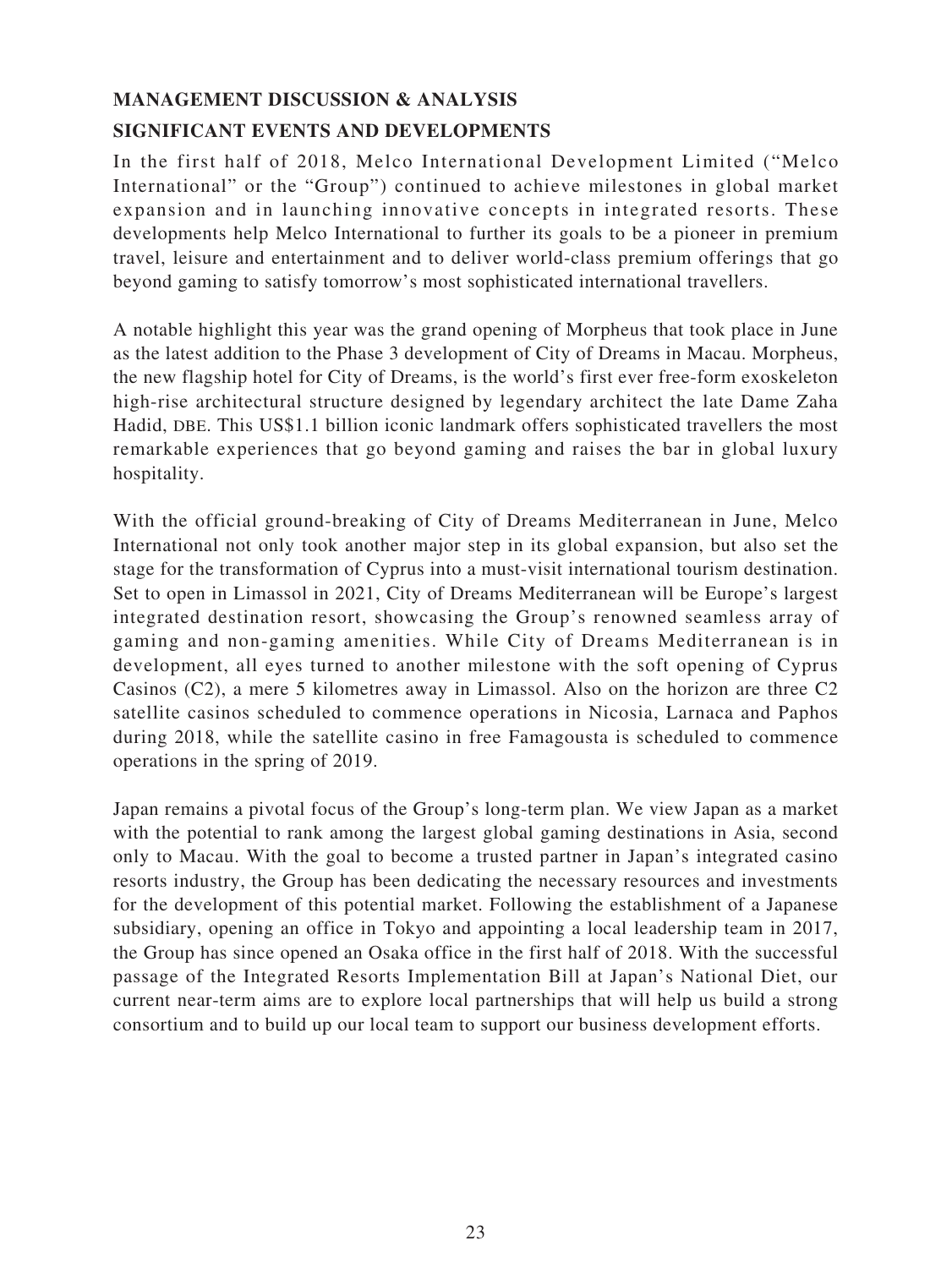# **BUSINESS REVIEW**

# **Integrated Gaming and Entertainment Resorts**

Melco International operates its gaming business primarily through its subsidiary Melco Resorts & Entertainment Limited ("Melco Resorts"), a developer, owner and operator of casino gaming and entertainment casino resort facilities in Asia, of which Melco International holds an interest of 51.06% as of 30 June 2018.

Currently, Melco Resorts operates businesses that range from Altira Macau, a casino hotel located at Taipa, Macau; City of Dreams, an integrated urban casino resort located in Cotai, Macau; to Mocha Clubs, the largest non-casino based operations of electronic gaming machines in Macau. In addition, it also has majority ownership and operates Studio City, a cinematically-themed integrated entertainment, retail and gaming resort located in Cotai, Macau. In the Philippines, a Philippine subsidiary of Melco Resorts currently operates and manages City of Dreams Manila, a casino, hotel, retail and entertainment integrated resort in the Entertainment City complex in Manila.

Despite the ongoing challenges in the Macau gaming market, Melco International managed to achieve positive operating and financial results in the first half of 2018. With net revenues of approximately HK\$19.8 billion, profit for the period went beyond threefold to approximately HK\$1.1 billion, while Adjusted EBITDA grew 16.7% to HK\$5.5 billion. The increase was mainly attributable to the better group-wide performance in all gaming segments and recovery of previously provided doubtful debt.

# *City of Dreams*

City of Dreams in Macau is Melco Resorts' flagship integrated resort, a premiumfocused property targeting high-end customers and rolling chip players from regional markets across Asia. In the first half of 2018, the property operated on average 481 gaming tables and 678 gaming machines. City of Dreams is currently in its third phase of development, with a relaunch that includes extensive renovation on the mass gaming floor with newly designed gaming space that were unveiled in June 2018 and additional renovations in the VIP area that will be opened over the next 9 months.

Morpheus is the latest addition to City of Dreams. Named after the god of dreams in Greek Mythology, this new, ultra-luxury hotel in Macau celebrated its grand opening in June 2018. Morpheus is the world's first ever free-form exoskeleton high-rise architectural structure, designed by legendary architect the late Dame Zaha Hadid, DBE. It represents another stunning world first contribution the Group has created in Macau, characterized by an unprecedented level of attention to detail and designed with the premium guest experience in mind. Morpheus offers guests world-class experiences that exceed 5-star hotel standards. Along with a total of 772 guest rooms, suites and villas, Morpheus also features an executive lounge, a sky pool situated 130 meters above ground, world-class culinary delights from the likes of Alain Ducasse and Pierre Hermé, the world's most fashion-forward brands and retail options, a curated art installation space featuring internationally renowned artists, as well as an in-house Spa Butler concept.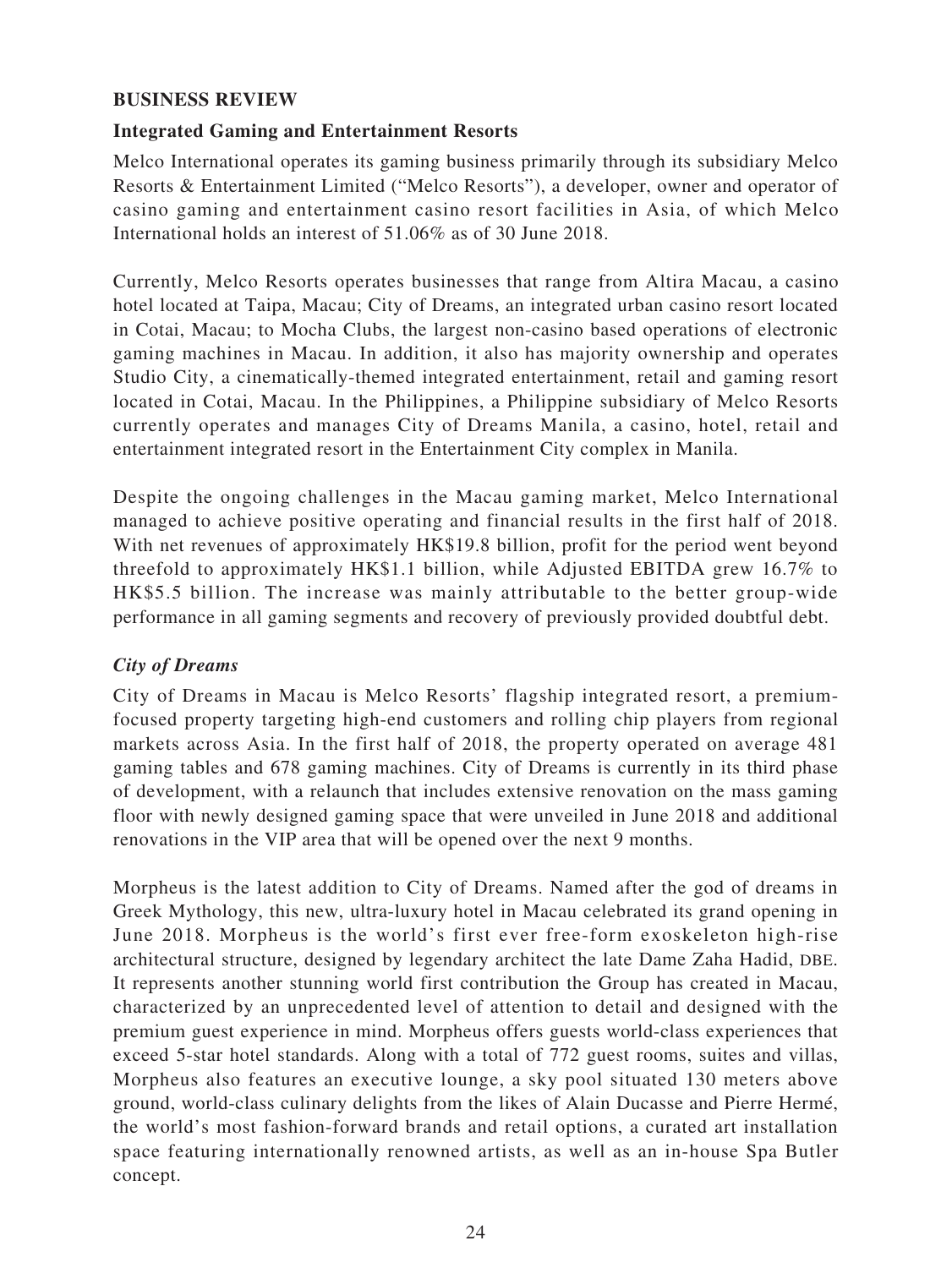Building on the synergies created by its spectacular gaming and non-gaming entertainment offerings, including the world's largest water extravaganza – The House of Dancing Water, and a constantly optimized retail preposition and restaurant offerings, City of Dreams has consistently strengthened its position as the leading premium-mass market leisure destination in Macau.

Nüwa will be undergoing renovation after the Chinese New Year in 2019, with the rolling refurbishment of the hotel anticipated to conclude before the Chinese New Year in 2020. The Countdown hotel will also be redeveloped in the second half of 2019 and will be rebranded Libertine, a funky rebel branded hotel, and will complement our City of Dreams portfolio with guestrooms that are luxurious yet ultra-cool.

Each of these hotels in City of Dreams will continue to offer guests premium and luxury experiences while retaining its own distinctive style and design and maintaining the same focus on quality and attention to detail.

# *Studio City*

Studio City, the Hollywood-inspired, cinematically-themed integrated entertainment, retail and gaming resort, is designed to be the most diversified entertainment offering in Macau. In the first half of 2018, the property operated on average 293 gaming tables and 951 gaming machines.

Studio City has recently completed a series of property upgrades to refine its entertainment offerings and improve accessibility to the resort. Looking ahead, Studio City will be going through a Phase 2 expansion designed to further elevate the hotel to offer a significant point of differentiation from all other Macau resorts.

# *Altira Macau*

Altira Macau is a casino and hotel designed to cater to Asian rolling chip customers sourced primarily through gaming promoters. Located in Taipa, it offers an oasis of sophistication with spectacular panoramic views of the Macau Peninsula. Through delivering impeccable services customized to each guest, both Altira Macau and Altira Spa have attained the highest 5-Star award ratings for nine consecutive years in the 2018 Forbes Travel Guide. In the first half of 2018, Altira Macau operated on average 103 gaming tables and 126 gaming machines operated as a Mocha Club at Altira Macau.

In the first half of 2018, Altira Macau recorded strong year-on-year improvement in Adjusted property EBITDA as a result of better performance in all gaming segments.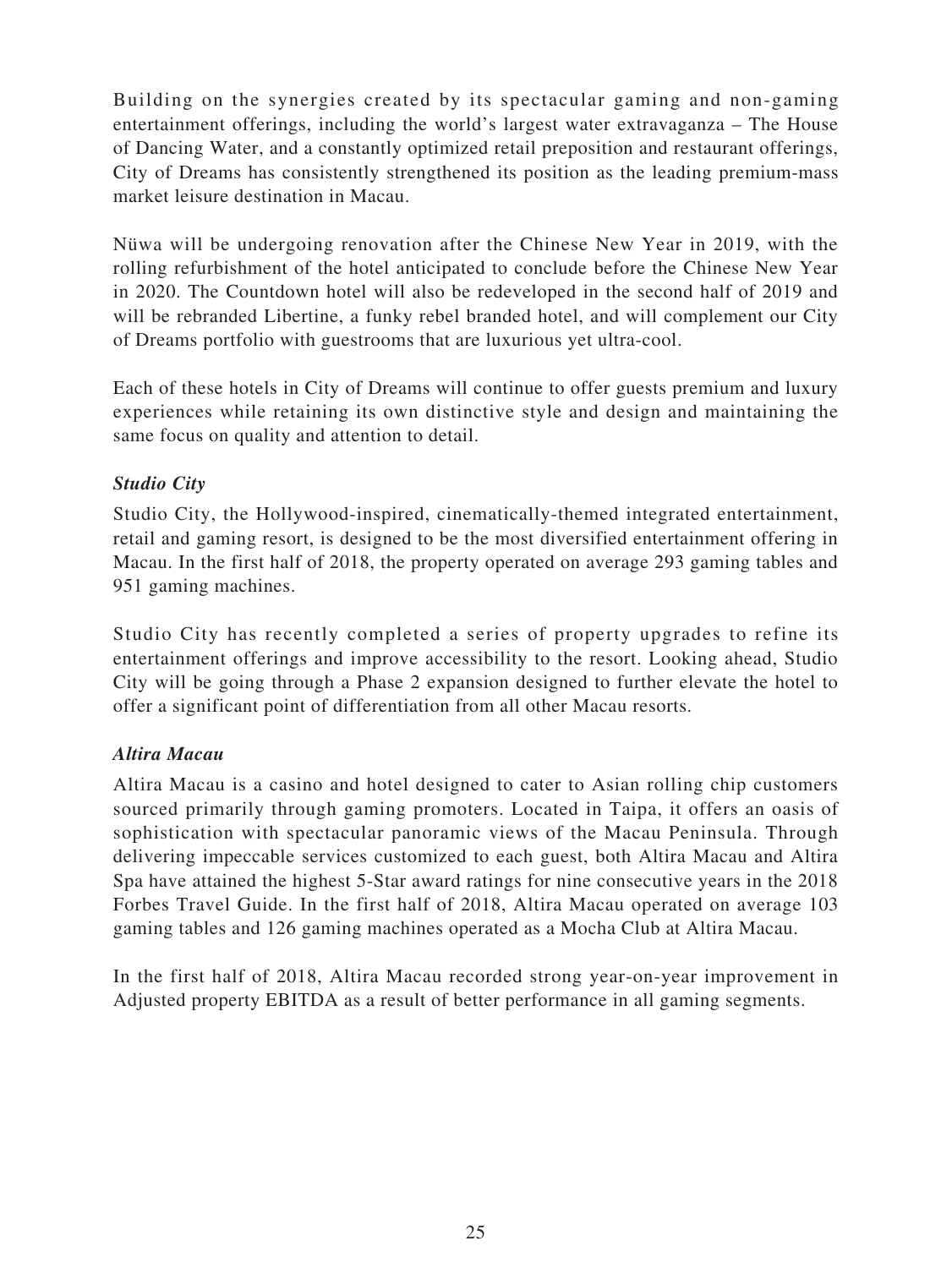# *Mocha Clubs*

Mocha Clubs comprises the largest non-casino based operations of electronic gaming machines in Macau. As a pioneer in Macau's electronic gaming industry, Mocha Clubs has brought a series of innovative and top quality electronic gaming machines from around the world to offer a contemporary entertainment mix to the broadest spectrum of patrons and visitors. As of 30 June 2018, Mocha Clubs operated eight clubs with a total of 1,344 gaming machines (including 128 gaming machines at Altira Macau).

# *City of Dreams Manila*

Beyond Macau, City of Dreams Manila, strategically located at the gateway of Entertainment City, provides an unparalleled entertainment and hospitality experience for the Philippine market and continues to set the reference for the Group's robust capacity to execute on its international vision. The dynamic property boasts the ultimate in entertainment, hotel, retail, dining and lifestyle experiences with aggregated gaming space, including VIP and mass-market gaming facilities with an average of 297 gaming tables and 1,868 gaming machines in the first half of 2018.

# *City of Dreams Mediterranean and Cyprus Casinos (C2)*

Melco International holds a 75% interest in a joint venture company which is developing the integrated casino resort project in Cyprus, with a 30-year casino-gaming license commencing from June 2017 of which the first 15 years are exclusive.

City of Dreams Mediterranean, the first integrated resort in Cyprus, is scheduled to open in 2021 and will transform Cyprus into a must-visit tourism destination. It is currently expected to attract 300,000 tourists annually in its first year of operation. Upon completion, it will become Europe's largest and premier integrated destination resort. Its 7,500-square-metre gaming area comprises over 100 tables and over 1,000 state-of-the-art slot machines, a five-star 500-room hotel with luxury villas, 11 world-class international restaurants and cafeterias, expansive recreation and wellness facilities, high-end brand name luxury retail, a 1,500-seat outdoor amphitheatre and 9,600-square-metre of meetings, incentives, conventions and exhibitions (MICE) facilities and Expo Centre. This potent all under one roof resort will elevate Cyprus to a leadership role for leisure and business travel in the region and internationally.

As the important first step prior to the opening of City of Dreams Mediterranean, Cyprus Casinos (C2) opened its doors in June in Limassol. Comprising 4,600 square metres overall, the gaming area at C2 is a spacious 1,300 square metres and features 33 of the most popular table games and 258 state-of-the-art slot machines, all at limits to meet individual gaming requirements. For those guests who prefer a more private gaming experience, there is Salon Prive.

In addition to world-class gaming, our restaurant "Columbia Bistro" and 2 bars serve a savoury variety of cuisines, snacks and beverages. C2 also offers complimentary and convenient parking.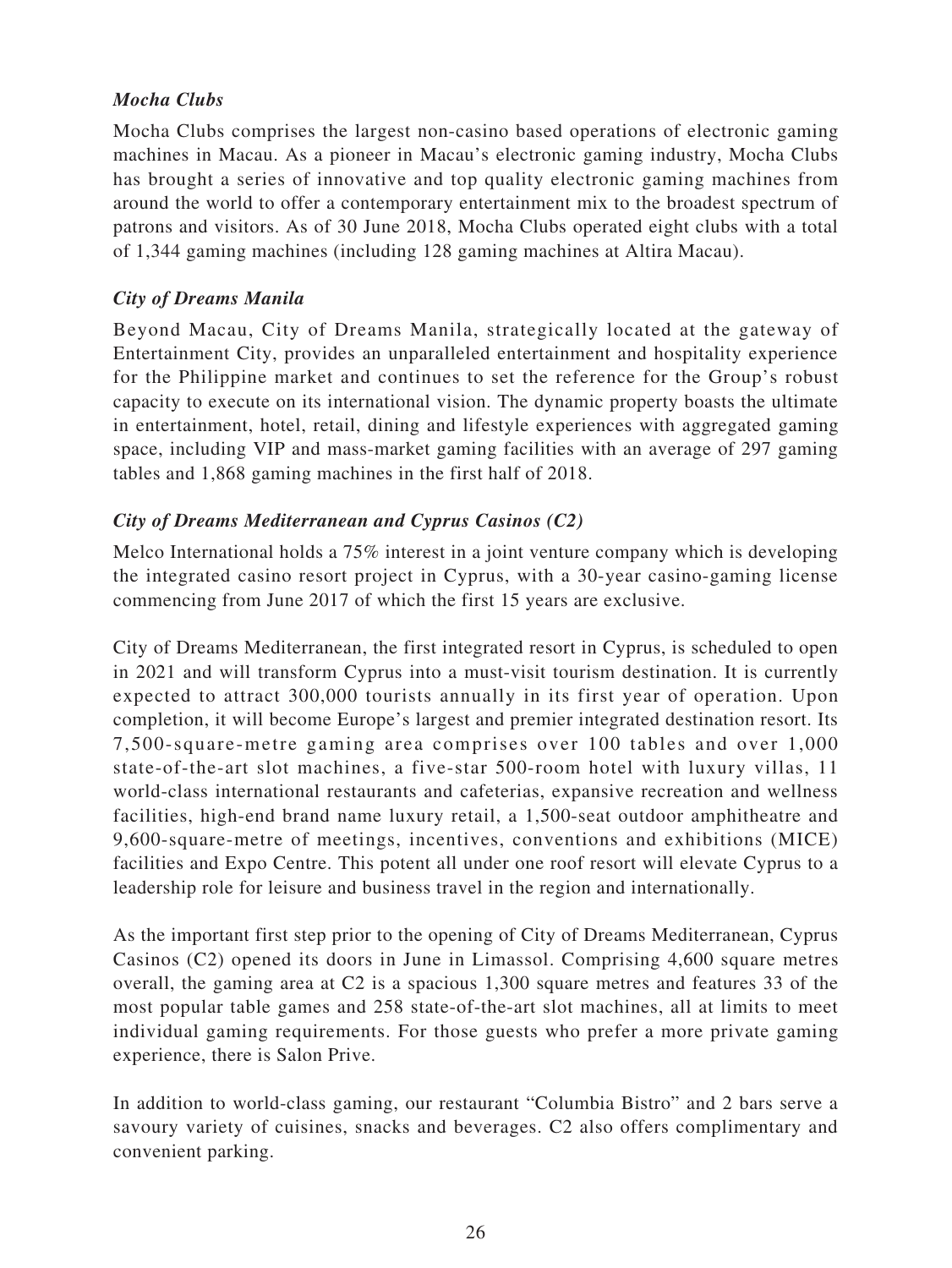Three more satellite casinos are also scheduled to commence operations in Nicosia, Larnaca and Paphos later this year, while the satellite casino in free Famagousta is scheduled to commence operations in the spring of 2019.

# **ACHIEVEMENTS AND AWARDS**

Melco International strives to operate with high standards in corporate governance and corporate social responsibility, both of which are integral to our commitment to strengthen the Group's industry presence as a global market-leading operation. In the first half of 2018, our efforts have continued to be widely acknowledged.

# **Corporate Governance**

The strong management team has received prestigious leadership awards from the business and investor community in recognition of good corporate governance practices. Among them is the Asian Excellence Awards by Corporate Governance Asia Magazine, where Mr. Lawrence Ho, Group Chairman and Chief Executive Officer, was honoured as "Asia's Best CEO" for the seventh time in 2018.

These accolades serve as a testament to the Group's continued dedication to ensuring accountability, fairness and transparency in its relationships with all stakeholders.

# **Corporate Social Responsibility**

Melco International continues to be steadfastly committed to be a responsible partner to our employees and local communities. Our efforts and strong commitment to sustainability and social impact has also been recognized by industry-wide awards.

In recognition of our efforts in corporate social responsibility, Melco International has received "Best in ESG", "ESG Report of The Year" and "Best in Reporting" in BDO ESG Awards 2018. In addition, Melco Resorts has been awarded the Outstanding Corporate Social Responsibility award at the 7th Cross-Strait-Four-Region Outstanding Corporate Social Responsibility Award organized by the Mirror Post of Hong Kong. Its recent efforts to support breastfeeding and lactation room facilities throughout all its major properties have been recognized by the Macau government for demonstrating industry leadership in this area. Moreover, its continued contribution towards the community was recognized by Hong Kong Council of Social Service as a "10 Years Plus Caring Company" for the fourth consecutive year. This is the 14th year that Melco International has received the Caring Company logo.

# **Business Operations**

Melco International has persistently provided its customers with an outstanding offer of hospitality, leisure, culinary and entertainment experiences through its business operations.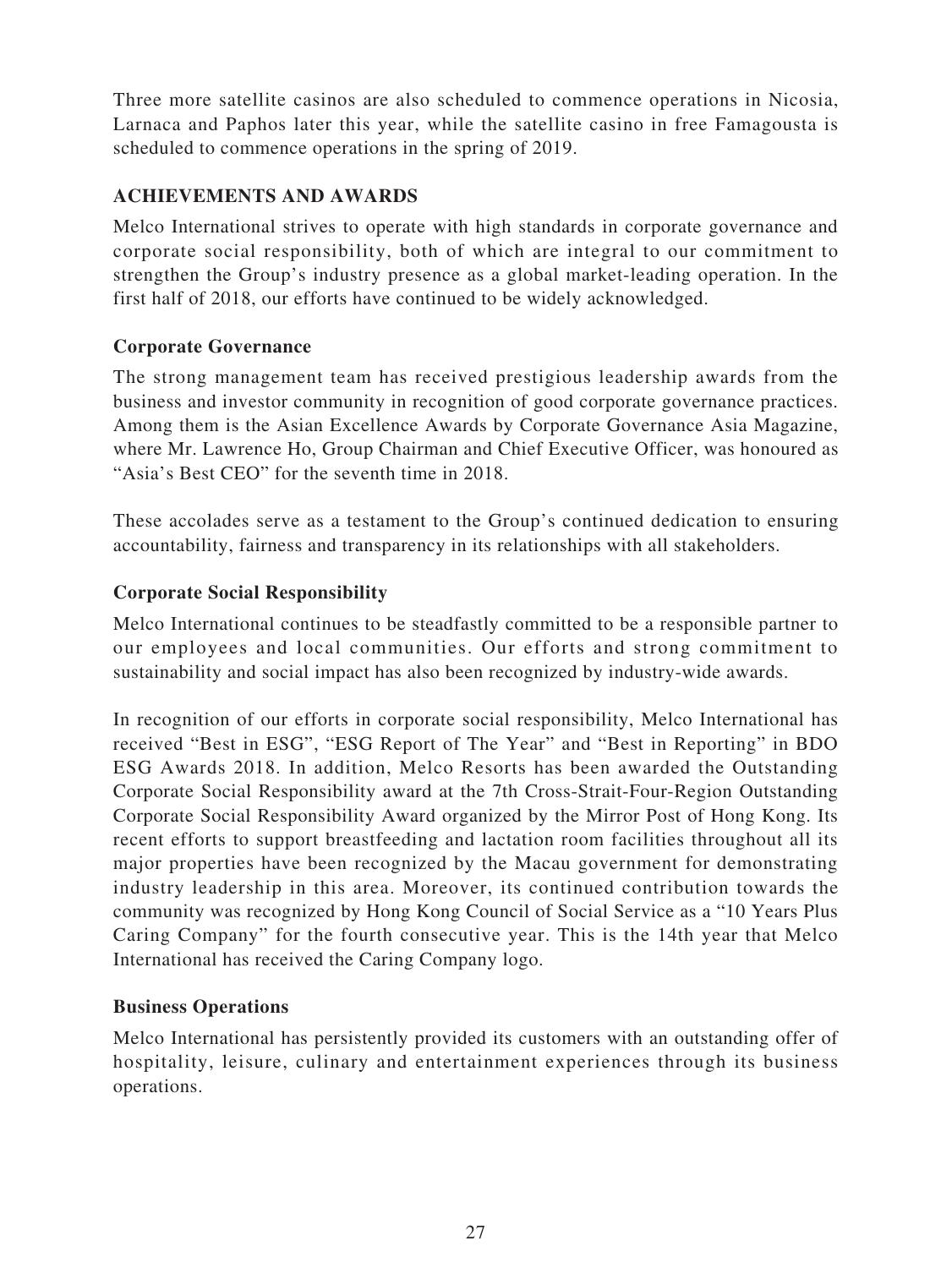Melco Resorts has been awarded Gaming Operator of the Year, Australia/Asia at the International Gaming Awards 2018. It received the judging panel's accolade for achievements in bringing vision, originality and vitality to the gaming sector, each of which are closely aligned with its mission to deliver one-of-a-kind, world-class integrated resort concepts to international gamers and tourists.

The Group has attained Forbes 5-Star distinctions across all three of our properties in Macau in the 2018 Forbes Travel Guide, a testament to our impeccable services and distinguished products on offer. Studio City's Star Tower and Zensa Spa achieved the Forbes 5-Star and 4-Star rating, respectively, on their first attempt. Altira Macau and Altira Spa have been honoured with Forbes 5-Star Awards for nine consecutive years from 2010 to 2018, while Nüwa and Nüwa Spa at City of Dreams (then branded as Crown Towers and Crown Spa) has also received the Forbes 5-Star Awards for the sixth consecutive year. Moreover, Altira Spa has also been awarded as country and regional winner of Luxury Wellness Spa at 2018 World Luxury Spa Awards Gala Event.

In addition to our integrated resorts, the Group's world-class restaurants have also continued to garner critical acclaim. The Group is currently offering more Michelin-starred dining establishments than any operators in Macau with stars awarded to The Tasting Room (two stars), Jade Dragon (two stars), Shinji by Kanesaka (one star), Ying (one star) and Pearl Dragon (one star). They are also well recognized by other organizers, in particular, Jade Dragon has made into the 2018 Asia's 50 Best Restaurants List for the second consecutive year, being the only Macau restaurant to be featured on the list.

All these accolades demonstrate industry-wide recognition from the community for our fundamental commitment to excellence in all aspects of our business, ranging from corporate governance, operational performance to every detail of our customer experience. We make it a top priority to continue this level of excellence in the Group and continue to maintain a market leading position going forward.

# **OUTLOOK**

In the first half of 2018, the Group continues to focus on improving the quality of our services and entertainment offerings as well as upgrading the infrastructure of our properties, with the goal to better cater to customers in Macau and around the world. The Group is confident that the rest of 2018 will get a positive boost with the recent opening of our latest US\$1.1 billion iconic hotel Morpheus, and we believe it will further solidify the Group's position as a pioneer and innovator in premium travel, leisure and entertainment.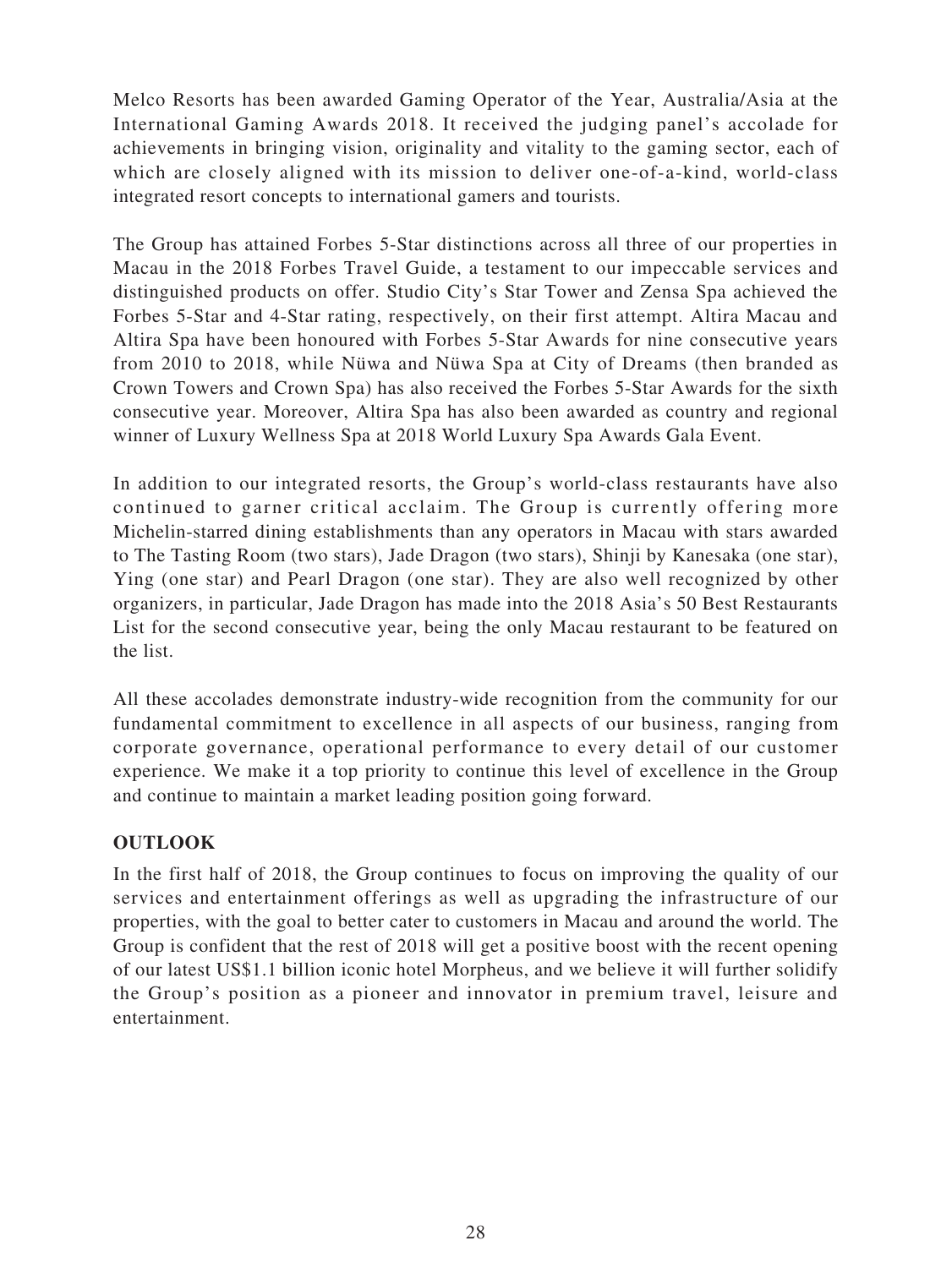Overall for the Macau gaming industry, despite the 2018 FIFA World Cup temporarily affecting the Macau gaming market this summer, gross gaming revenue in Macau continues to exhibit steady growth in 2018. The Macau gaming industry is expected to receive a boost in revenue through exciting developments around Macau, including the build-out of Cotai and the ongoing development of Hengqin Island, which will further expand Macau's appeal as a tourist destination. Specifically, upcoming transportation infrastructure projects such as the rollout of the Light Rail Transit system throughout Macau as well as the opening of the Hong Kong–Zhuhai–Macau Bridge later this year will further improve the connectivity between the Group's properties in Macau with mainland China and other neighbouring areas. These developments are set to further boost tourist volumes and foot traffic throughout Macau, especially mainland China's growing volumes of tourists and overnight visitors around the Asia Pacific region.

We remain cautiously optimistic about the potential downside risks in the coming years but have taken a proactive strategy to manage and mitigate the potential risks. We have plans in place as we anticipate our concession license renewal in 2020 and we are working closely with the Macau government throughout this process. We will also carefully observe and prepare any counter measures for scenarios that include potential stricter capital controls in mainland China, that might impact the volume of Chinese tourists coming to Macau.

Our long-term growth strategy for Macau remains to focus on the premium-mass and mass segments, which we believe will drive sustainable growth and profit for our industry. We will continue to invest in balancing our exposure to both VIP and mass gaming patrons and to further grow a diversified portfolio to attract the broader tourism market through our world-class non-gaming entertainment and leisure offers. To better cater to our target market segments, the Group is overseeing exciting developments across our properties that will further boost our competitiveness to offer differentiated and premium services to our guests.

The completion of City of Dreams Phase 3 will be a key focus and the newly revamped mass gaming floor and soon to be unveiled VIP area will be a considerable draw for patrons. With the launch of Morpheus, our City of Dreams portfolio now includes the premium and ultra-luxurious Zaha Hadid-designed concept hotel Morpheus; the chic, classic Chinese Nüwa; and the upcoming hotel Libertine, the funky rebel, which will start development in the second half of 2019. This combined portfolio of hotels will provide a set of differentiated accommodation options that offer our guests unique and tailored experiences, with each hotel offering its own distinctive style while maintaining an overall focus on quality, attention to detail and top-notch service. These latest developments at City of Dreams will solidify our leadership in both the premium-mass and mass segments, positioning us to offer customers Macau's most fully integrated and modern gaming and entertainment experience.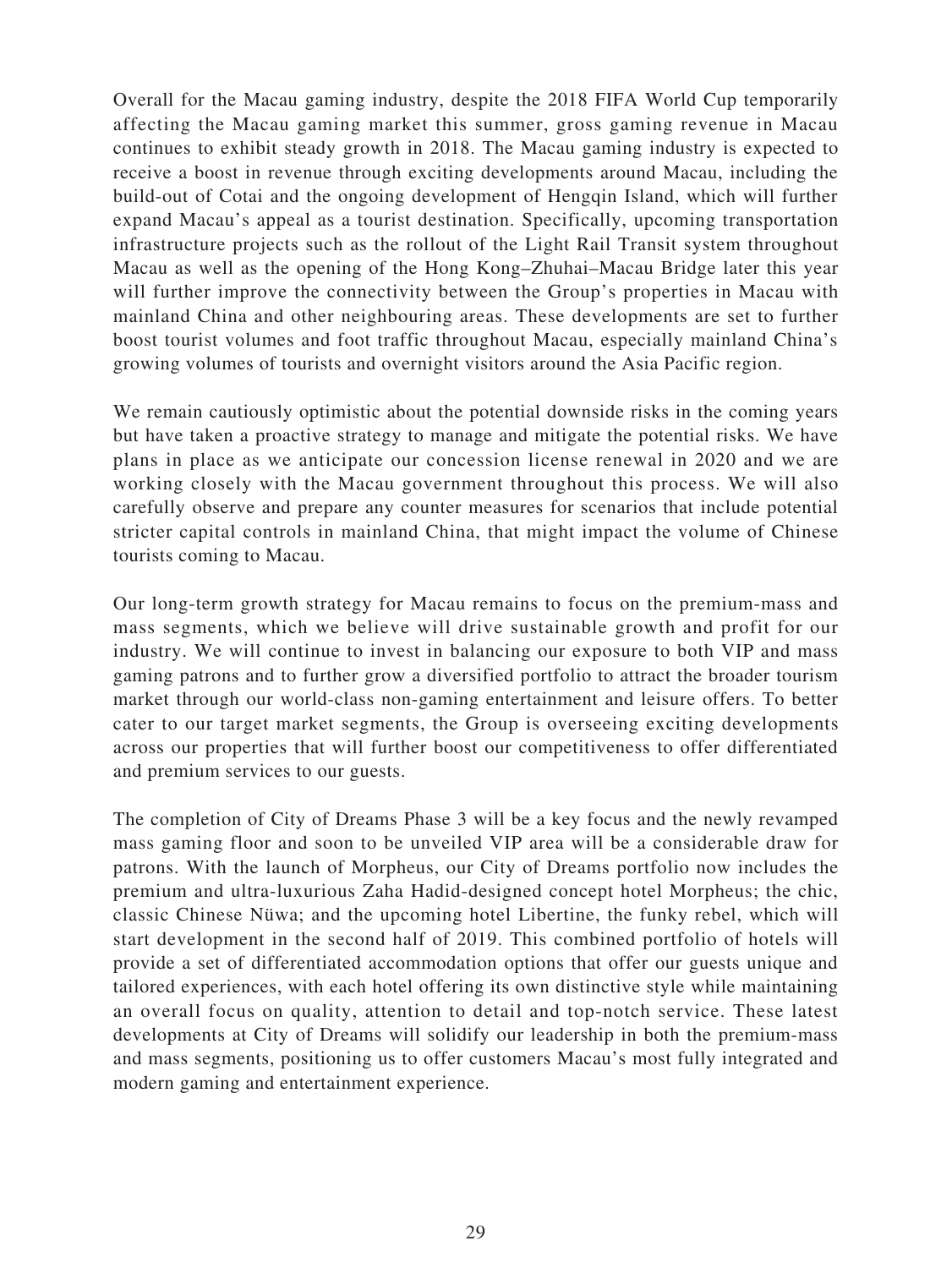At Studio City, we will continue to undertake a series of property upgrades designed to further refine our entertainment offerings to attract a broader tourism segment that includes families and young millennial tourists. Later this year, Studio City is expected to unveil an electrifying stunt show created with our new partner Stufish, a London based world-renowned entertainment architect, launch Asia's largest Virtual Reality zone as well as introduce a new and exciting range of food and beverage options.

Internationally, we remain bullish on our exposure to an expanding network of global operations and business development opportunities beyond Macau. In the Philippines, the market has continued to deliver healthy and stable growth along with robust financial performance. Given the fast-growing trajectory of Southeast Asian tourism along with continued upgrades in Philippine transportation infrastructure projects, the Group anticipates continued growth in this market since it is expected that regional and global tourist arrivals, overnight visitors from ASEAN countries and overall gaming activity at our resort in Manila will be further boosted.

For Cyprus, the launch of C2 and its very favourable response in its first 30 days offer a tantalizing window into the transformative power of the Group's relationship. During the first three weeks of operation, over 34,000 individual guests have visited C2, while more than 6,000 visitors have registered to become members of the C2 Rewards Club loyalty program. With the strong support from the Cypriot government, positive word of mouth and self-discovery by the market, we anticipate an accelerating attendance rate and are confident that the project will further enhance our exposure in the global market.

Our core focus for the near to mid-term continues to be Japan. Following the passage of the Integrated Resorts Implementation Bill in July, we are very focused and dedicated to becoming an international integrated resort operator in the country. To this end, we have been working diligently on this for the past 10 years and will continue to engage with the national and local governments, communities and local companies for potential partnerships and collaborations. We have had a Tokyo office in place since 2017 along with a local leadership team and just opened an Osaka office in the first half of 2018 and are now fully engaged to explore local partnerships and to further build up our local presence. With our focus on the Asian premium segment, dedication for high quality assets and world-class entertainment offerings, we believe the Group is in a strong position to be a partner to Japan's journey in its integrated resort development with a unique Japanese touch.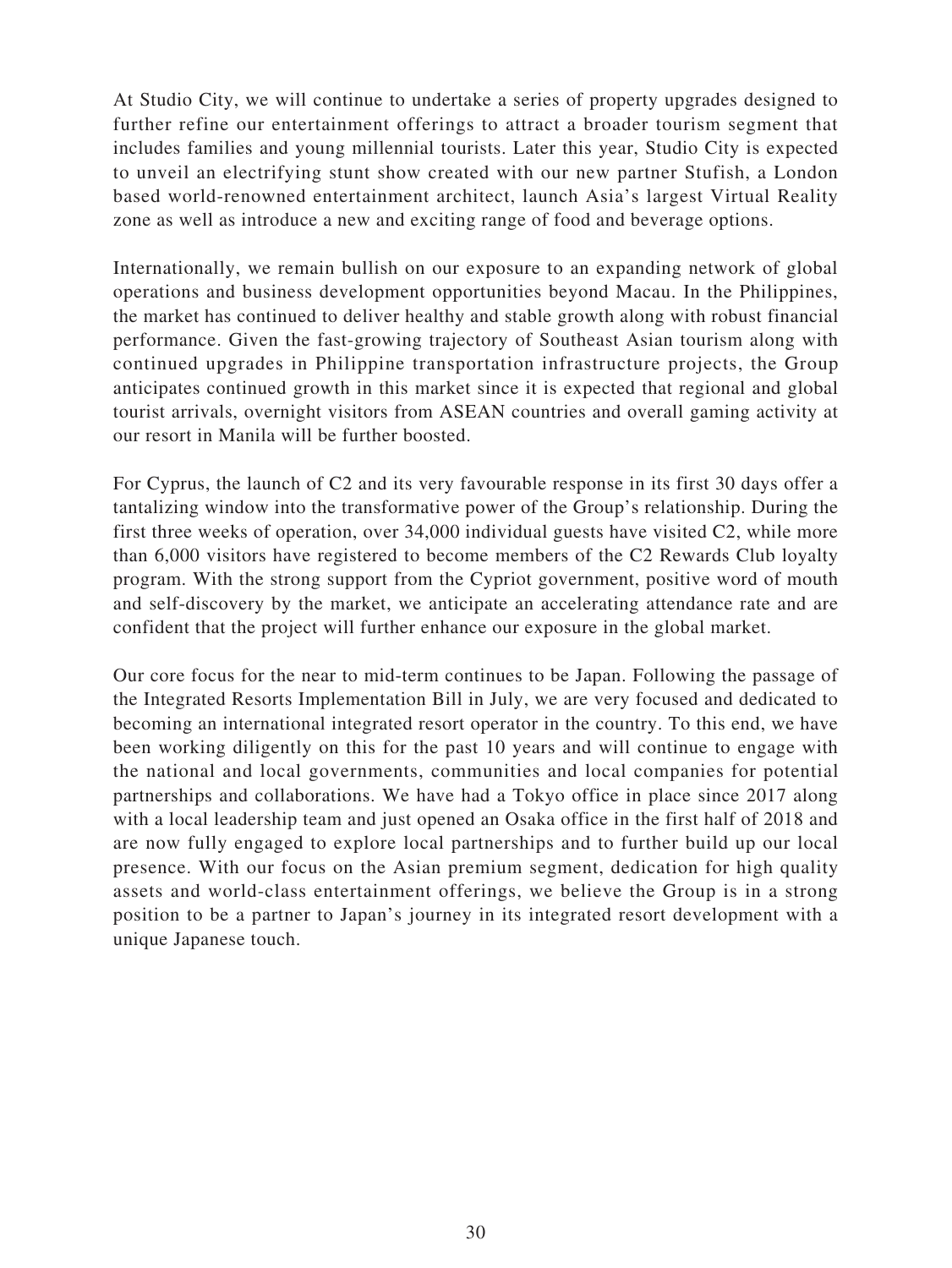Looking ahead, we believe that our diversified revenue streams across market segments and geographies with distinctive high-quality hotel brands will lay a strong foundation to the Group's near and long-term success and development. Our corporate DNA is always to do better and to create a category of hospitality, leisure and entertainment that constantly exceeds expectations, and we are well positioned to continue to be a pioneer and innovator in premium travel, leisure and entertainment in Macau and internationally. With growing global demand for premium and tailored travel experiences, for both gaming as well as non-gaming entertainment and leisure offerings, our dedicated management team, solid corporate governance, strong property portfolio are well placed to continue to deliver solid financial growth.

### **FINANCIAL REVIEW**

### **RESULTS FOR THE SIX MONTHS ENDED 30 JUNE**

| HK\$' million                                | 2018<br>(Unaudited) | 2017<br>(Unaudited) | YoY%     |
|----------------------------------------------|---------------------|---------------------|----------|
| Net revenues                                 | 19,796.1            | 20,109.5            | $-1.6\%$ |
| <b>Adjusted EBITDA</b>                       | 5,522.7             | 4,732.0             | 16.7%    |
| Profit attributable to owners of the Company | 344.6               | 164.6               | 109.4%   |
| Basic earnings per share (HK\$)              | 0.23                | 0.11                | 109.7%   |

# **FINANCIAL POSITION AS AT**

|                                            |             | 30 June 31 December |          |
|--------------------------------------------|-------------|---------------------|----------|
| HK\$' million                              | 2018        | 2017                | YoY%     |
|                                            | (Unaudited) | (Audited)           |          |
| Total assets                               | 97,787.7    | 98,270.2            | $-0.5\%$ |
| Total liabilities                          | 51,650.9    | 52,418.2            | $-1.5\%$ |
| Shareholders' equity                       | 19,186.7    | 18,988.9            | 1.0%     |
| Net assets value per share attributable to |             |                     |          |
| owners of the Company (HK\$)               | 12.5        | 12.4                | $1.2\%$  |
| Gearing ratio $(\%)$                       | $35.1\%$    | 35.1%               | N/A      |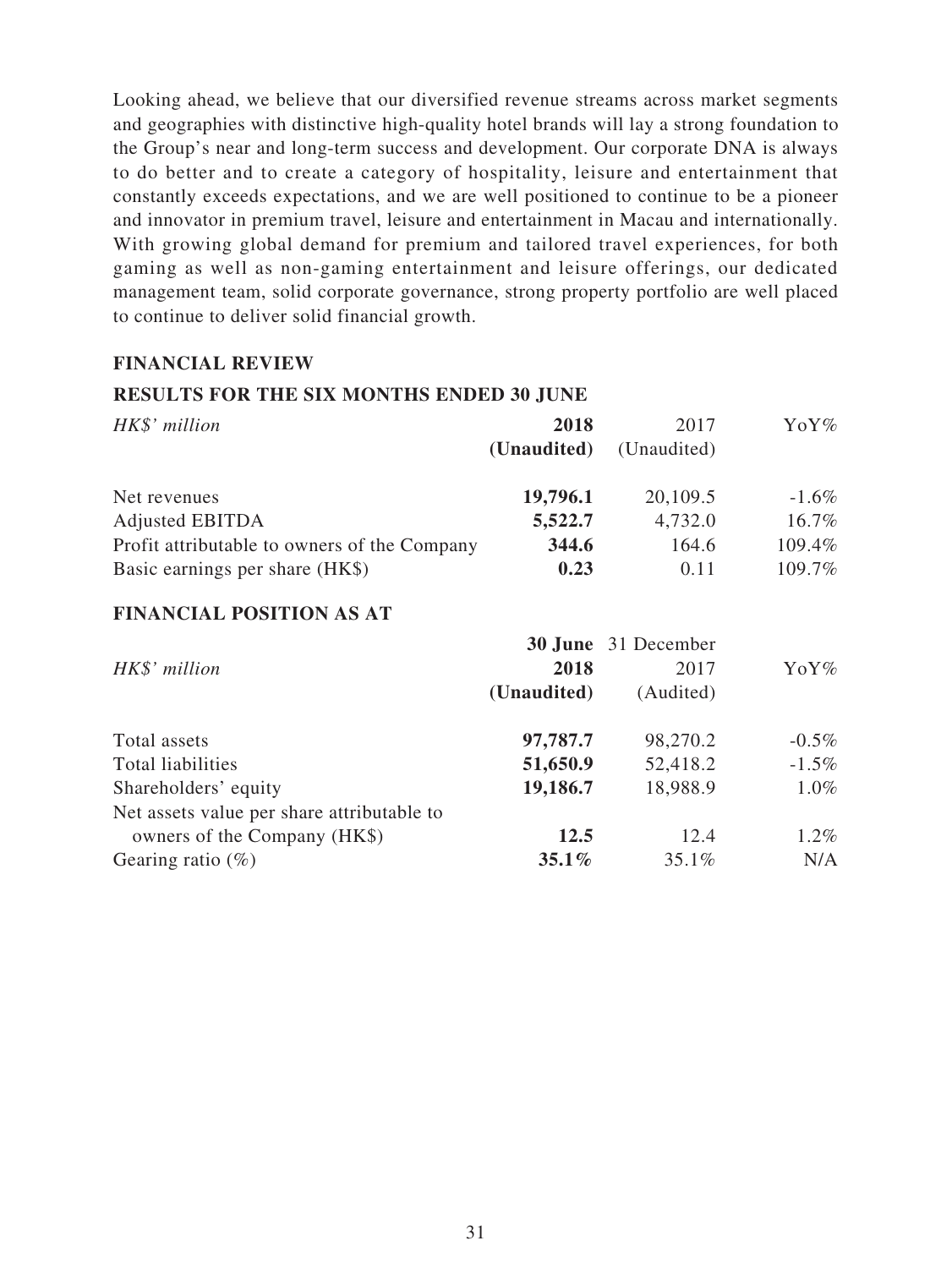### **Net revenues**

Net revenues of the Group slightly decreased by 1.6% from HK\$20.1 billion for the six months ended 30 June 2017 to HK\$19.8 billion for the six months ended 30 June 2018. While the Group experienced better performance in all gaming segments, this was more than offset by higher commissions, which are being reported as a reduction of revenue as a result of the Group's adoption of New Revenue Standard from 1 January 2018. The Group has adopted the New Revenue Standard using the modified retrospective method on 1 January 2018. Results for the periods beginning on or after 1 January 2018 are presented under the New Revenue Standard, while prior period amounts are not adjusted and continue to be reported in accordance with the previous basis. Under the previous basis, before the adoption of the New Revenue Standard, net revenues for the six months ended 30 June 2018 would have been HK\$21.4 billion, which would have represented an increase of 6.5% from the HK\$20.1 billion for the comparable period in 2017.

|                                              |          | Six months ended 30 June |            |
|----------------------------------------------|----------|--------------------------|------------|
| HK\$' million                                | 2018     | 2017                     | YoY%       |
| Casino revenue                               | 17,300.8 | 18,711.1                 | $-7.5\%$   |
| Entertainment and resort facilities revenue: |          |                          |            |
| Rooms                                        | 1,053.1  | 278.0                    | 278.9%     |
| Catering service income                      | 777.0    | 353.8                    | 119.6%     |
| Entertainment, retail and other              | 658.8    | 748.8                    | $-12.0%$   |
| Electronic gaming machines participation     | 3.9      | 5.2                      | $-24.8%$   |
| Property rental income                       | 2.2      | 1.8                      | 17.3%      |
| Lottery business:                            |          |                          |            |
| Trading of lottery terminals and parts       |          | 9.6                      | $-100.0\%$ |
| Provision of services and solutions for      |          |                          |            |
| distribution of lottery products             |          | 0.4                      | $-100.0\%$ |
| Others                                       | 0.3      | 0.8                      | $-62.8%$   |
|                                              | 19,796.1 | 20,109.5                 | $-1.6\%$   |
|                                              |          |                          |            |

# **Adjusted EBITDA(1)**

Adjusted EBITDA for the six months ended 30 June 2018 increased by 16.7% to HK\$5.5 billion, compared to HK\$4.7 billion for the six months ended 30 June 2017. The improvement in Adjusted EBITDA was mainly attributable to better group-wide performance in all gaming segments and recovery of previously provided doubtful debt.

 $\overline{a}$  Adjusted EBITDA is the profit for the period before deduction of finance costs, income tax, depreciation and amortization, pre-opening costs, development costs, property charges and other, share-based compensation expenses, payments to the Philippine Parties, land rent to Belle Corporation, corporate expenses, interest income, other income, gains and losses and loss/gain on disposal of subsidiaries. Adjusted EBITDA is used by management as the primary measure of the Group's operating performance and to compare our operating performance with that of our competitors. However, Adjusted EBITDA presented in this announcement may not be comparable to other similarly titled measures of other companies operating in the gaming or other business sectors.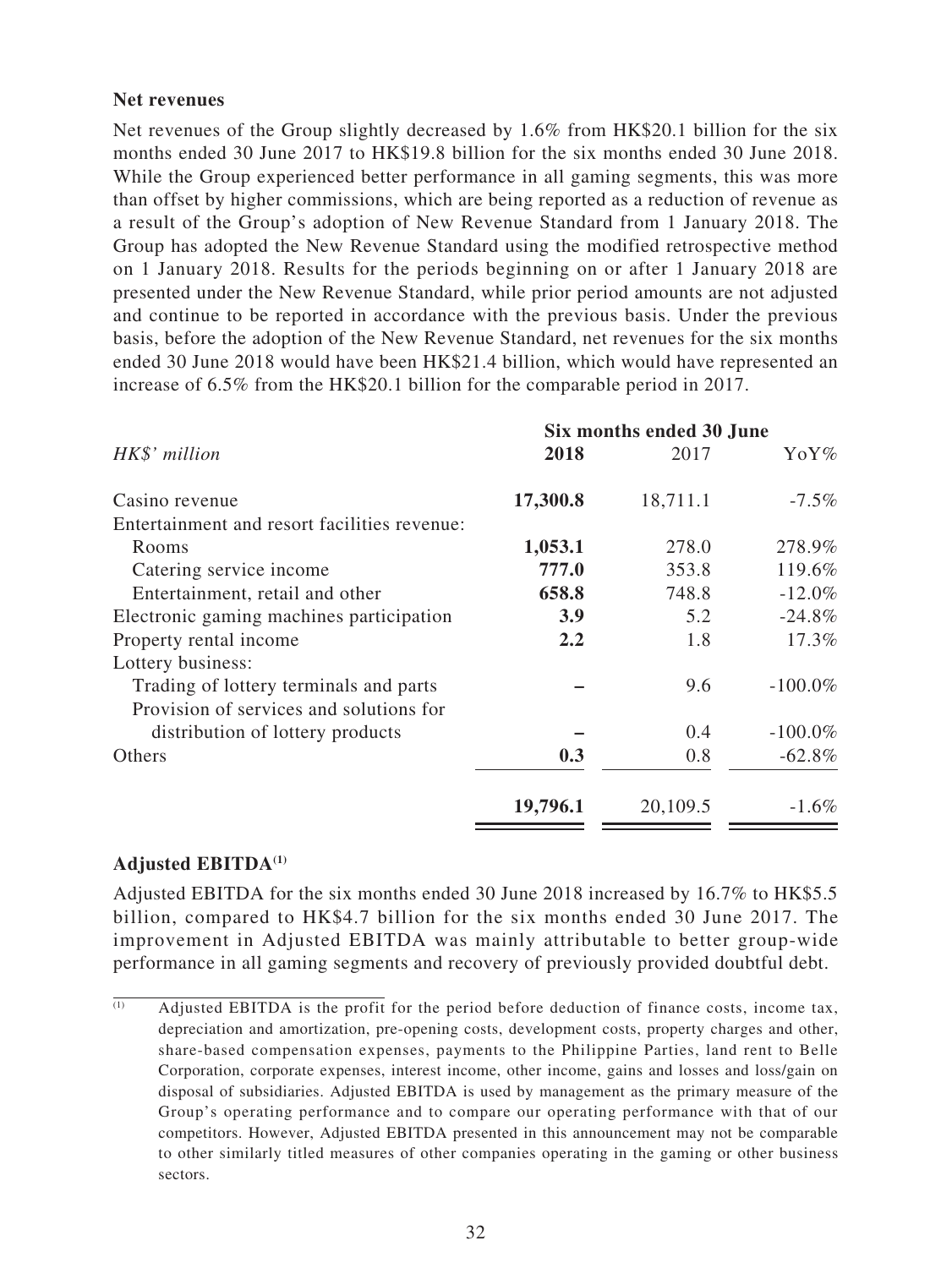# **Profit Attributable to owners of the Company**

Profit attributable to owners of the Company increased by 109.4% from HK\$164.6 million for the six months ended 30 June 2017 to HK\$344.6 million for the six months ended 30 June 2018. The increase was mainly attributable to better group-wide performance in all gaming segments, recovery of previously provided doubtful debt and lower finance costs.

### **Basic Earnings Per Share**

Basic earnings per share increased from HK\$0.11 per share for the six months ended 30 June 2017 to HK\$0.23 per share for the six months ended 30 June 2018. The increase was mainly attributable to better group-wide performance in all gaming segments, recovery of previously provided doubtful debt and lower finance costs.

### **Financial and Operational Performance**

As at 30 June 2018, the Company indirectly owns approximately 51.06% of Melco Resorts which contributed a majority performance of the Group.

The performance of Melco Resorts during the review period is described below:

According to the unaudited financial results of Melco Resorts, prepared in accordance with the U.S. generally accepted accounting principles, it recorded a net revenue of US\$2.5 billion for the six months ended 30 June 2018, versus US\$2.6 billion for the six months ended 30 June 2017. The decrease in net revenue was primarily attributable to higher commissions reported as a reduction in revenue upon Melco Resorts' adoption of a new revenue recognition standard issued by the Financial Accounting Standards Board (the "New Revenue Standard"), partially offset by better performance in all gaming segments. Melco Resorts adopted the New Revenue Standard using the modified retrospective method from 1 January 2018. Results for the periods beginning on or after January 1, 2018 are presented under the New Revenue Standard, while prior year amounts are not adjusted and continue to be reported in accordance with the previous basis. Under the previous basis, before the adoption of the New Revenue Standard, net revenue for the six months ended 30 June 2018 would have been US\$2.8 billion, which would have represented an increase of approximately 7% from the US\$2.6 billion for the comparable period in 2017.

Operating income for the six months ended 30 June 2018 was US\$339.2 million, compared with operating income of US\$285.9 million for the same period in 2017, representing an increase of 19%.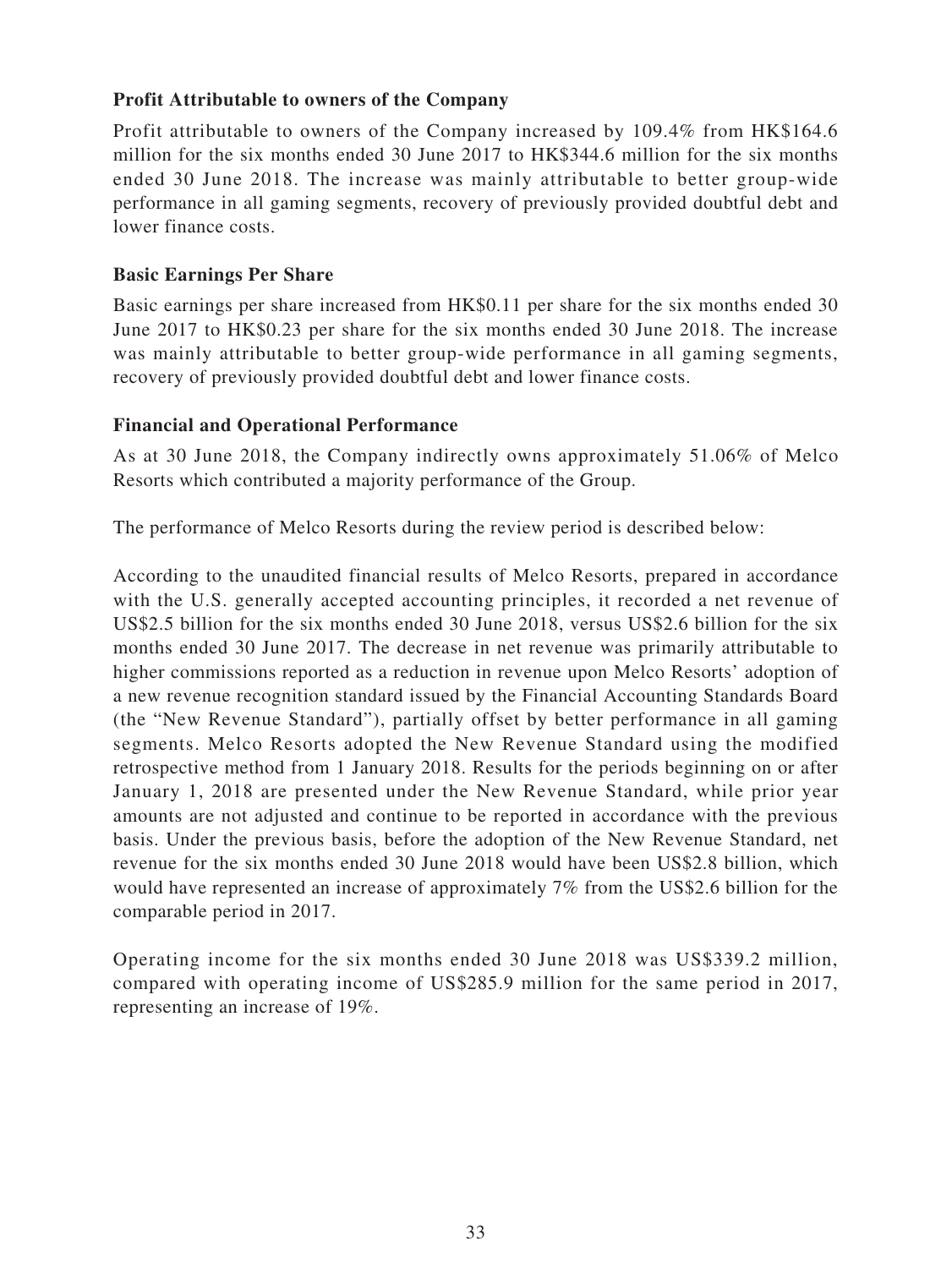The Adjusted Property  $EBITDA<sup>(1)</sup>$  for the six months ended 30 June 2018 was US\$757.3 million, as compared with Adjusted Property EBITDA of US\$682.8 million for the same period in 2017. The 11% year-on-year improvement in Adjusted Property EBITDA was mainly attributable to better group-wide performance in all gaming segments and recovery of previously provided doubtful debt.

Net income attributable to Melco Resorts for the six months ended 30 June 2018 was US\$213.9 million, compared with a net income attributable to Melco Resorts of US\$149.9 million for the same period in 2017.

# *City of Dreams*

For the six months ended 30 June 2018, net revenue at City of Dreams was US\$1,218.2 million versus US\$1,337.9 million for the same period in 2017. City of Dreams generated Adjusted Property EBITDA of US\$379.5 million for the six months ended 30 June 2018, representing a decrease of 2% compared to US\$388.8 million for the same period in 2017.

### Gaming Performance

|                       | Six months ended 30 June |          |           |  |
|-----------------------|--------------------------|----------|-----------|--|
| US\$'million          | 2018                     | 2017     | YoY%      |  |
| <b>VIP Gaming</b>     |                          |          |           |  |
| Rolling chip volume   | 21,622.5                 | 24,814.4 | $-12.9\%$ |  |
| Win rate              | $3.0\%$                  | 2.8%     | N/A       |  |
| <b>Mass Market</b>    |                          |          |           |  |
| Table drop            | 2,364.6                  | 2,132.9  | 10.9%     |  |
| Hold percentage       | $30.2\%$                 | 34.6%    | N/A       |  |
| <b>Gaming Machine</b> |                          |          |           |  |
| Handle                | 2,117.6                  | 1,963.7  | $7.8\%$   |  |
| Win rate              | $5.1\%$                  | $3.7\%$  | N/A       |  |

### Non-Gaming Performance

Total non-gaming revenue at City of Dreams for the six months ended 30 June 2018 was US\$149.7 million, compared with US\$152.3 million in the same period in 2017.

 $\overline{a}$  Adjusted Property EBITDA is earnings before interest, taxes, depreciation and amortization, pre-opening costs, development costs, property charges and other, share-based compensation, payments to the Philippine Parties, land rent to Belle Corporation, corporate and other expenses and other non-operating income and expenses. Adjusted Property EBITDA is used by management as the primary measure of the Melco Resorts' operating performance and to compare our operating performance with that of its competitors. However, Adjusted Property EBITDA presented in this announcement may not be comparable to other similarly titled measures of other companies operating in the gaming or other business sectors.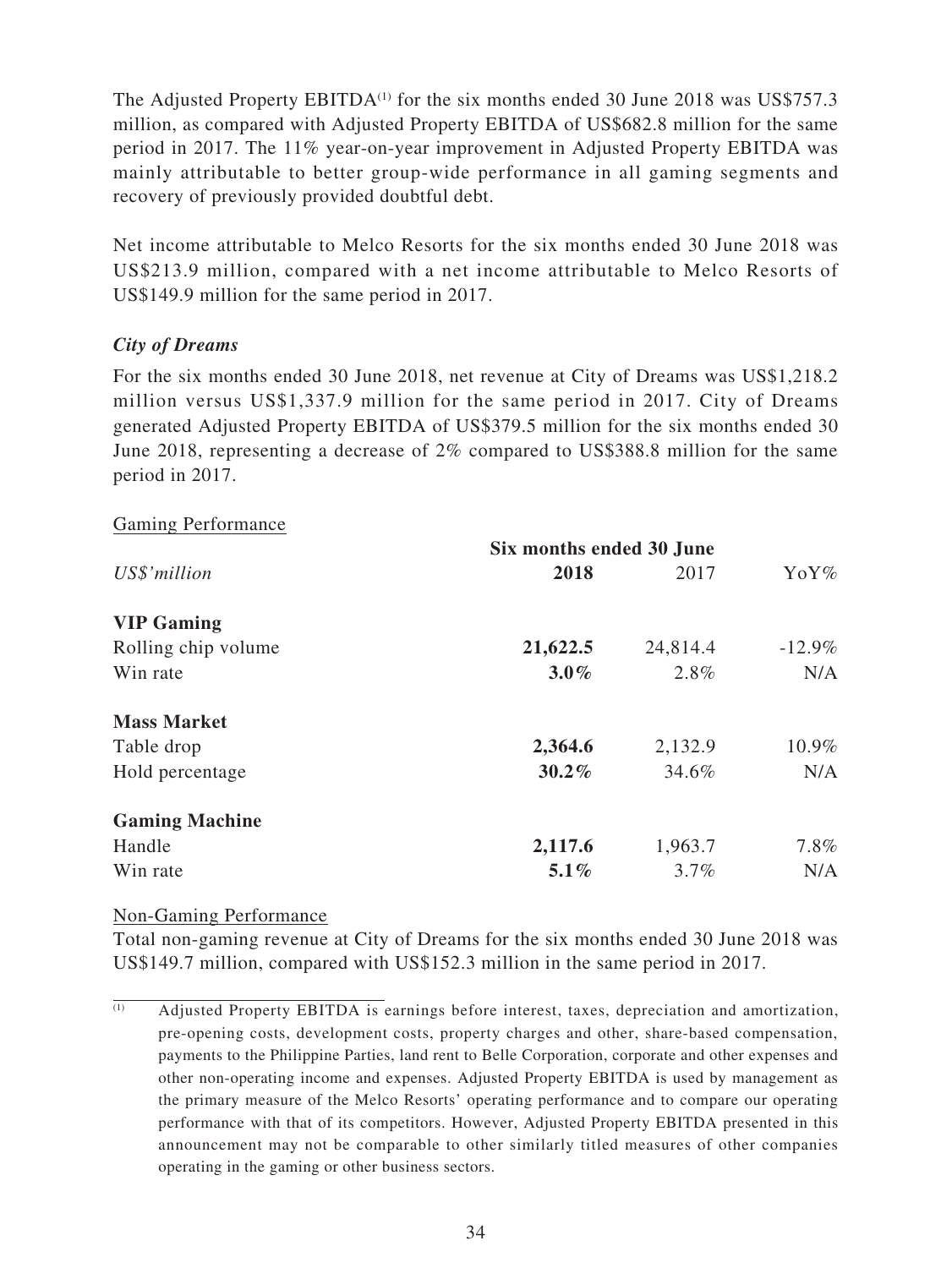### *Altira Macau*

For the six months ended 30 June 2018, net revenue at Altira Macau was US\$243.5 million compared to US\$216.7 million in the same period in 2017. Altira Macau generated Adjusted Property EBITDA of US\$36.3 million for the six months ended 30 June 2018 compared with Adjusted Property EBITDA of US\$8.8 million in the same period in 2017. The year-on-year increase in Adjusted Property EBITDA was primarily a result of better performance in all gaming segments.

| <b>Gaming Performance</b> |                          |         |        |
|---------------------------|--------------------------|---------|--------|
|                           | Six months ended 30 June |         |        |
| US\$'million              | 2018                     | 2017    | YoY%   |
| <b>VIP Gaming</b>         |                          |         |        |
| Rolling chip volume       | 10,366.7                 | 8,116.3 | 27.7%  |
| Win rate                  | $3.3\%$                  | $3.2\%$ | N/A    |
| <b>Mass Market</b>        |                          |         |        |
| Table drop                | 271.2                    | 191.6   | 41.6%  |
| Hold percentage           | $19.5\%$                 | 18.0%   | N/A    |
| <b>Gaming Machine</b>     |                          |         |        |
| Handle                    | 56.0                     | 15.7    | 257.7% |
| Win rate                  | $5.9\%$                  | 5.9%    | N/A    |

# Non-Gaming Performance

Total non-gaming revenue at Altira Macau for the six months ended 30 June 2018 was US\$13.4 million, compared with US\$12.7 million in the same period in 2017.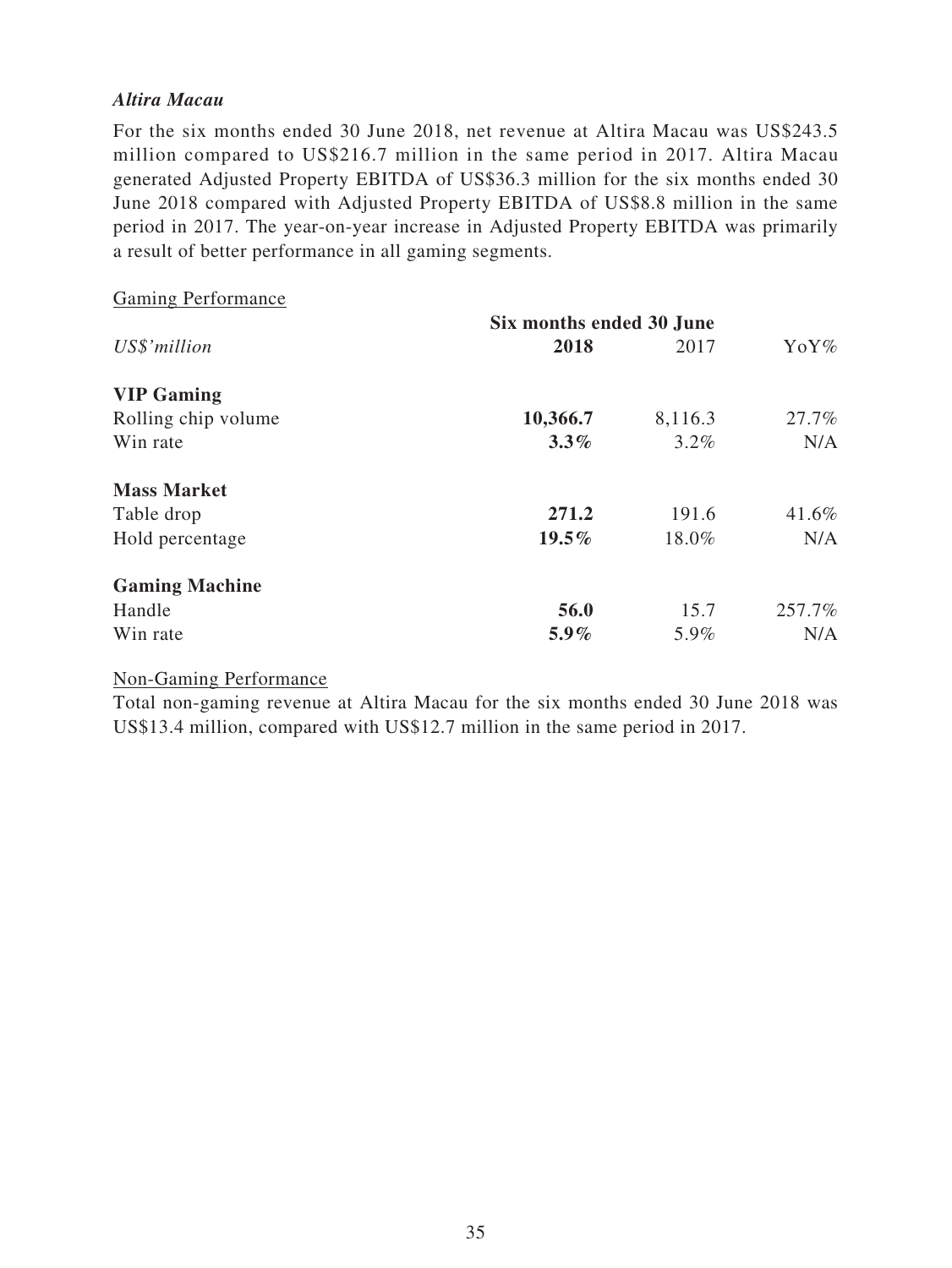# *Mocha Clubs*

Net revenue from Mocha Clubs totaled US\$58.5 million for the six months ended 30 June 2018 as compared to US\$60.4 million in the same period in 2017. Mocha Clubs generated US\$12.2 million of Adjusted Property EBITDA for the six months ended 30 June 2018 compared with Adjusted Property EBITDA of US\$12.7 million in the same period in 2017.

| Six months ended 30 June |         |                     |
|--------------------------|---------|---------------------|
| 2018                     | 2017    | $\gamma_0 \gamma\%$ |
|                          |         |                     |
| 1,273.0                  | 1,195.5 | $6.5\%$             |
| $4.5\%$                  | $4.9\%$ | N/A                 |
|                          |         |                     |

### *Studio City*

For the six months ended 30 June 2018, net revenue at Studio City was US\$682.6 million compared to US\$609.9 million in the same period in 2017. Studio City generated Adjusted Property EBITDA of US\$183.3 million for the six months ended 30 June 2018 compared with Adjusted Property EBITDA of US\$148.5 million in the same period in 2017. The year-on-year increase in Adjusted Property EBITDA was primarily a result of better performance in all gaming segments.

### Gaming Performance

|                       | Six months ended 30 June |         |                     |
|-----------------------|--------------------------|---------|---------------------|
| US\$'million          | 2018                     | 2017    | $\gamma_0 \gamma$ % |
| <b>VIP Gaming</b>     |                          |         |                     |
| Rolling chip volume   | 12,682.8                 | 8,206.4 | 54.5%               |
| Win rate              | $2.7\%$                  | 2.9%    | N/A                 |
| <b>Mass Market</b>    |                          |         |                     |
| Table drop            | 1,639.5                  | 1,317.7 | 24.4%               |
| Hold percentage       | $26.0\%$                 | 26.6%   | N/A                 |
| <b>Gaming Machine</b> |                          |         |                     |
| Handle                | 1,196.6                  | 1,000.3 | 19.6%               |
| Win rate              | $3.5\%$                  | $3.7\%$ | N/A                 |

### Non-Gaming Performance

Total non-gaming revenue at Studio City for the six months ended 30 June 2018 was US\$92.5 million, compared with US\$99.4 million in the same period in 2017.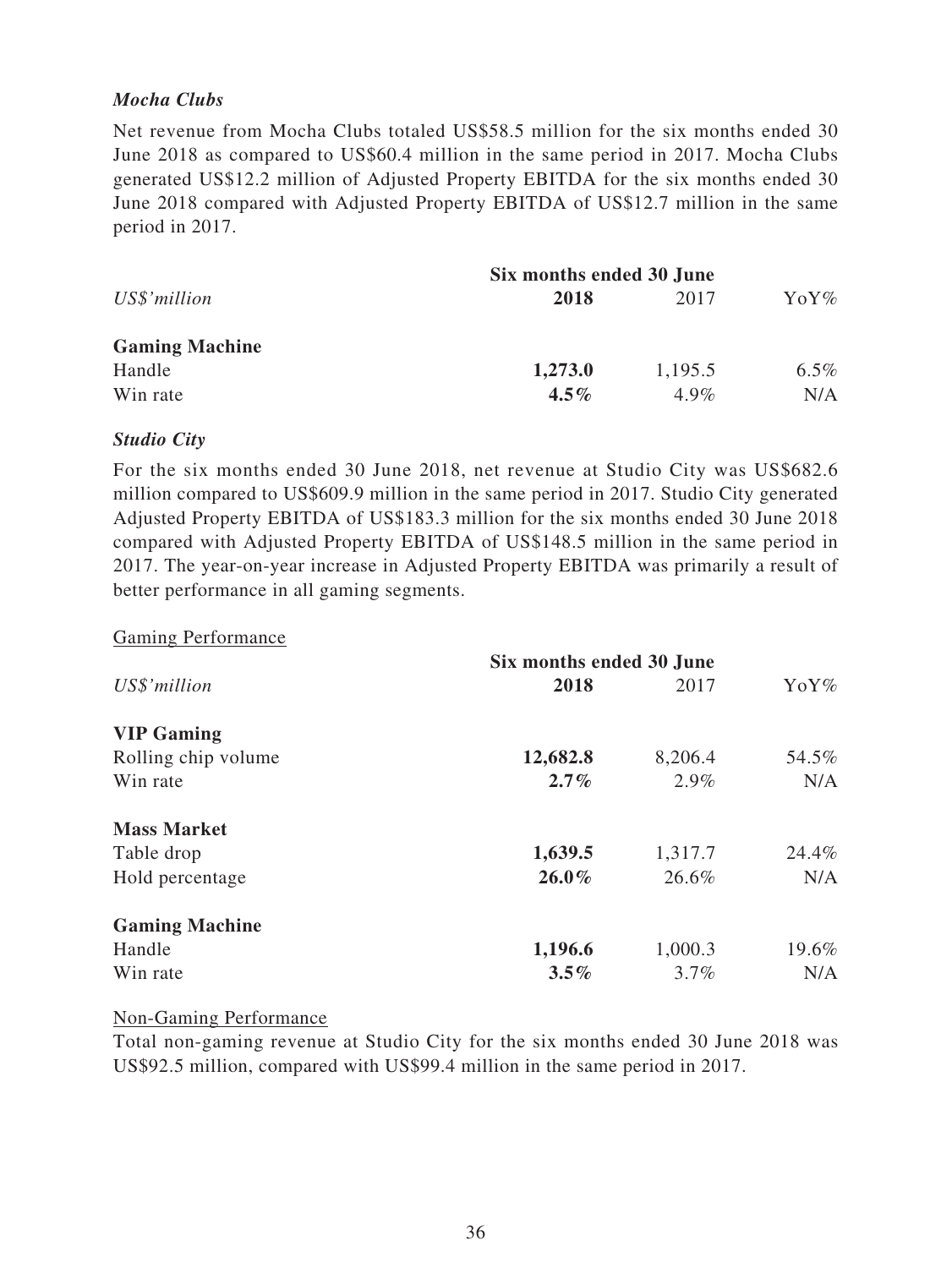# *City of Dreams Manila*

For the six months ended 30 June 2018, net revenue at City of Dreams Manila was US\$316.0 million compared to US\$333.6 million in the same period in 2017. City of Dreams Manila generated Adjusted Property EBITDA of US\$146.1 million for the six months ended 30 June 2018 compared with US\$124.0 million in the same period in 2017. The year-on-year improvement in Adjusted Property EBITDA was primarily a result of better performance in mass market table games segment.

| <b>Gaming Performance</b> |                          |         |       |
|---------------------------|--------------------------|---------|-------|
|                           | Six months ended 30 June |         |       |
| US\$'million              | 2018                     | 2017    | YoY%  |
| <b>VIP Gaming</b>         |                          |         |       |
| Rolling chip volume       | 5,738.0                  | 5,658.1 | 1.4%  |
| Win rate                  | $3.3\%$                  | 3.5%    | N/A   |
| <b>Mass Market</b>        |                          |         |       |
| Table drop                | 385.1                    | 323.6   | 19.0% |
| Hold percentage           | 31.6%                    | 28.6%   | N/A   |
| <b>Gaming Machine</b>     |                          |         |       |
| Handle                    | 1,676.8                  | 1,488.9 | 12.6% |
| Win rate                  | $5.8\%$                  | $6.1\%$ | N/A   |

### Non-Gaming Performance

Total non-gaming revenue at City of Dreams Manila for the six months ended 30 June 2018 was US\$58.8 million, compared with US\$55.7 million in the same period in 2017.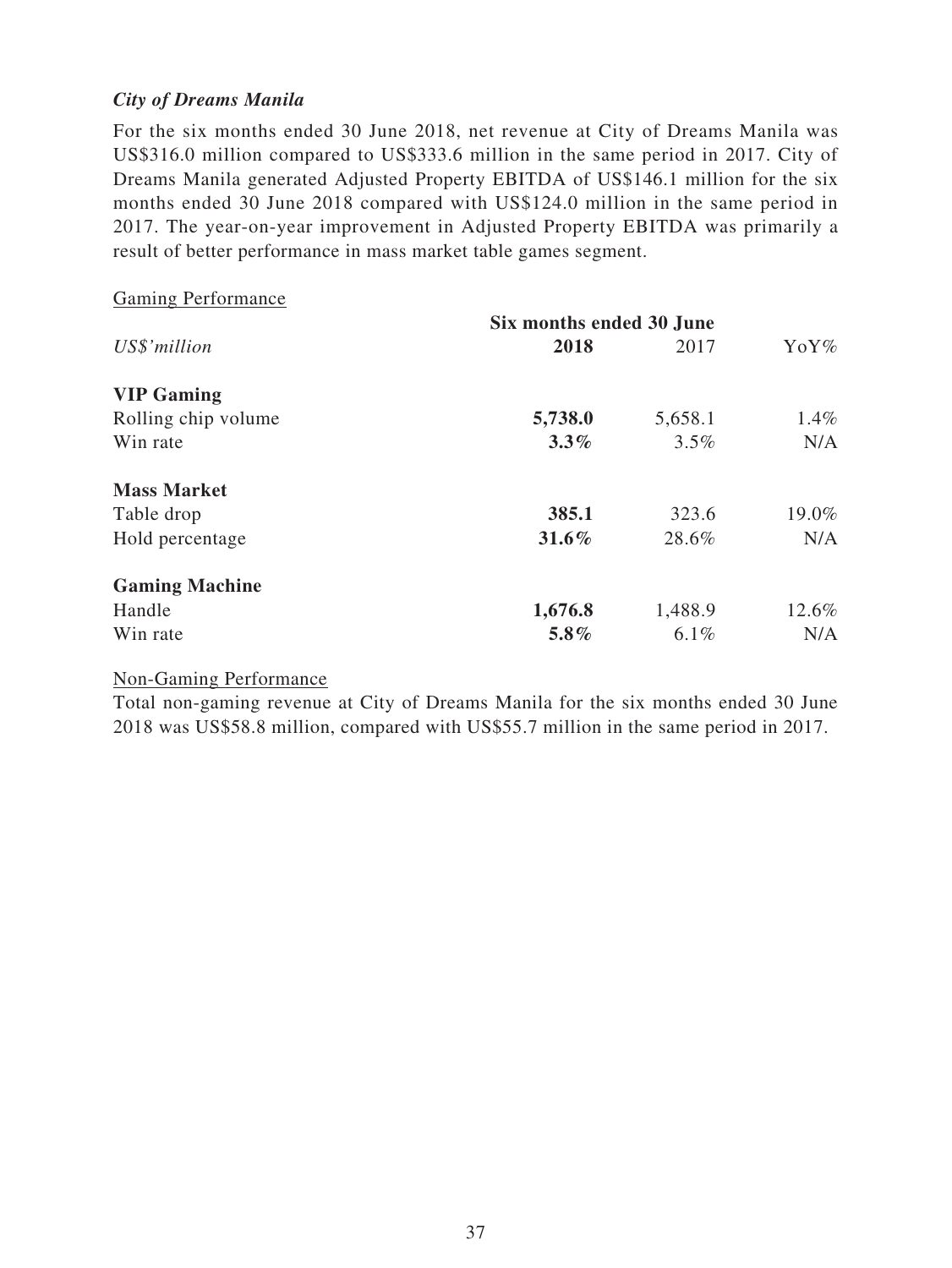# **LIQUIDITY, FINANCIAL RESOURCES AND CAPITAL STRUCTURE**

# **Capital Resources**

The Group finances its business operations and investments with internal resources, cash revenues generated from operating activities, and bank and other borrowings.

The Group continues to manage its financial position carefully and maintains conservative policies in cash and financial management. As at 30 June 2018, the Group's bank balances and cash (including bank deposits with original maturities over three months) amounted to HK\$11,790.5 million (31 December 2017: HK\$12,117.0 million) and investments in mutual funds that mainly invest in bonds and fixed interest securities amounted to HK\$718.4 million (31 December 2017: HK\$699.2 million).

As at 30 June 2018, certain bank credit facilities amounted to HK\$11,351.6 million (31 December 2017: HK\$12,683.1 million) were available for future drawdown, subject to satisfaction of certain conditions precedent.

Major changes in our indebtedness during the six months ended 30 June 2018 are summarized below:

The Group drew down an aggregated revolving credit facility of US\$168 million (equivalent to HK\$1,307.0 million) to fund the full repayments of an unsecured bond of HK\$760 million and a secured bank loan of HK\$546 million at their maturities.

The availability period of an unsecured credit facility amount to Peso2.35 billion (equivalent to HK\$341.6 million) was extended from 29 May 2018 to 31 May 2019. This credit facility is available for future drawdown, subject to satisfaction of certain conditions precedent.

Subsequent to 30 June 2018, the Group submitted an irrevocable redemption notice to the facility agent of the Peso15 billion 5% senior notes due 2019 to partially redeem in an aggregate principal amount of Peso5.5 billion (equivalent to HK\$799.5 million), together with accrued interest. The redemption is expected to be completed by 31 August 2018.

# **Gearing Ratio**

The gearing ratio, expressed as a percentage of total interest-bearing borrowings divided by total assets, was at 35.1% as at 30 June 2018 (31 December 2017: 35.1%).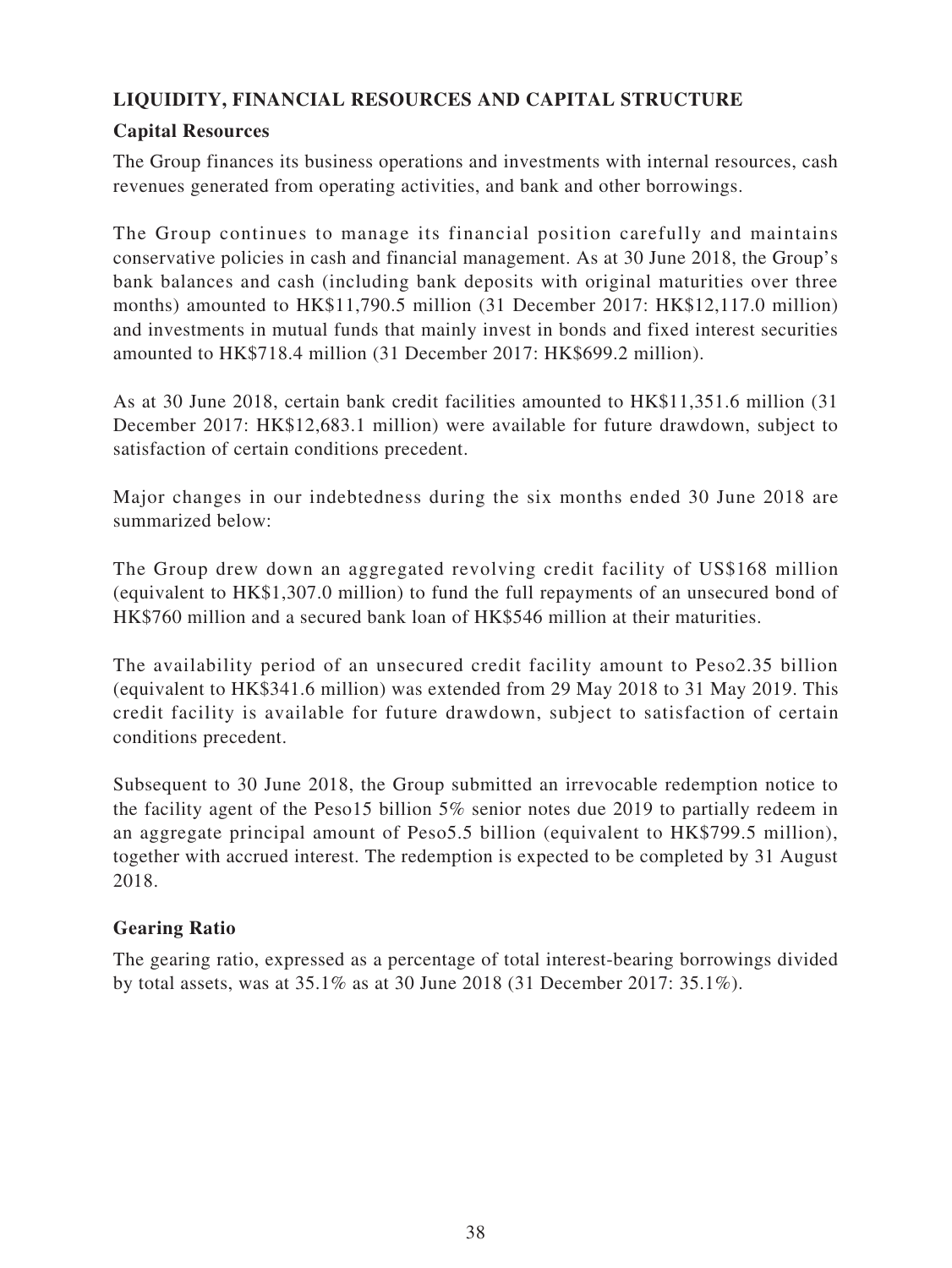### **Pledges of assets**

As at 30 June 2018, borrowings amounting to HK\$26,568.0 million (31 December 2017: HK\$26,078.4 million) are secured by the following assets of the Group:

- a. certain property, plant and equipment;
- b. investment properties;
- c. certain land and all present and future buildings on and fixtures to such land, and land use rights (or equivalent);
- d. certain bank deposits;
- e. chattels, receivables and other assets including certain inter-group loans; and
- f. issued shares of certain subsidiaries of the Group.

# **CONTINGENT LIABILITIES**

The Group had no significant contingent liabilities as at 30 June 2018.

### **FINANCIAL RISK**

### **Foreign exchange risk**

The Group's principal operations are primarily conducted and recorded in Hong Kong dollar ("HK\$"), Macau Patacas ("MOP"), United States dollar ("US\$"), Philippine Peso ("Peso"), Euro ("Eur") and Renminbi ("RMB"). The financial statements of foreign operations are translated into HK\$ which is the Group's functional and presentation currency. The majority of the Group's revenues are denominated in HK\$, while operating expenses are denominated predominantly in MOP, HK\$, Peso and Eur. In addition, a significant portion of our indebtedness and certain expenses are denominated in US\$.

The HK\$ is pegged to the US\$ within a narrow range and the MOP is in turn pegged to the HK\$, and the exchange rates between these currencies has remained relatively stable over the past several years. Accordingly, the Group does not expect fluctuations in the values of these currencies to have a material impact on the operations. The Group holds bank balances, receivables, deposits and investments in mutual funds denominated in foreign currencies, such as Peso, Eur, New Taiwan dollar and RMB, and consequently exposure to exchange rate fluctuations may arise and may be affected by, among other things, changes in political and economic conditions.

The Group does not currently engage in the hedging transactions with respect to foreign exchange exposure of the revenues and expenses in the day-to-day operations during the period under review. Instead, the Group maintains a certain amount of the operating funds in the same currencies in which the Group has obligations, thereby reducing the exposure to currency fluctuations. However, the Group occasionally enters into foreign exchange transactions as part of financing transactions and capital expenditure programs.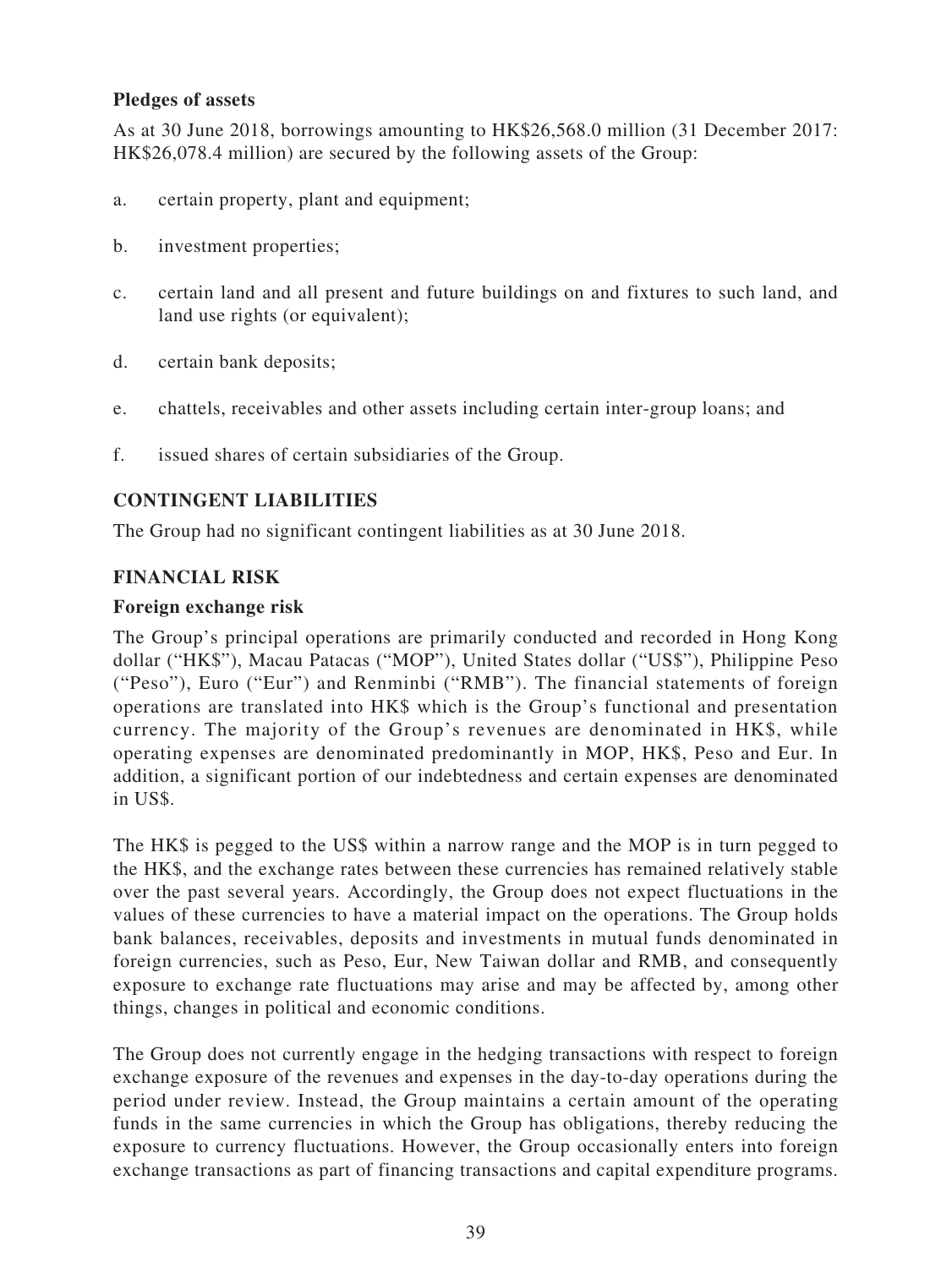# **Interest rate risk**

The Group is primarily exposed to cash flow interest rate risk in relation to bank balances, restricted cash and borrowings which carried interest at floating rates. The Group attempts to manage interest rate risk by managing the mix of long-term fixed rate borrowings and variable rate borrowings and mitigate the effects of fluctuations in cash flows.

### **HUMAN RESOURCES**

### **Headcount and Employees' Information**

The total number of the Group's employees was 21,678 as of 30 June 2018 (31 December 2017: 19,844). Among the 21,678 employees, 376 are located in Hong Kong and the rest of 21,302 are located respectively in Macau, the Philippines, Cyprus and US. The related staff costs for the six months ended 30 June 2018, including directors' emoluments and share-based compensation expenses, amounted to HK\$3,156.6 million (six months ended 30 June 2017: HK\$3,415.3 million).

Melco International believes that the key to success lies in its people. The Group strives to create an environment that makes employees proud to be part of it. All employees are given equal opportunities for advancement and personal growth. The Group believes through growing its business, it will be able to create opportunities and deliver value to its people. Thus, the Group encourages its employees to do their best at work and grow with the Group. Melco International builds employees' loyalty through recognition, involvement and participation. Melco International's people policy, systems and practices are directly aligned with the Group's mission and values which contribute to its success.

# **FUTURE PLANS FOR MATERIAL INVESTMENTS OR CAPITAL ASSETS**

Material capital expenditure will be incurred when the Company begins to pursue different projects in the coming years. The Company expects the respective project companies to secure required funding themselves by using different available financing options. The Company will also provide the required equity capital to new projects coming ahead should it be deemed appropriate.

# **INTERIM DIVIDEND**

Pursuant to the dividend policy announced by the Company on 28 March 2014 (the "Dividend Policy"), it is the Company's intention to provide shareholders with semi-annual dividends in an aggregate amount per year of approximately 20% of the Company's annual consolidated net income attributable to the shareholders. The Dividend Policy also allows the Company to declare special dividends from time to time.

For the six months ended 30 June 2018, the Group recorded a profit attributable to shareholders of HK\$344.6 million. The Board has resolved to declare an interim dividend of HK4.5 cents per share for the six months ended 30 June 2018 to shareholders whose names appear on the Register of Members of the Company on Wednesday, 19 September 2018. The dividend is expected to be paid on Friday, 5 October 2018.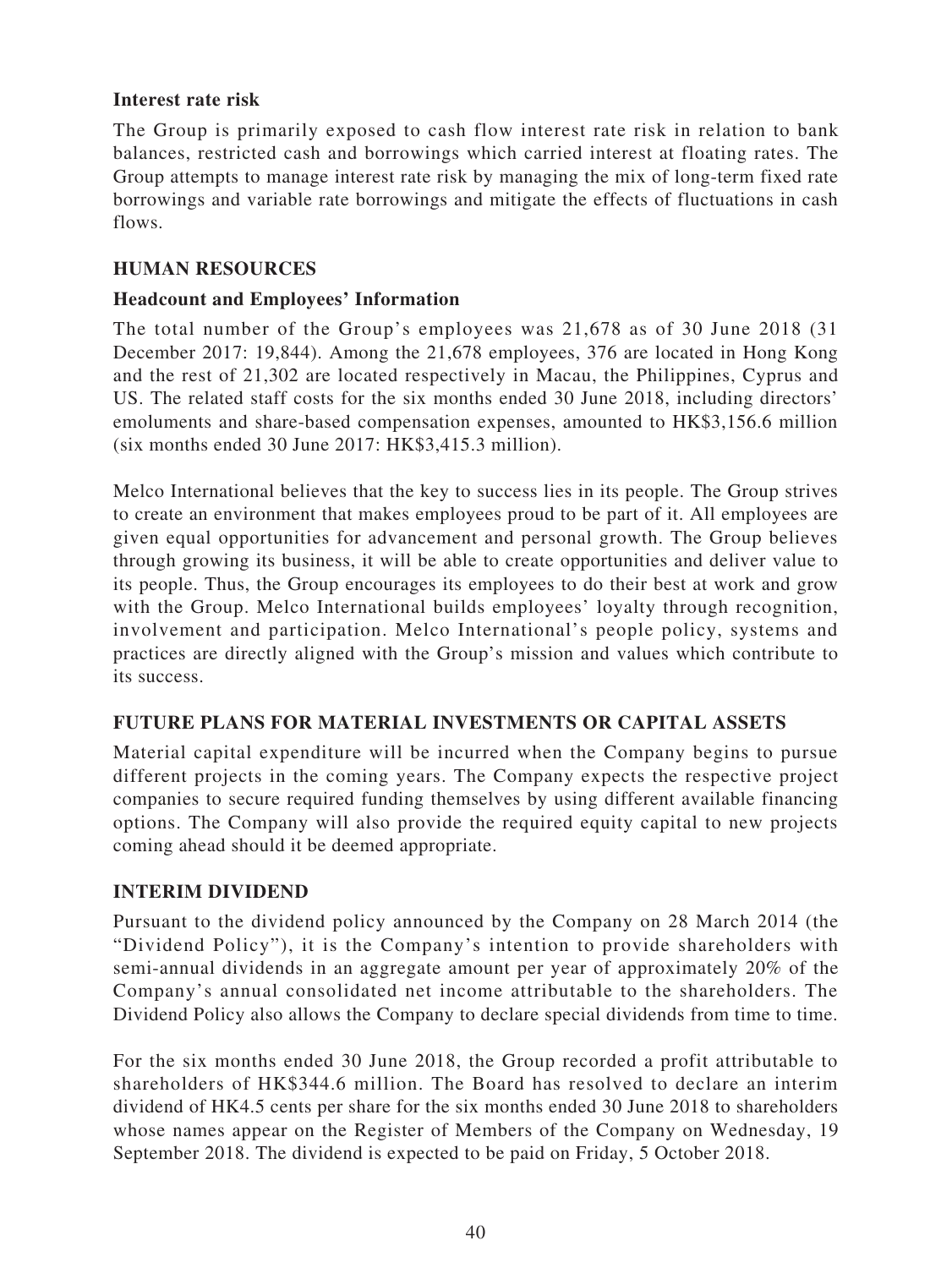# **CLOSURE OF REGISTER OF MEMBERS**

The Register of Members of the Company will be closed from Monday, 17 September 2018 to Wednesday, 19 September 2018, both days inclusive, during which period no transfer of shares will be effected. In order to qualify for the interim dividend, all share certificates with completed transfer forms must be lodged with the Company's share registrar, Tricor Standard Limited at Level 22, Hopewell Centre, 183 Queen's Road East, Hong Kong for registration not later than 4:30 p.m. on Friday, 14 September 2018.

# **CORPORATE GOVERNANCE CODE**

In 2005, the Company adopted its Code on Corporate Governance (the "Company Code"), which sets out the corporate standards and practices used by the Company in directing and managing its business affairs. The Company Code was prepared and revised from time to time with reference to the principles, code provisions and recommended best practices stipulated in the Corporate Governance Code (the "CG Code") contained in Appendix 14 of the Listing Rules. The Company Code not only formalizes the Company's existing corporate governance principles and practices, it also serves to assimilate practices with benchmarks prescribed by the Hong Kong Stock Exchange, ultimately ensuring that the Company runs a highly transparent operation and is accountable to its shareholders.

Apart from the deviation mentioned below, the Company has complied with the Company Code and the code provisions of the CG Code during the six months ended 30 June 2018.

Under Paragraph A.2.1 of the CG Code, the roles of Chairman and Chief Executive Officer of a listed company should be separate and performed by different individuals. However, in view of the current composition of the Board, the in-depth knowledge of Mr. Ho, Lawrence Yau Lung of the operations of the Group and of the gaming and entertainment sector in Macau, his extensive business network and connections in that sector, and the scope of operations of the Group, the Board believes it is in the best interests of the Company for Mr. Ho, Lawrence Yau Lung to assume the roles of Chairman and Chief Executive Officer until such time as the Board considers that such roles should be assumed by different persons.

The Company sets up the following board committees to ensure maintenance of a high corporate governance standard:

- a. Executive Committee;
- b. Audit Committee;
- c. Remuneration Committee;
- d. Nomination Committee;
- e. Corporate Governance Committee;
- f. Finance Committee; and
- g. Regulatory Compliance Committee.

Terms of reference of the aforesaid committees have been posted on the Company's website at www.melco-group.com under the "Corporate Governance" section.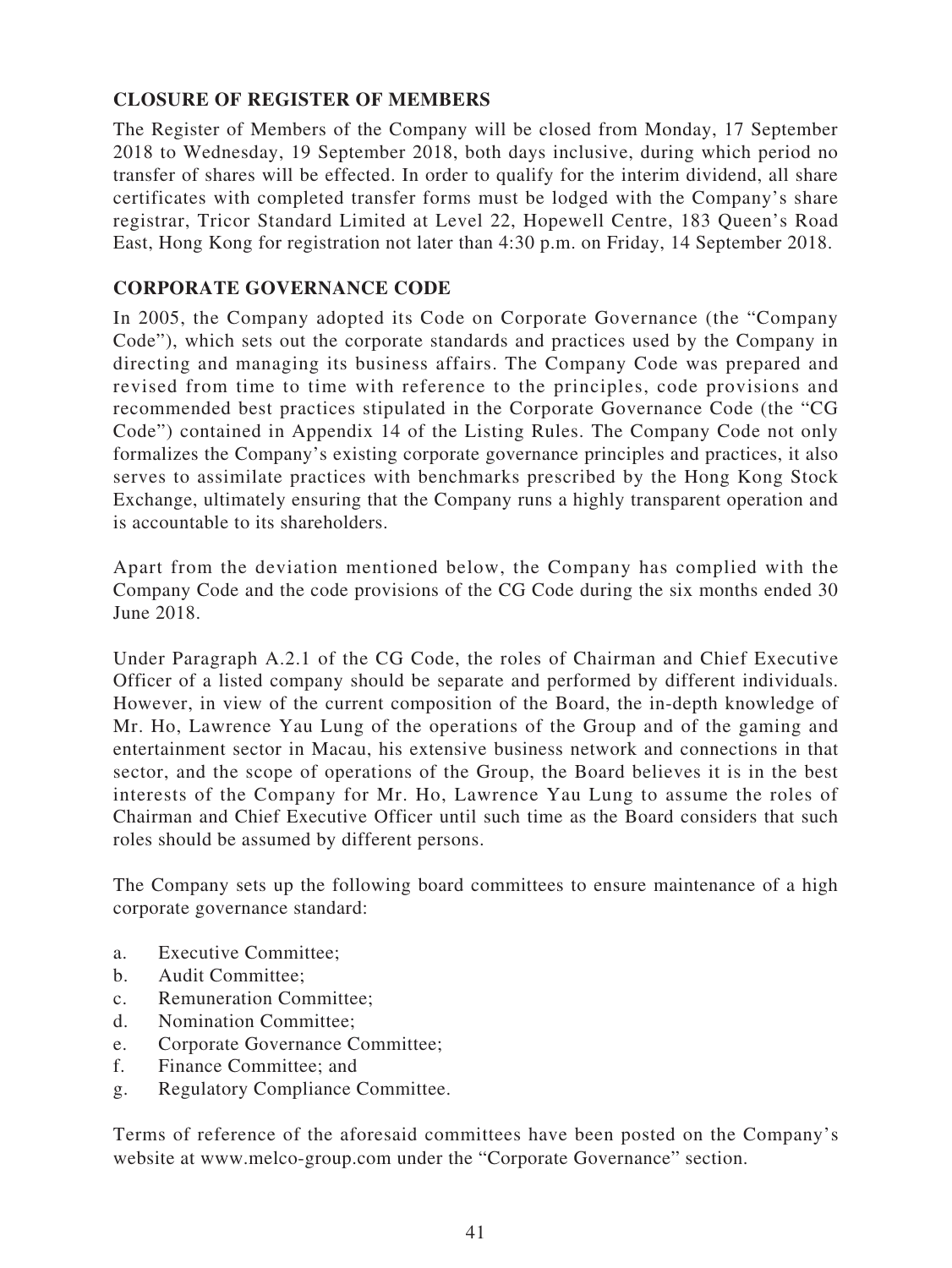# **SECURITIES TRANSACTIONS BY DIRECTORS**

The Company has adopted its own code for dealing in the Company's securities by Directors and relevant employees, who are likely to be in possession of inside information in relation to the securities of the Company (the "Code of Securities Dealings") on terms no less exacting than the required standards set out in the Model Code for Securities Transactions by Directors of Listed Issuers of the Listing Rules. We have received confirmation from all Directors that they have complied with the required standards as set out in the Code of Securities Dealings throughout the six months ended 30 June 2018.

# **AUDIT COMMITTEE**

The Company's Audit Committee is currently composed of a Non-executive Director and two Independent Non-executive Directors. The primary duties of the Audit Committee are (i) to review the annual reports, interim reports and financial statements of the Group and to provide advice and comments thereon to the Board; (ii) to review and supervise the Group's financial reporting process; and (iii) to oversee the Group's risk management and internal control systems. The Audit Committee has reviewed the unaudited interim results of the Group for the six months ended 30 June 2018.

# **PURCHASE, SALE OR REDEMPTION OF THE COMPANY'S LISTED SECURITIES**

During the six months ended 30 June 2018, the Company repurchased a total of 4,224,000 shares of the Company at an aggregate consideration of HK\$114,713,300 (before expenses) on the Hong Kong Stock Exchange. All the repurchased shares were subsequently cancelled.

Particulars of the repurchase during the period are as follows:

| Month of share<br>repurchase | Number of<br>shares<br>repurchased | <b>Highest</b><br>price paid<br>per share<br>HK\$ | Lowest<br>price paid<br>per share<br>HK\$ | Aggregate<br>consideration<br>paid (before<br>expenses)<br>HK\$ |
|------------------------------|------------------------------------|---------------------------------------------------|-------------------------------------------|-----------------------------------------------------------------|
| April 2018                   | 4,224,000                          | 28.20                                             | 25.30                                     | 114,713,300                                                     |

The repurchases were made with a view to enhancing the net assets and earnings per share of the Company.

Save as disclosed above, during the six months ended 30 June 2018, neither the Company nor any of its subsidiaries has purchased, sold or redeemed any of the Company's listed securities.